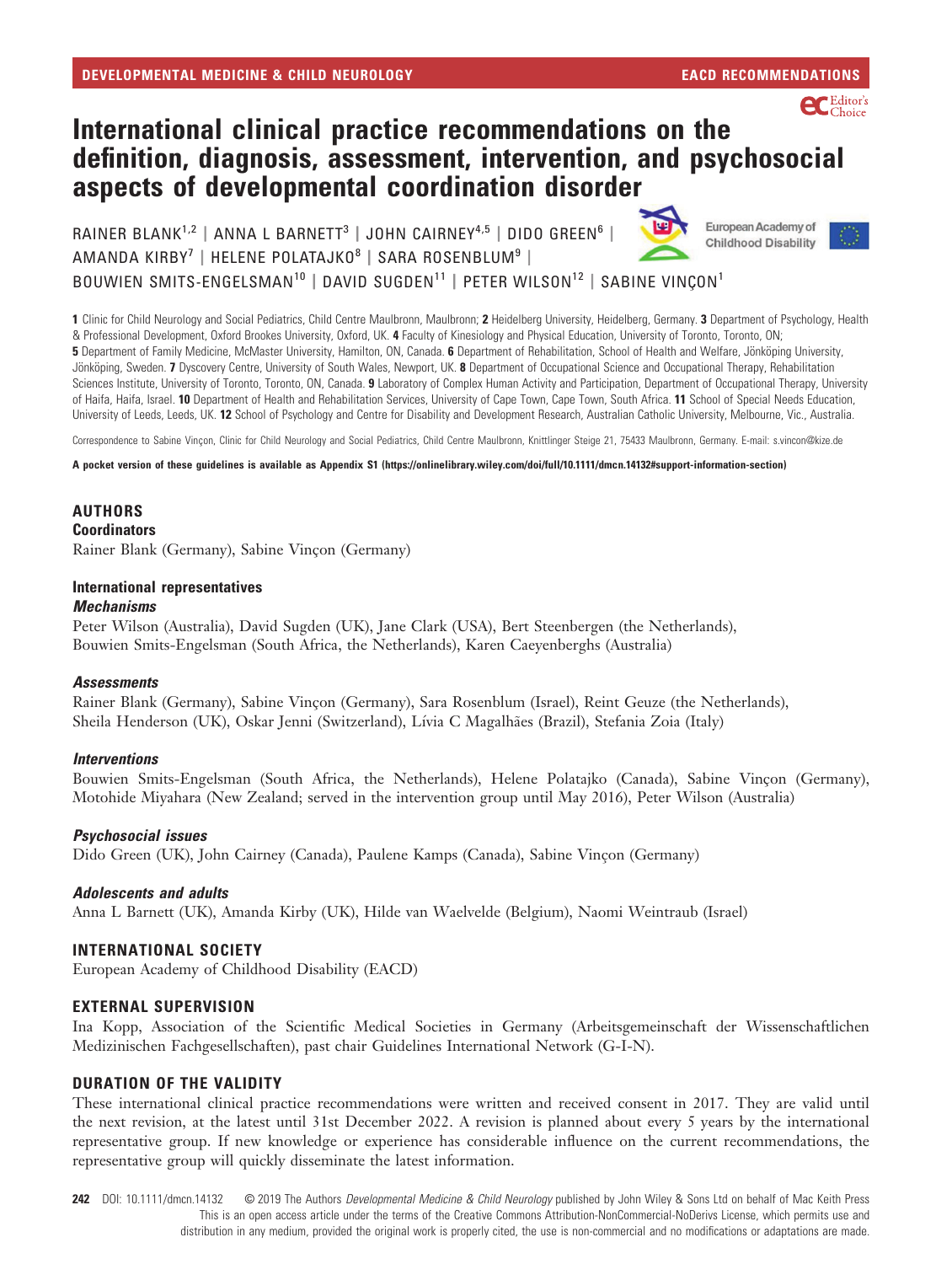# **CONTENTS**

I INTRODUCTION II AIM, TARGET GROUP, SCOPE, AND PATIENT EXPECTATIONS III KEY QUESTIONS IV UPDATE PROCEDURE, EVIDENCE, AND METHODOLOGICAL BASIS A CHILDREN 1 Epidemiology, consequences, outcome, and burden for society 1.1 Epidemiology 1.2 Outcomes 1.3 Burden for society 2 Definition and terminology 3 Underlying mechanisms in DCD 3.1 Overview 3.2 Towards a unified account of DCD 3.3 Clinical implications of mechanisms research 4 Diagnosis and assessment 4.1 Definition and criteria 4.2 The process of assessment 4.3 Comorbidities/co-occurring conditions 4.4 Psychosocial issues

- 4.5 Flow chart assessment, treatment indication and planning
- 5 Intervention
	- 5.1 Intervention: general principles
	- 5.2 Therapeutic approaches
	- 5.3 Interventions delivery mode: (group) settings
	- 5.4 Interventions: intensity and scheduling
	- 5.5 The role of environmental factors
	- 5.6 Somatic interventions: drugs, additives
	- 5.7 Monitoring
	- 5.8 Cost-effectiveness
	- 5.9 Flow chart treatment planning, intervention, and evaluation
- B TRANSITION FROM CHILD TO ADULT

#### C ADOLESCENTS AND ADULTS

1 Terminology, diagnosis, and assessment

1.1 Motor assessment in the literature on adolescents and adults with DCD

- 2 Intervention
- References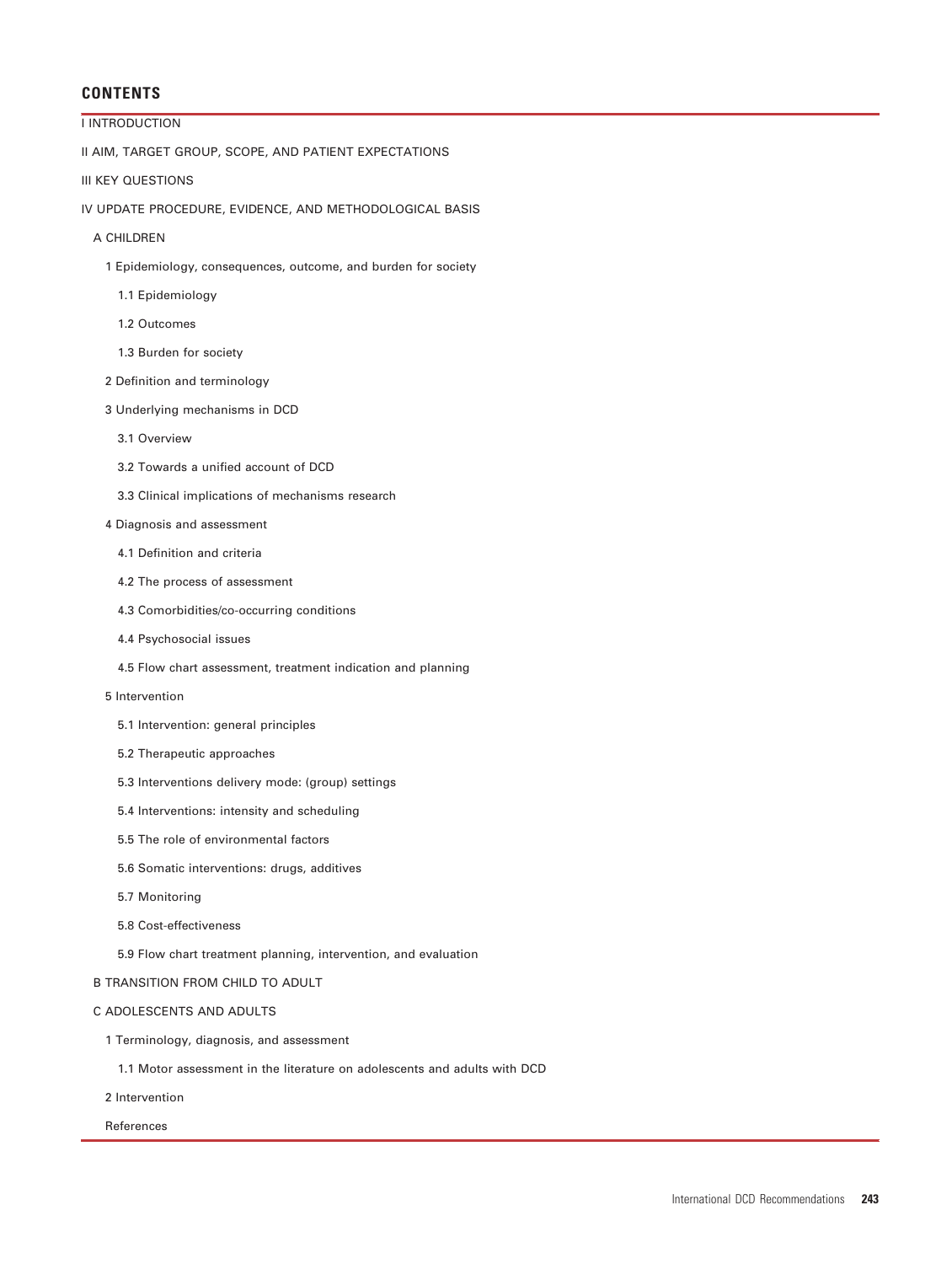#### PUBLICATION DATA

Accepted for publication 17th August 2018. Published online 22 January 2019

#### **ARRREVIATIONS**

| <b>ADC</b>      | Adult Developmental Coordination Disorder/Dyspraxia           |
|-----------------|---------------------------------------------------------------|
|                 | Checklist                                                     |
| ADL             | Activities of daily living                                    |
| ASD             | Autism spectrum disorder                                      |
| <b>AWMF</b>     | Associaiton of the Scientific Medical Societies in Germany    |
| <b>BOT-2</b>    | Bruininks-Oseretsky Test of Motor Proficiency, Second Edition |
| <b>CPR</b>      | Clinical practice recommendations                             |
| <b>DCD</b>      | Developmental coordination disorder                           |
| $DCDO(-R)$      | Developmental Coordination Disorder Questionnaire, Revised    |
|                 | Version                                                       |
| EACD            | European Academy of Childhood Disability                      |
| GCP             | Good clinical practice                                        |
| GRADE           | Grading of Recommendations Assessment, Development and        |
|                 | <b>Fvaluation</b>                                             |
| <b>ICF</b>      | International Classification of Functioning, Disability and   |
|                 | Health                                                        |
| <b>KTK</b>      | Körperkoordinationstest für Kinder                            |
| L <sub>OE</sub> | Level of evidence                                             |
| MABC-1          | Movement Assessment Battery for Children                      |
| MABC-2          | Movement Assessment Battery for Children, Second Edition      |
| $MABC-2-C$      | Movement Assessment Battery for Children, Second Edition,     |
|                 | Checklist                                                     |
| <b>MNS</b>      | Mirror neuron system                                          |
| <b>NTT</b>      | Neuromotor Task Training                                      |
| SOS             | Systematische Opsporing Schrijfproblemen                      |
| <b>ZNA</b>      | Zurich Neuromotor Assessment Battery                          |
|                 |                                                               |

AIM These international clinical practice recommendations (CPR) for developmental coordination disorder (DCD), initiated by the European Academy of Childhood Disability (EACD), aim to address key questions on the definition, diagnosis, assessment, intervention, and psychosocial aspects of DCD relevant for clinical practice. METHOD Key questions in five areas were considered through literature reviews and formal expert consensus. For recommendations based on evidence, literature searches on 'mechanisms', 'assessment', and 'intervention' were updated since the last recommendations in 2012. New searches were conducted for 'psychosocial issues' and 'adolescents/adults'. Evidence was rated according to the Oxford Centre for Evidence-Based Medicine (level of evidence [LOE] 1–4) and transferred into recommendations. For recommendations based on formal consensus, two meetings of an international, multidisciplinary expert panel were conducted with a further five Delphi rounds to develop good clinical practice (GCP) recommendations. **RESULTS** Thirty-five recommendations were made. Eight were based

on the evidence from literature reviews (three on 'assessment', five on 'intervention'). Twenty-two were updated from the 2012 recommendations. New recommendations relate to diagnosis and assessment (two GCPs) and psychosocial issues (three GCPs). Additionally, one new recommendation (LOE) reflects active video games as adjuncts to more traditional activity-oriented and participation-oriented interventions, and two new recommendations (one GCP, one LOE) were made for adolescents and adults with DCD. INTERPRETATION The CPR–DCD is a comprehensive overview of DCD and current understanding based on research evidence and expert consensus. It reflects the state of the art for clinicians and scientists of varied disciplines. The international CPR–DCD may serve as a basis for national guidelines.

# I INTRODUCTION

The present document is the long version of the international clinical practice recommendations (CPR) for developmental coordination disorder (DCD). A pocket version (algorithm) of these recommendations is available (Appendix S1, online supporting information).

The terminology in this document is consistent with that of the International Classification of Functioning, Disability and Health  $(ICF).$ <sup>1</sup> The current classification systems, the Diagnostic and Statistical Manual of Mental Disorders, Fifth Edition  $(DSM-5)^2$  and the International Statistical Classification of Diseases and Related Health Problems, 10th Revision  $(ICD-10)$ ,<sup>3</sup> use different terminology to describe the population of concern.

The term 'developmental coordination disorder' is used throughout this document. The ICD-10 term 'specific developmental disorder of motor function' is used only once at the beginning as this term is almost never used in the research literature. Regardless, the ICD-10 term may be more precise and adequate to describe the nature of the disorder as DCD is not only a disorder of 'coordination'.

Although this document is concerned with individuals with DCD across the lifespan, it is sometimes necessary to

refer solely to children or adolescents and adults. Since children and adults tend to be treated by different specialists in different contexts, these recommendations are presented in two sections: (1) children and (2) adolescents and adults. Within these two sections, the recommendations are specific for these target groups.

#### Goals of the International CPR–DCD

The general goals of this document are as follows: (1) to determine and prioritize key questions on aetiology, diagnosis, and intervention; (2) to raise high-priority practice questions; (3) to provide knowledge on the best evidencebased practice; (4) to point out research gaps; (5) to define individual diagnostic and intervention strategies based on clinical decision rules and evidence-based knowledge; (6) to make recommendations for a variety of different disciplines and to define their roles within clinical practice; (7) to recognize the value of an interdisciplinary approach with physicians and therapists of different disciplines; (8) to provide an effective implementation strategy of these recommendations by involving all medical and paramedical organizations relevant in assessment and treatment; (9) to identify possible barriers for implementation; (10) to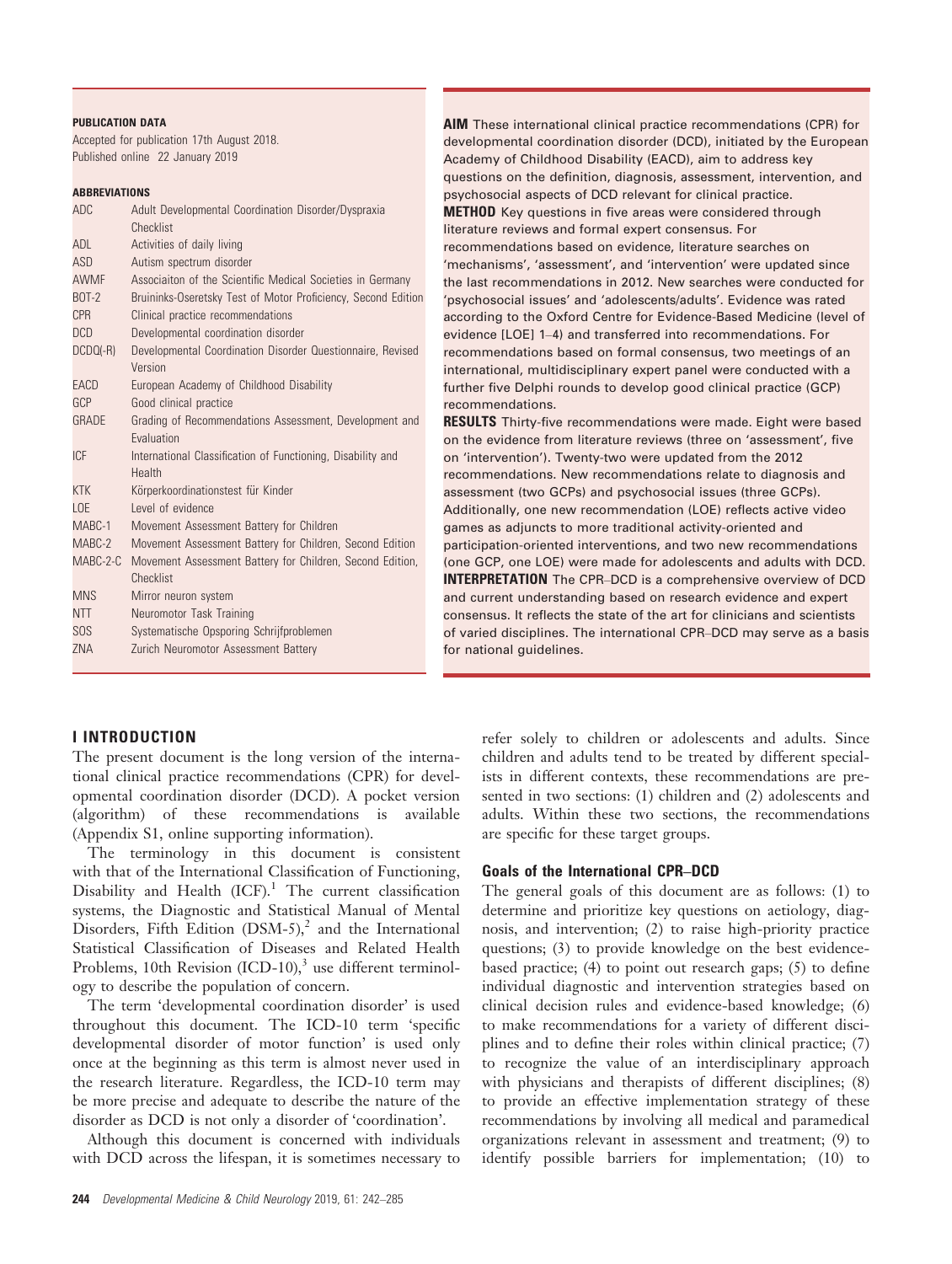provide a basis for clinical training and for implementation in quality management systems.

In addition, specific goals of the international CPR–DCD are: (1) to improve the identification of individuals with DCD; (2) to increase the use of effective treatments and reduce the use of ineffective treatments; (3) to decrease the burden of the disorder and increase quality of life; (4) to improve performance of everyday activities and participation at home, school, education, employment, and at leisure; (5) to improve personal and environmental resources; (6) to improve access to services, in particular health care provisions; (7) to help clarify responsibilities and propose models of cooperation among the various relevant professionals (e.g. by defining clinical pathways); (8) to help prevent long-term consequences of DCD (e.g. by timely and effective intervention); (9) to raise community awareness for DCD.

As a clinical practice guideline, the international CPR– DCD are not designed as a rule explaining what to do or how to act in a legal situation. These recommendations cannot be a basis for legal sanctions.

These international recommendations are based on expert consensus and evidence drawn from systematic literature search and evaluation (see 'Update procedure, evidence, and methodological basis'). On the basis of these international recommendations, national guidelines can be adapted according to culture-specific needs, country-specific legal issues, etc., and established through a systematic group discussion process of all relevant national stakeholders and interest groups. This procedure is desirable to ensure best possible national implementation.<sup>4</sup>

The international CPR–DCD follow the methodological recommendations of the Association of the Scientific Medical Societies in Germany (Arbeitsgemeinschaft der Wissenschaftlichen Medizinischen Fachgesellschaften [AWMF]) and the German Instrument for Methodological Guideline Appraisal (Deutsches Instrument zur methodischen Leitlinien-Bewertung).<sup>5</sup> The AWMF represents Germany in the Council for International Organizations of Medical Sciences. The AWMF follows similar standards as other national associations (e.g. the National Institute for Health and Care Excellence in the UK) to ensure best evidence health and social care.

# Target Audience

The international CPR–DCD may be used by health care professionals involved in the care of individuals diagnosed with or suspected as having DCD. The pocket version of these guidelines is designed for a general audience in which the most important content of the recommendations are summarized and may be more appropriate for specific target groups.

#### Implementation

These CPR are based on the consensus of international experts in the field of DCD and current evidence. This long version does not include proposals for implementation strategies and quality indicators/quality management. Given

#### What this paper adds

- Updated international clinical practice guidelines on developmental coordination disorder (DCD).
- Refined and extended recommendations on clinical assessment and intervention for DCD.
- A critical synopsis of current research on mechanisms of DCD.
- A critical synopsis of psychosocial issues in DCD, with implications for clinical practice.
- The first international recommendations to consider adolescents and adults with DCD

country-specific and culture-specific service provision for individuals with DCD, these international standards need to be adapted for national conditions (Fig. 1).

# II AIM, TARGET GROUP, SCOPE, AND PATIENT EXPECTATIONS Target group

The international CPR–DCD should apply to individuals with long-standing non-progressive problems of specific motor skill performance, not attributable to any other known medical or psychosocial condition. Individuals may demonstrate motor problems for which these recommendations do not apply such as cerebral palsy, neurodegenerative disorders, traumatic brain injuries, inflammatory brain diseases, toxic and teratogenic disorders, malignancies, or any motor problem due to other diagnosed medical conditions that may explain poor motor performance. Individuals with severe intellectual developmental disorder are generally not identified as having DCD because of assessment difficulties (pragmatic reasons). These individuals, however, may also have symptoms of poor motor coordination. Therefore, general recommendations for treatment indications and specific intervention methods may also be applied to the group of individuals with intellectual developmental disorder, although the research so far has excluded these individuals from evaluation.

# Clinical relevance

DCD is a common and chronic disorder resulting in considerable consequences in daily life; prevalence estimates of 5% to 6% of children are most frequently quoted in the literature.2,6 At least 2% of all individuals with typical intelligence experience severe consequences in everyday living including academic productivity, and a further 3% have a degree of functional impairment in activities of daily living (ADL) or school work.<sup>7</sup> Nonetheless, DCD is largely underrecognized by health care and educational professionals.<sup>8-10</sup>

There are, however, considerable costs for long-term treatment with questionable effectiveness. For example, the German Therapy Report 2016 (also known as Heilmittelbericht 2016) reports on the largest health insurance in Germany (Allgemeine Ortskrankenkasse). According to Waltersbacher, $11$  this document states sensorimotor disorders are treated in about 50% of all occupational therapy sessions and are therefore ranked as the primary concern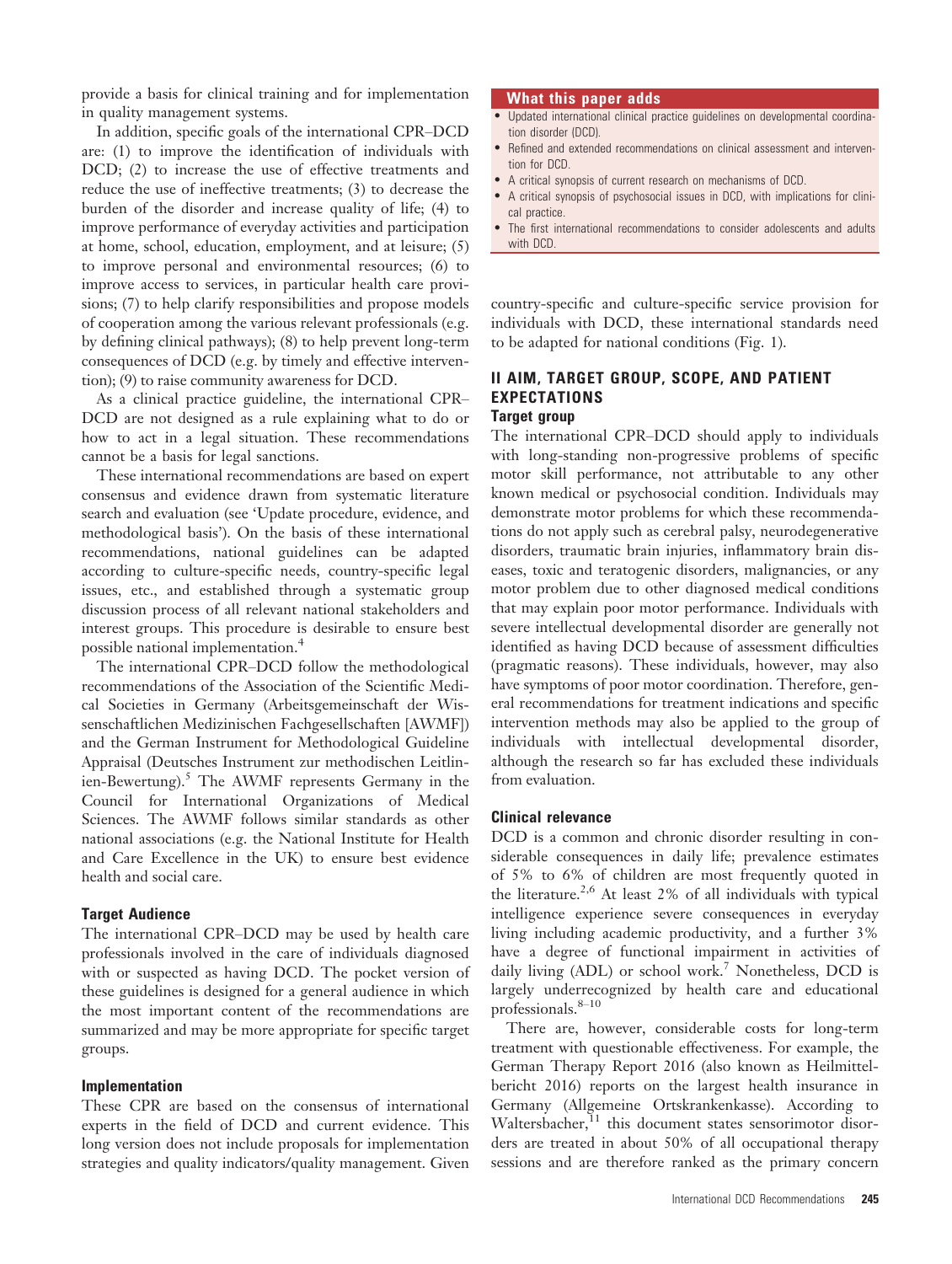

Figure 1: From international recommendations to national guidelines. [Colour figure can be viewed at wileyonlinelibrary.com]

overall. Waltersbacher<sup>11</sup> also reported that for those being treated for sensorimotor disorders, 90% include therapeutic sessions for children and adolescents under 15 years; within this 90% allotment, hemiparesis accounts for 10.3% and DCD accounts for 8.6% of all occupational therapy intervention sessions. When the number of occupational therapy assessments was analysed, DCD was found to be the leading diagnosis, accounting for 7.4% of all of the children and young people tested.

#### Scope

There are several questions and issues about DCD and particularly important issues to be answered and addressed for adolescents and adults: (1) diagnosis and assessment (how to assess for diagnosis for there is still no criterion standard; how to monitor during development and treatment); (2) outcome and prognosis (what consequences; in which areas of everyday living and participation); (3) underlying mechanisms (which brain networks are responsible; genetic and environmental influences; etc.); (4) treatment indication (when and what to treat; especially in adolescents and adults); (5) intervention methods (which; how long; how intensive); (6) psychosocial issues in DCD; and implications for outcomes, interventions, and participation.

These questions were the primary reasons for the development of the international CPR–DCD in 2012.<sup>6</sup> and are especially addressed in the current revision. The authors hope to achieve improvements in national and international definitions of DCD, the assessment and diagnostic practices for DCD, and the treatment indications and specific interventions that show benefit for individuals with DCD.

Further, the international CPR–DCD should help to increase professional attention to this topic and suggest future directions for research.

# Expectations of the patient representative

To ensure that these recommendations are responsive to the expectations of the individuals and their parents, a parent organization for individuals with learning disorders participated during the entire process. Up to now, patient stakeholder groups for DCD are not common or known. However, it would be desirable for future action also to include adolescents and adults organized in stakeholder groups.

The following expectations were identified: (1) more awareness and recognition of the problems experienced by people with DCD by medical professionals, nursery and young people-care staff, parents, educators, coaches, sports instructors, relevant others, and members within the general community; (2) improved access to services, particularly health care provisions; (3) establishing a clear diagnostic pathway (e.g. transparency about and explanation of diagnostic criteria, and initiating the necessary examinations); (4) better information about therapeutic options for parents and relevant others; (5) information about the effectiveness of interventions.

# III KEY QUESTIONS

The international expert group focused on five key questions. These are described below.

# (1) How is DCD defined? Which functions are impaired in individuals with DCD?

The definition of DCD was the subject of an expert consensus. To enhance communication between experts, health care professionals, patients, and relatives, it was deemed important to develop a generally recognized definition of DCD based on the DSM-5 and the ICD-10.<sup>2,3</sup>

The underlying mechanisms of DCD and the findings of impaired functions related to DCD were extracted from a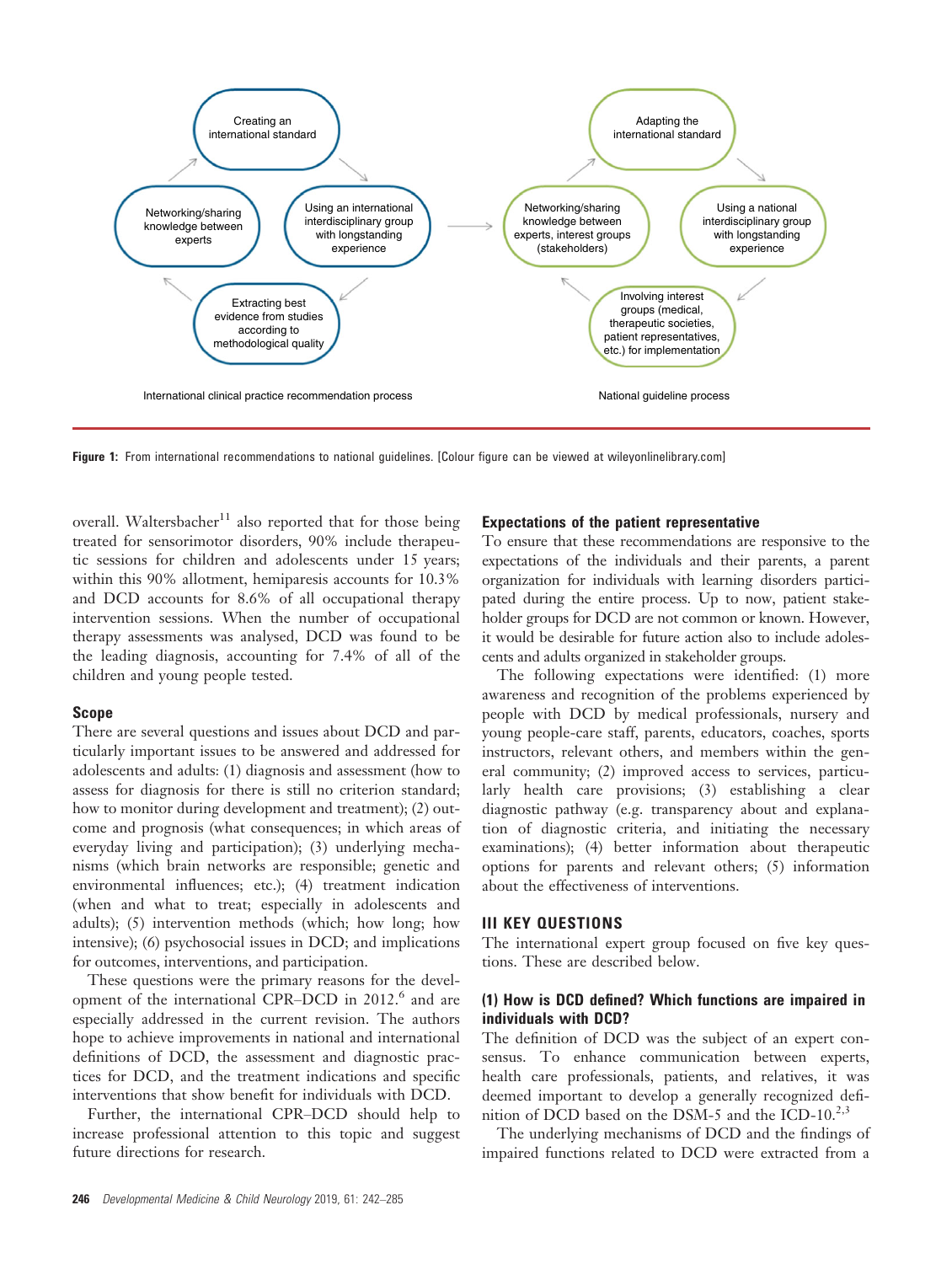systematic literature search. Impairments should reflect the levels of the ICF such as body function and structure (e.g. brain structure and function; motor, sensory, and cognitive function; emotional/affective function), ADL (e.g. basic and instrumental skills), participation (e.g. at home, school/employment, and community), and acknowledge personal and environmental factors. The question of impairment does not aim at specific CPRs, but aims to increase understanding of the disorder, its severity, and its natural course.

# (2) How is DCD assessed and monitored? How should individuals with DCD with and without treatment (natural course) be monitored (qualitative/quantitative aspects)?

Applicability and test criteria of assessment instruments were subject to a systematic literature search and, where not possible, then addressed by expert opinion and consensus.

The question of how DCD can be identified should be answered by interviews, examining the individual's developmental history, medical history, questionnaires, clinical examination, and motor tests. Assessment instruments should investigate ADL, involvement in play/leisure activities, functioning in school, and the role of laboratory versus natural settings. Decisions for how and when to measure progress should reflect the levels of the ICF such as body function and structure (e.g. brain structure and function; motor, sensory, cognitive function; emotional/affective function), ADL (e.g. basic and instrumental skills), participation (e.g. at home, school/employment, and community), and acknowledge personal and environmental factors.

# (3) How effective are the treatment methods for DCD?

The treatment effectiveness should be answered by systematic evaluation of the literature and, where not possible, answered by a nominative group process during expert consensus.

The levels of the ICF should be considered such as body function and structure (e.g. brain structure and function; motor, sensory, cognitive function; emotional/affective function), ADL (e.g. basic and instrumental skills), participation (e.g. at home, school/employment, and community), and acknowledge personal and environmental factors. Effectiveness should also be discussed with respect to efficiency (cost–benefit).

# (4) What are the psychosocial issues of DCD and their impacts?

The consideration of psychosocial issues present in DCD was done through a scoping review and systematic evaluation of the literature and addressed by experts' opinions and consensus conference.

As in the key question on assessment, determination of methods for identifying psychosocial and mental health issues in DCD should be answered by interviews, examining the individual's medical and psychiatric history, questionnaires, observational assessments, and reports offered by self and/or significant others.

The levels of the ICF should be considered such as body function and structure (e.g. global and specific psychosocial functions including sleep, emotional/affective function), ADL (e.g. basic and instrumental skills), participation (e.g. at home, school/employment, and community), and acknowledge personal and environmental factors (including attitudinal).

# (5) How does DCD present in adolescence and adulthood? What motor assessments have been used and what intervention programmes have been developed for adolescents and adults?

The study of DCD in adolesence and adulthood is relatively new. To gather information on the presentation of the condition beyond childhood, a scoping review was conducted. This was designed to map: (1) areas of research related to adolescents and adults with DCD (and areas that are lacking); (2) the assessments used for measuring motor skills in this body of literature; and (3) intervention programmes developed for this population.

# Further questions of interest

Many other questions were of great interest but could only be addressed to a limited extent in this document. For example: how and which interactions are affected when treating comorbid conditions (e.g. pharmacological treatment with stimulants of individuals with attention-deficit/ hyperactivity disorder [ADHD])? What barriers do individuals with DCD face when trying to access health care or other treatment services (e.g. parental education, language, cultural, geographic, socio-economic status, health services policies)? What specific views and opinions do parents, relatives, patients, and teachers have about DCD?

# Areas of interest and relevance of outcomes

On the basis of the key questions, the main areas of interest for clinical recommendations are identification/ diagnosis, treatment indication, and treatment outcome for all individuals with DCD: children, adolescents, and adults.

In recent years, the expanded studies of neuroimaging (mechanism group), psychosocial consequences (new working group), and of adolescents and adults with DCD (new working group) have become more important.

The study results within these areas of interest were classified according to the ICF. The relevance of outcome within the different ICF areas have been rated. For example, for assessment studies, outcomes on body function and activity levels were seen as most important for desicion making. The ratings of 2012<sup>6</sup> were adopted (Tables I and II).

# IV UPDATE PROCEDURE, EVIDENCE, AND METHODOLOGICAL BASIS

Under the umbrella of the European Academy of Childhood Disability (EACD), and based on the work of worldwide experts in the field of DCD, recommendations on the definition, diagnosis, and intervention of DCD were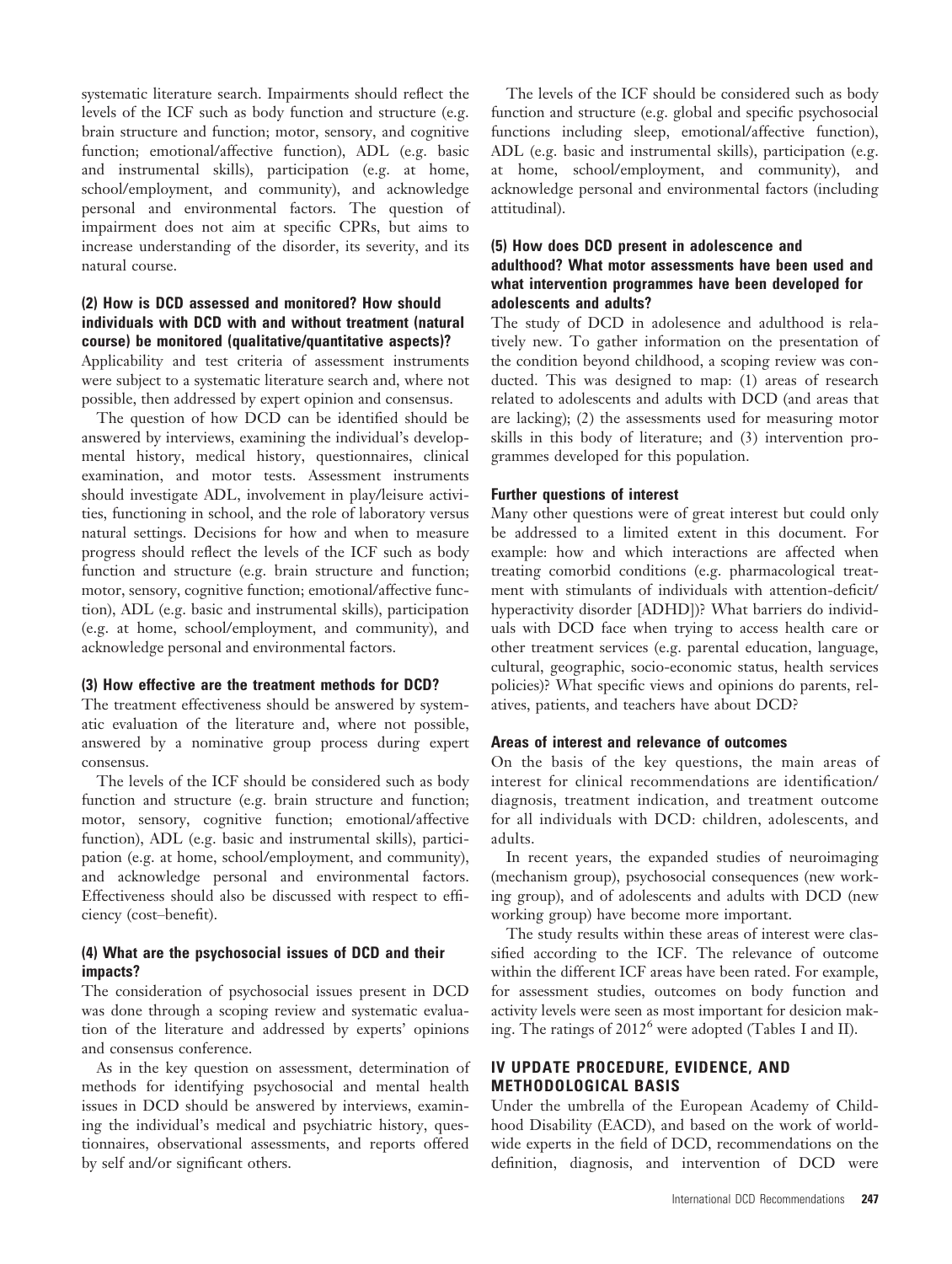| <b>Table I:</b> Target variables for outcome |                                                                                                                                                                                                                                        |  |
|----------------------------------------------|----------------------------------------------------------------------------------------------------------------------------------------------------------------------------------------------------------------------------------------|--|
| Body function<br>and structure               | Motor performance, basic motor functions,<br>perceptual functions, executive functions                                                                                                                                                 |  |
| Personal factors                             | Quality of life (well-being, satisfaction), coping,<br>motivation for treatment                                                                                                                                                        |  |
| Activities                                   | Activities of daily living, school performance,<br>activity limitation, prevocational and vocational<br>activities, leisure activities                                                                                                 |  |
| Participation                                | Social integration, social burden of disorder,<br>sports participation, participation restrictions                                                                                                                                     |  |
| Environmental<br>factors                     | Socio-economic resources (nursery/school<br>facilities, financial resources, therapeutic<br>resources, availability of sports club, etc.),<br>coping/compensation (by family, teachers,<br>adaptive materials, sports equipment, etc.) |  |

Table II: Relevance of outcomes: areas of interest according to the ICF and target variables as rated by the expert group in  $2012^6$ 

|                                                                                                                                                                                                                                                                                      | Diagnosis | Treatment<br>indication | Treatment<br>outcome |
|--------------------------------------------------------------------------------------------------------------------------------------------------------------------------------------------------------------------------------------------------------------------------------------|-----------|-------------------------|----------------------|
| Body function and structure<br>Deficit in motor performance<br>and psychomotor functions<br>Poor basic motor skills<br>and perceptual/motor<br>functions                                                                                                                             | $\times$  |                         |                      |
| Activities<br>ADL (basic ADL. <sup>a</sup><br>school performance,<br>leisure instrumental ADL) <sup>b</sup>                                                                                                                                                                          | $\times$  | $\times$                | ×                    |
| Participation<br>Social integration (e.g.<br>sport participation) <sup>c</sup>                                                                                                                                                                                                       |           | $\times$                | $\times$             |
| Personal factors<br>Coping (individual resources,<br>intelligence, etc.)<br>Quality of life, well-being,<br>satisfaction                                                                                                                                                             |           | $\times$                | ×                    |
| <b>Environmental factors</b><br>Socio-economic resources<br>(nursery/school facilities,<br>financial resources,<br>therapeutic resources,<br>availability of sports<br>club, etc.)<br>Coping/compensation<br>(by family, teachers,<br>adaptive materials,<br>sports equipment, etc.) |           | $\times$                |                      |

 $\times$ , very important: critical for making a decision. <sup>a</sup>Basic activites of daily living (ADL) (self-care, toileting, eating - drinking, etc.). bInstrumental ADL (using a pen, scissors, playing with toys, cooking, driving, etc.). <sup>c</sup>Possible participation restriction as a consequence of activity limitations.

previously published in 2012.<sup>6</sup> The present document is a major revision and further advancement of that work.

In July 2015, an international expert panel was founded at the International DCD Conference in Toulouse, France. The international experts were selected according to scientific background, representation of countries, and, if possible, of all continents. Finally, all invited experts, scientists, as well as clinicians from North America and South America, Asia, Europe, Africa, and Australia agreed to take part and were involved in this work (Fig. 2).

During the following revision process, two consensus meetings were held: (1) in Toulouse (International DCD Conference in Toulouse, France, 2nd–4th July 2015); and (2) in Stockholm (combined meeting of the EACD and the International Academy of Childhood Disability, 1st–4th June 2016).

Within the initial consensus meeting in Toulouse, France, the recommendations of 2012 served as the basis for discussion and the starting point of the revision of the good clinical practice (GCP) recommendations.

# Recommendations based on formal consensus

The vast majority of the resulting CPRs were based on group consensus along with other processes. Specifically, following basic decisions made at the first consensus meeting in Toulouse, five Delphi rounds followed; these rounds were performed by electronic mail and focused on the development of the GCP recommendations. Following the methodological guideline of the AWMF,<sup>12</sup> experts were asked to vote for or against the proposed GCP recommendation and provide alternatives if possible with references, in case of refusal. Recommendations with 90% consensus (⇑⇑) were accepted and this content was then not included in further Delphi rounds.

At the second consensus meeting in Stockholm, all GCP final recommendations were revised and received consent (>90% consensus), both in terms of content and language.

# Recommendations based on evidence

During the entire process of developing the GCP recommendations, the five established working groups (mechanisms, assessments, interventions, psychosocial issues, adolescents and adults; Fig. 2) reviewed the literature and new studies (Fig. 3) published since the previous  $CPR-DCD<sup>6</sup>$  to prepare recommendations on the basis of evidence.

As in the previous version in 2012, original papers addressing key question 2 (assessment) were categorized according to the Oxford Levels of Evidence system $13$ (Table III). Intervention studies were classified using an adapted version of the Scottish Intercollegiate Guidelines Network<sup>14</sup> (Table III). Therefore only original studies related to the specific key questions of the recommendations were included in the systematic analysis of the literature. For more information about the literature search, methodological background, and the evidence tables on assessments and interventions, see Figure 3, Appendices S2 and S3 (online supporting information), and Tables SI to SIII (online supporting information).

Each recommendation is based on the highest level of available evidence; a group of original papers or systematic reviews (if applicable) were summarized giving an overall level of evidence (LOE) using the Grading of Recommendations Assessment, Development and Evaluation (GRADE) system (Table III) where possible. These GRADE levels (LOE) were transferred into CPRs (Tables IV and V). The levels and strength of recommendations correspond directly to the GRADE LOE.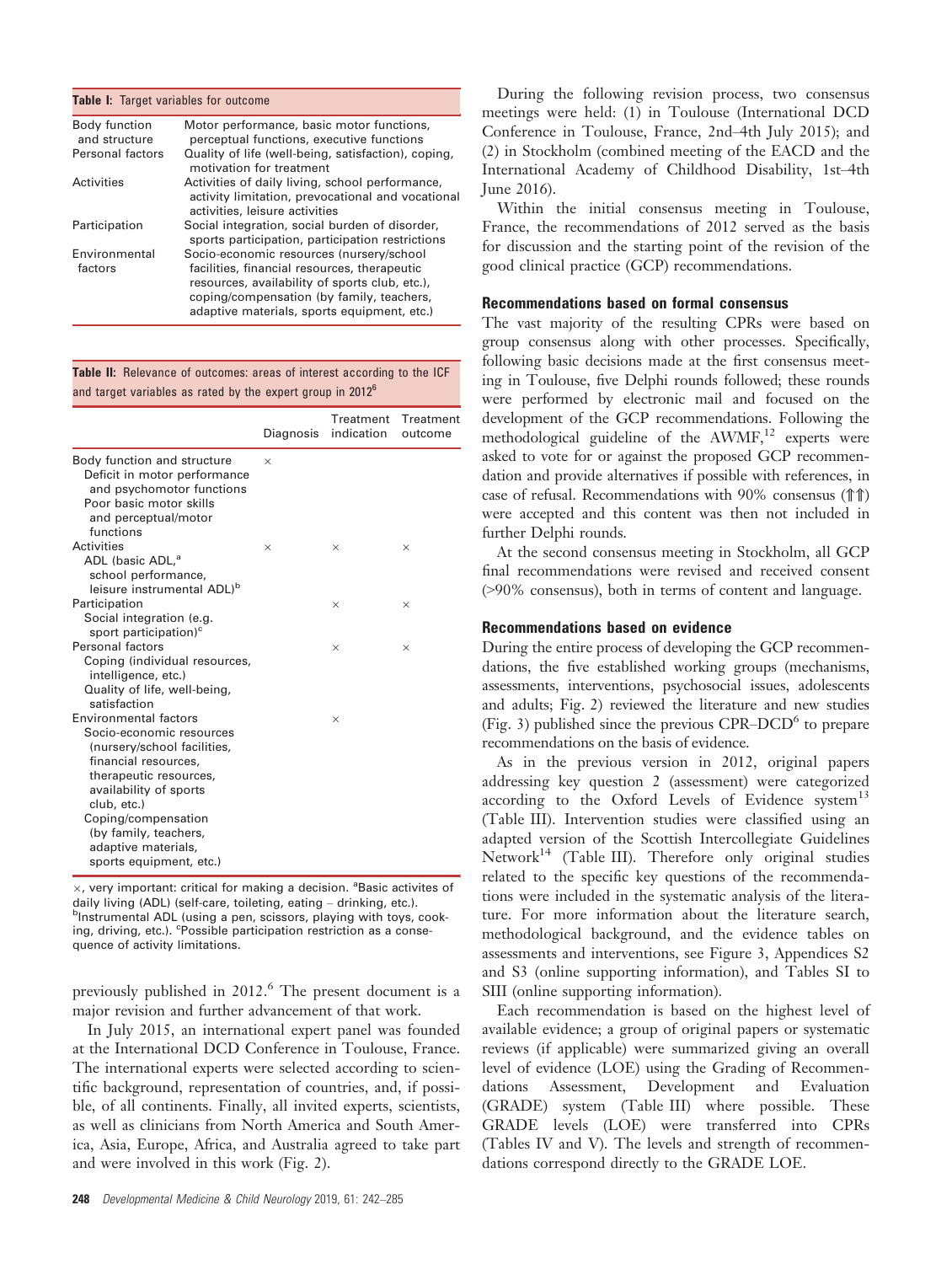

Figure 2: International expert panel. <sup>a</sup>Served in the intervention group until May 2016. [Colour figure can be viewed at wileyonlinelibrary.com]

The CPR–DCD includes eight recommendations based on evidence from systematic literature searches in the sections on assessments and interventions. The GRADE levels of these recommendations could directly be transformed to the corresponding recommendation level (e.g. GRADE level 1 has led to strong recommendation [A], GRADE level 2 to a [moderate] recommendation [B], and lower GRADE levels to an inconclusive recommendation  $[0]$ ).<sup>15</sup>

Usually an LOE of 1 is related to recommendation level A. However, in specified cases there can be a downgrade or upgrade of the clinical recommendation level. For example, if a highly effective medication (LOE 1) has unacceptable side effects or if cost:benefit ratios are extremely high, the recommendation level can be downgraded from A to B. In the present CPR-DCD adaptations, for example upgrading or downgrading of the recommendation level, were not necessary.

For information about systematic literature searches and evidence tables of the other three working groups, with no LOE recommendations, underlying mechanisms, psychosocial issues, and adolescents and adults, see Figure 3, Appendices S4–S6 (online supporting information), and Tables SIV to SXVIII (online supporting information). For a comparison of the current CPRs with the 2012 CPRs see Table SXIX (online supporting information).

The whole process was supervised by the AWMF (regional association; members: 177 specialist societies). The AWMF represents Germany in the Council for International Organizations of Medical Sciences (see [www.awmf.de](http://www.awmf.de) for further information).

#### A CHILDREN

# 1 Epidemiology, consequences, outcome, and burden for society

#### 1.1 Epidemiology

Current prevalence estimates for DCD range from 2% to 20% of children, with 5% to 6% being the most frequently quoted percentage in the literature.<sup>2,6</sup> It is generally recognized that these children have problems with motor skills that are significant enough to interfere with both social and academic functioning.<sup>16</sup> Kadesjö and Gillberg<sup>17</sup> found a prevalence rate of  $4.9\%$  for severe DCD and of 8.6% for moderate DCD in a populationbased study of 7-year-old children in Sweden. The Avon Longitudinal Study of Parents and Children found 1.8% of children aged 7 years had severe DCD, with another 3% defined as having probable DCD with consequences for everyday life.<sup>7</sup> A recent study in South India came to very different estimates using DSM-5 criteria  $(0.8\%)$ .<sup>18</sup>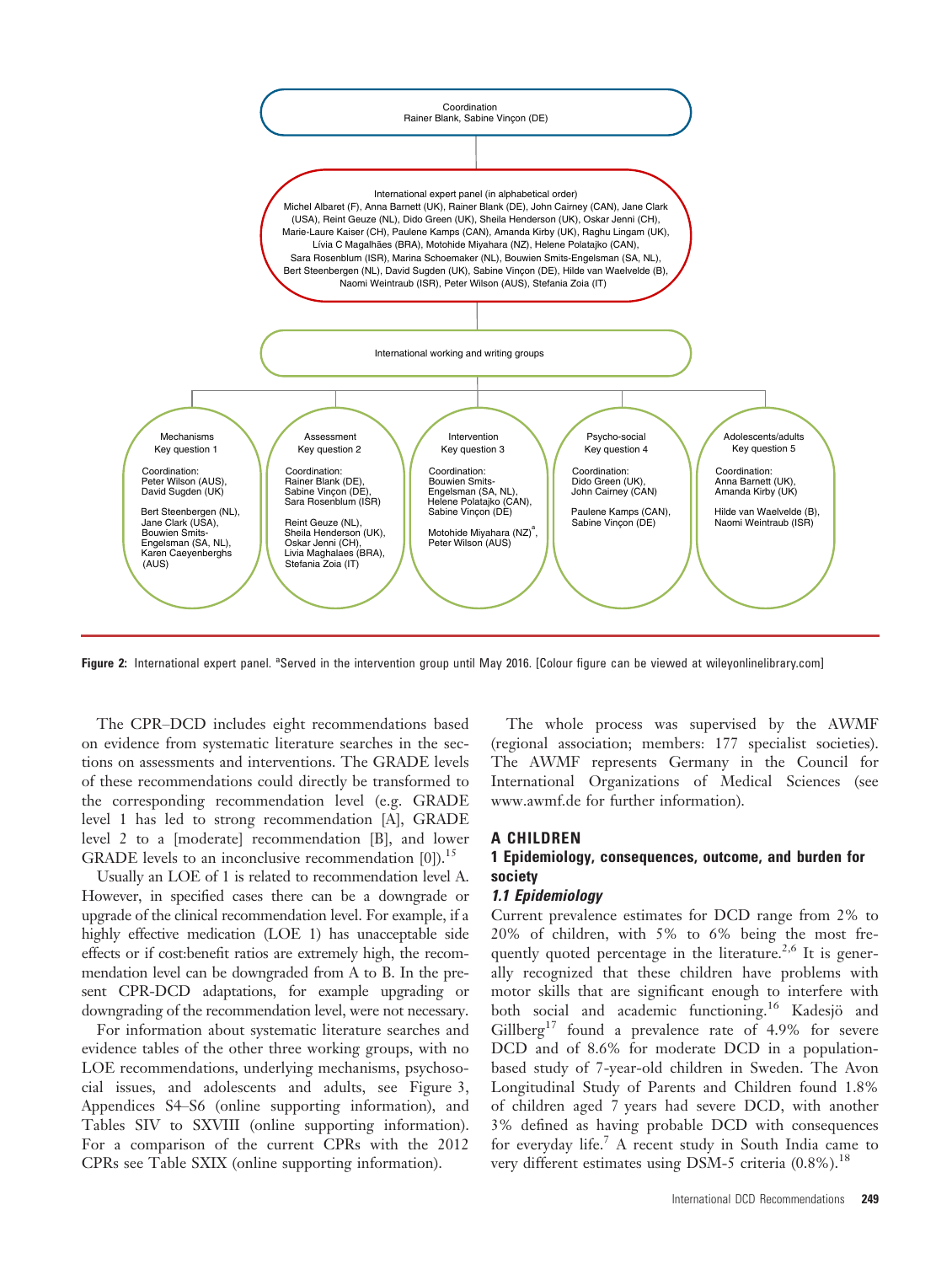

Figure 3: Literature review. DCD, developmental coordination disorder; MABC, Movement Assessment Battery for Children; BOT, Bruininks-Oseretsky Test of Motor Proficiency; DCDQ, Developmental Coordination Disorder Questionnaire; SD, standard deviation. [Colour figure can be viewed at wiley onlinelibrary.com]

We note that epidemiological information is largely dependent on how strictly selection criteria are applied.

DCD is more common in males than in females, with male: female ratios varying from 2:1 to  $7:1^{7,16}$  Only Girish et al.<sup>18</sup> found more females than males had DCD (male:female ratio 1:2).

# 1.2 Outcomes

There are only a few studies that have examined the natural course of DCD. There is evidence that in many cases DCD persists well into adolescence,<sup>19–23</sup> with 50% to 70% of children continuing to have motor difficulties.<sup>22</sup> Studies of adults with DCD reveal continuing difficulties with a range of motor skills and when learning new skills, such as driving. DCD is often associated with other learning or behavioural disorders. At kindergarten/preschool age, motor problems seem to be associated with language and communication difficulties.<sup>24,25</sup> These can persist into school age. Kadesjö and Gillberg<sup>17</sup> found restricted reading comprehension in children diagnosed with DCD at the age of 7 years. There are further indications that some school-aged children with DCD show poorer outcome in scholastic achievements<sup>26</sup> than their typically developing peers, especially in reading<sup>27</sup> and mathematics (i.e. symbolic and non-symbolic number processing).  $28,29$ 

In adults with DCD, a range of non-motor problems are commonly reported. These include problems with executive functioning, attention, and anxiety, as well as symptoms of depression and low global self-esteem.

The systematic search conducted for the international  $CPR-DCD$  in  $2012<sup>6</sup>$  found numerous studies presenting data on the limitations shown by individuals with DCD in different areas listed by the ICF. There is no doubt that DCD leads to an impaired functional performance in ADL.30,31 These children require a higher level of structure and assistance in these activities than their typically developing peers.<sup>32</sup>

The impact of motor incoordination on physical activity engagements throughout life is influenced by a multitude of factors (social, cultural, physical environments, individual characteristics, etc.).<sup>33</sup> There is evidence that children with DCD show less physical activity, especially participation in team sports.34,35 Reduced physical activity has been associated with poor self-efficacy in children with DCD<sup>36,37</sup> and lower life satisfaction.<sup>38</sup> Behavioural problems, as well as problems in social interactions, persisted in a long-term follow-up.<sup>39</sup> This affected the whole family system, especially the parents, over a long period, $31,39$  but also resulted in parental concerns about their children's participation in society.<sup>40</sup>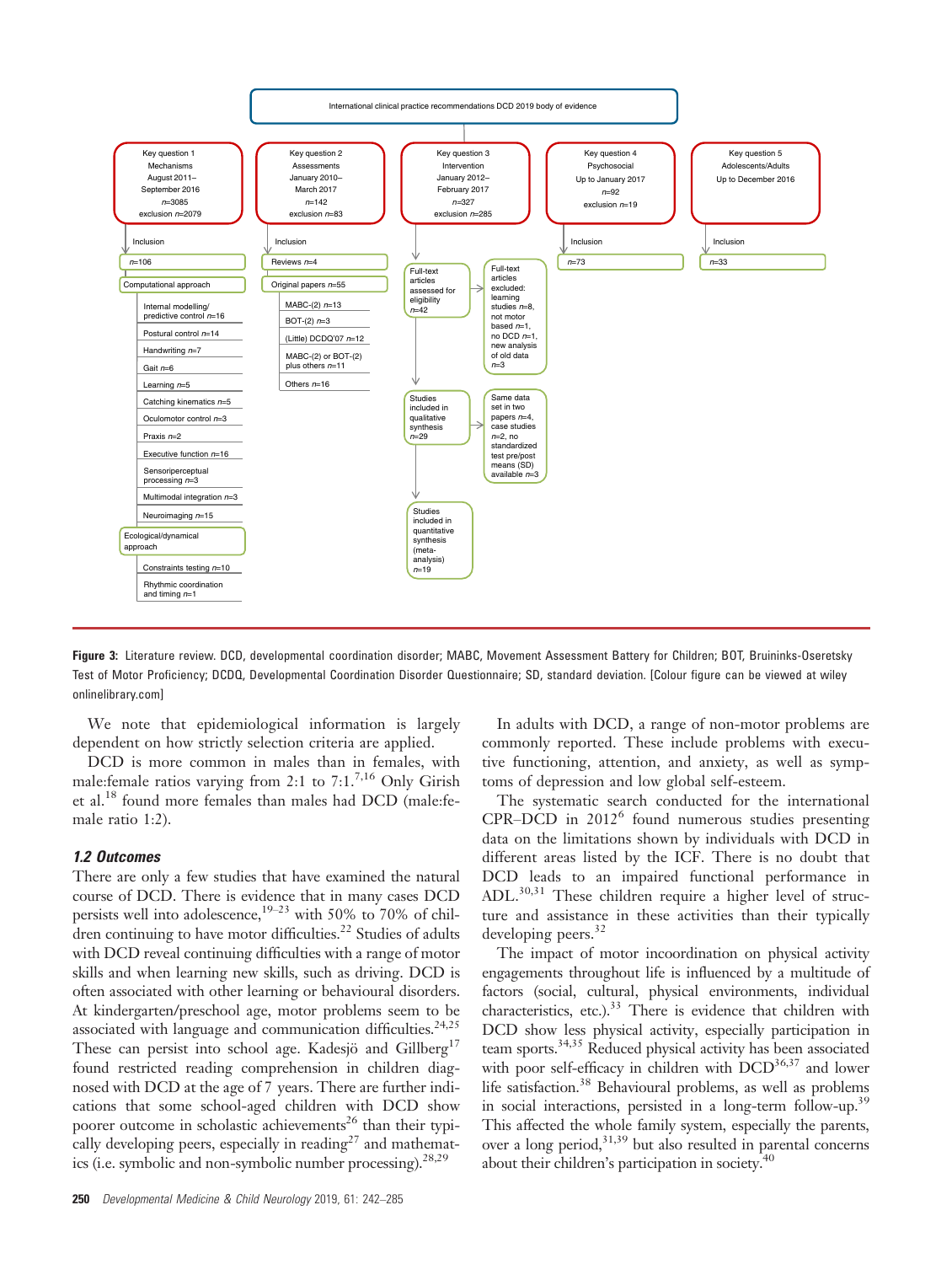| <b>Table III:</b> Classification of the body of evidence |                                                                                                                                                                                                                                                                                                     |                 |                                                                                                                                                                                                |                                                                                                                                                                                                                                                            |
|----------------------------------------------------------|-----------------------------------------------------------------------------------------------------------------------------------------------------------------------------------------------------------------------------------------------------------------------------------------------------|-----------------|------------------------------------------------------------------------------------------------------------------------------------------------------------------------------------------------|------------------------------------------------------------------------------------------------------------------------------------------------------------------------------------------------------------------------------------------------------------|
| Level of evidence<br>(GRADE)                             | Body of evidence                                                                                                                                                                                                                                                                                    | Oxford<br>level | Oxford definition<br>(diagnostic studies) <sup>13</sup>                                                                                                                                        | Adapted <sup>a</sup> SIGN criteria <sup>14</sup>                                                                                                                                                                                                           |
| $1$ (high)                                               | Evidence from a meta-analysis<br>or systematic review of randomized<br>controlled or other well-controlled<br>studies with homogenous findings;<br>homogeneity of the results.<br>Very good quality of the results (e.g.<br>validity and reliability measures >0.8)                                 | l a             | Systematic review (with<br>homogeneity) of Level 1<br>diagnostic studies; CDR with<br>1b studies from different<br>clinical centres                                                            | $1++$ High quality meta-<br>analyses, systematic<br>reviews of RCTs, or RCTs<br>with a very low risk of bias                                                                                                                                               |
|                                                          | Evidence from at least two RCTs<br>(intervention studies) or well-controlled<br>trials with well-described sample<br>selection (diagnostic study); <sup>b</sup> confirmatory<br>data analysis, good standards.<br>Very good quality of the results (e.g.<br>validity and reliability measures >0.8) | $\mathsf{I}$ b  | Validating cohort study with<br>good reference standards or<br>CDR tested within one<br>clinical centre                                                                                        | 1+ Well conducted meta-<br>analyses, systematic<br>reviews of RCTs, or RCTs<br>with a low risk of bias                                                                                                                                                     |
|                                                          |                                                                                                                                                                                                                                                                                                     | $\mathsf{L}$ c  | 'Absolute SpPins' and<br>'Absolute SnNouts' <sup>c</sup>                                                                                                                                       | 1- Meta-analyses,<br>systemtic reviews or<br>RCTs, or RCTs with a<br>high risk of bias                                                                                                                                                                     |
| 2 (moderate)                                             | Evidence from at least two well-designed,<br>controlled studies without randomization<br>from different working groups.<br>Sufficient standards; homogeneity<br>of the results.<br>Good quality of the results (e.g.<br>validity and reliability measures >0.6)                                     | II a            | Systematic review (with<br>homogeneity) of<br>Level >2 diagnostic studies                                                                                                                      | 2++ High quality systematic<br>reviews of case-control<br>or cohort studies or<br>High quality case-control<br>or cohort studies with a<br>very low risk of<br>confounding bias, or<br>chance and a high<br>probability that the<br>relationship is causal |
|                                                          | Evidence from at least one well-designed<br>other type of quasi-experimental study<br>(non-randomized, non-controlled).<br>Good quality of the results (e.g.<br>validity and reliability measures >0.6)                                                                                             | II <sub>b</sub> | Exploratory cohort study<br>with good reference<br>standards. CDR after derivation,<br>or validated only on<br>split-sample or databases                                                       | 2+ Well-conducted case-<br>control or cohort studies<br>with a low risk of<br>confounding, bias, or<br>chance and a moderate<br>probability that the<br>relationship is causal                                                                             |
| 3 (low)                                                  | Evidence from well-designed<br>non-experimental descriptive or<br>observational studies (e.g. correlational<br>studies, case-control-studies).<br>Moderate homogeneity of the<br>results. Moderate quality of the                                                                                   | III a           | Systematic review (with<br>homogeneity) of 3b and<br>better studies                                                                                                                            | 2- Case-control or cohort<br>studies with a high risk of<br>confounding, bias, or<br>chance and a significant<br>risk that the relationship is<br>not causal                                                                                               |
|                                                          | results (e.g. validity and reliability<br>measures $>0.4$ )                                                                                                                                                                                                                                         | III b           | Non-consecutive study or<br>without consistently<br>applied reference standards                                                                                                                | 3 Non-analytic studies, e.g.<br>case reports, case series                                                                                                                                                                                                  |
| 4 (very low)                                             | Evidence from expert committee<br>reports or experts                                                                                                                                                                                                                                                | IV/V            | Case-control study, poor or<br>non-independent reference<br>standard/expert opinion<br>without explicit critical appraisal,<br>or based on physiology, bench<br>research or 'first principles' | 4 Expert opinion                                                                                                                                                                                                                                           |

<sup>a</sup>Only original studies related to the specific key questions of the recommendations were included in the systematic analysis of the literature. <sup>b</sup>The expert panel agreed to require at least two well-controlled studies from different study groups in order to reduce bias. <sup>c</sup>An 'Absolute SpPin' is a diagnostic finding whose specificity is so high that a positive result rules-in the diagnosis. An 'Absolute SnNout' is a diagnostic finding whose sensitivity is so high that a negative result rules out the diagnosis. CDR, Clinical Decision Rule; RCT, randomized controlled trial.

Some studies highlight the possible negative effect of DCD on body fitness<sup>41,42</sup> which is mostly ascribed to less physical activity than in typically developing peers.

Cairney et al.<sup>43</sup> report a correlation between DCD and subsequent development of obesity in males, although there was no such correlation observed in females. One explanation may be that the participation in team play activities and sport teams is diminished in children with DCD.26,44–<sup>46</sup> Studies on adults with DCD also report higher rates of obesity, and lower endurance, flexibility, and strength compared with typically developing adults, as well as poorer general health (both mental and physical).

An over-representation of obesity in children with DCD and adults with a history of coordination difficulties<sup>47</sup> requires further investigation as a bidirectional effect may occur in which propensity for obesity may lead to inactivity which exacerbates coordination difficulties by reducing participation in skilled activities.<sup>48,49</sup> However, there is no evidence that a lack of physical activity causes DCD.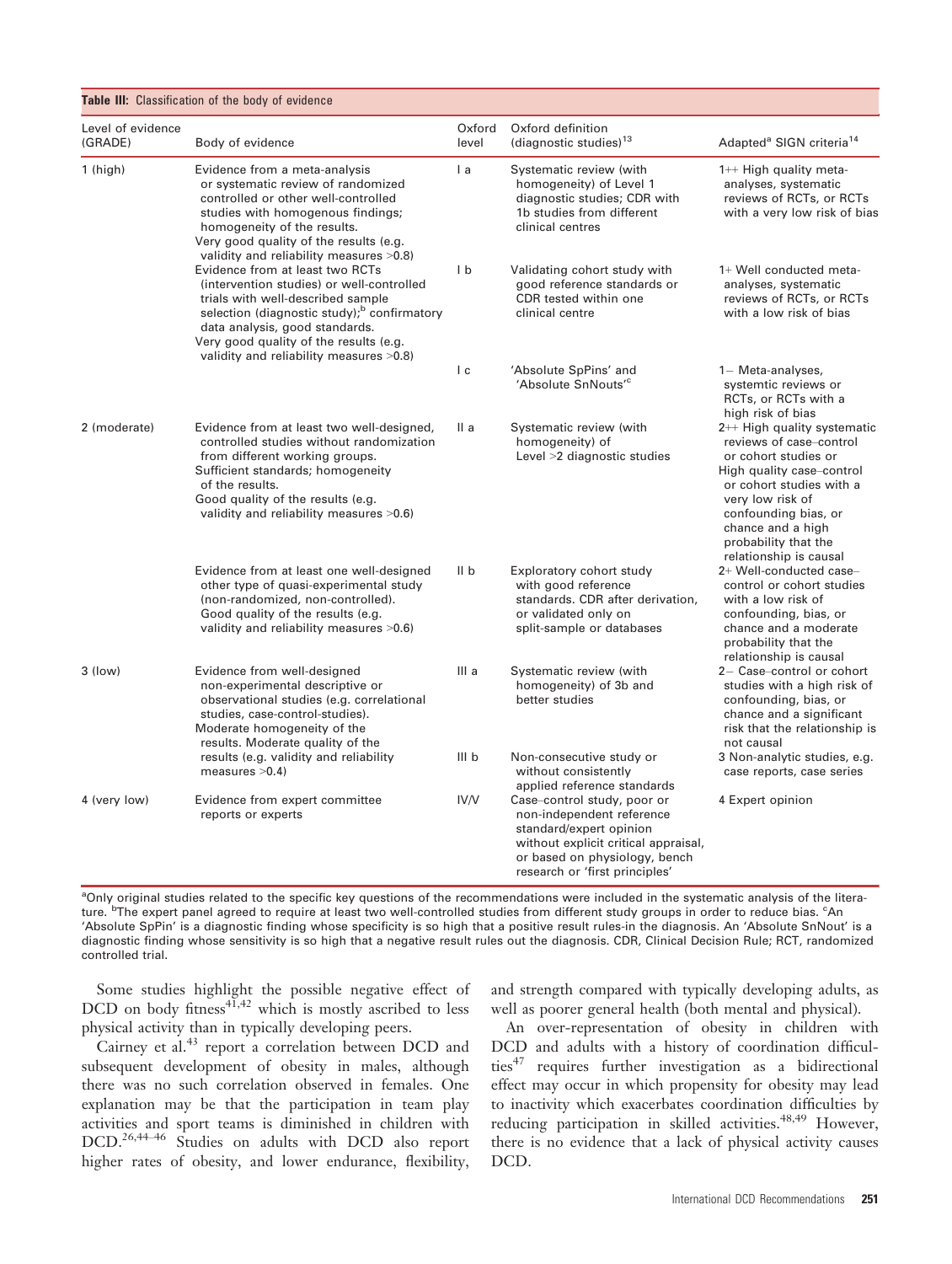| <b>Table IV: Levels of recommendations</b> |                                                  |                         |
|--------------------------------------------|--------------------------------------------------|-------------------------|
| Level of evidence<br>(GRADE)               | Recommendation<br>for/against                    | Recommendation<br>level |
|                                            | 'should', 'should not',<br>or 'is not indicated' | А                       |
| 2                                          | 'may'/'suggest' or 'may<br>not'/'not suggest'    | в                       |
| $3$ or $4$                                 | 'may be considered'<br>or 'do not know'          |                         |

Levels of evidence for recommendations are based on the analysis of the literature and transferred into detailed wording in the clinical recommendations with defined levels of recommendations.

According to the agreed diagnostic criteria, it would not be possible to make the diagnosis of DCD if the motor deficit is probably due to a lack of practice (Recommendation 3, criterion I).

# 1.3 Burden for society

Motor performance difficulties of individuals with DCD are often viewed as 'mild' and, thus, not warranting attention compared with the needs of individuals with more severe movement impairments such as cerebral palsy. Therefore, it may be argued that the net benefits for assessment and intervention in DCD may not be justified as an investment for society.

However, the numerous data on epidemiology (DCD is by far the most frequent motor disorder relevant for daily activities) and the findings on the outcome of DCD clearly suggest that DCD is a considerable burden and therefore it is also important to intervene from the viewpoint of the society.

The marked influence of DCD on everyday activities and school performance, and, secondarily, on social participation, physical health, and mental health concerns, combined with the high prevalence rate indicate that the social and economic burden is considerable.

# 2 Definition and terminology

DCD occurs across cultures, races, and socio-economic conditions. The disorder is idiopathic in nature, although several hypotheses for the cause of DCD have been proposed (see 'Underlying mechanisms in DCD'). Evidence suggests that DCD is a unique and separate neurodevelopmental disorder which can, and often does, co-occur<sup>\*</sup> with one or more other neurodevelopmental and neurobehavioural disorders. Commonly, these disorders include ADHD, specific language impairment, learning disorders, autism spectrum disorder (ASD), and developmental dyslexia or reading disorder. Some comorbidities are so strongly associated with incoordination that DCD has even been regarded as a part of certain disorders.

The the Diagnostic and Statistical Manual of Mental Disorders, Fourth Edition (DSM-IV)<sup>50</sup> did not permit a dual Table V: Description of the levels of recommendations in relation to the strength of the evidence

| Strength of<br>recommendation | Description                                                                                                                            | Criteria                                                                                                                                                                                                                         |
|-------------------------------|----------------------------------------------------------------------------------------------------------------------------------------|----------------------------------------------------------------------------------------------------------------------------------------------------------------------------------------------------------------------------------|
| $A(A-)$                       | Strongly recommended<br>that clinicians (do not)<br>routinely provide the<br>intervention/the<br>assessment to eligible<br>individuals | Good quality of<br>evidence and<br>substantial net<br>benefits or costs                                                                                                                                                          |
| $B(B-)$                       | Recommended that<br>clinicians (do not)<br>routinely provide the<br>intervention/the<br>assessment to eligible<br>individuals          | Fair quality of<br>evidence and<br>substantial net<br>benefit or costs<br>or<br>Good quality of<br>evidence and<br>moderate net<br>benefit or costs<br>or<br>Fair quality of<br>evidence and<br>moderate net<br>benefit or costs |
| 0                             | No recommendation<br>for or against routine<br>provision of the<br>intervention/the<br>assessment                                      | Good quality of<br>evidence and<br>small net benefit<br>or costs<br>or<br>Fair quality of<br>evidence and small<br>net benefit or costs                                                                                          |
|                               | Insufficient evidence for<br>recommendation of the<br>intervention/the<br>assessment                                                   | Poor quality of<br>evidence (conflicting<br>results; balance<br>between benefits<br>and risks difficult<br>to determine: and<br>poor study design)                                                                               |

Adaptation from the Canadian Guide to Clinical Preventive Health Care and from US Preventive Services Resources.<sup>6</sup>

diagnosis of DCD with ASD; however, the DSM- $5<sup>2</sup>$  now permits this co-occurrence.<sup>51</sup> Additionally, the concept of deficits in attention, motor control, and perception (DAMP) included aspects of ADHD and DCD together; this term is seldom used anymore, except in a few Scandinavian regions. $52,53$ 

# 2.1 Definition according to DSM-5

DCD is listed within the classification section Neurodevelopmental Disorders and the first condition identified under a subsection called Motor Disorders ('315.4 Developmental coordination disorder'). The term DCD was endorsed in the International Consensus Meeting in London, ON, Canada, in 1994. DCD, according to the  $DSM-5^2$  is defined by the following four criteria: (1) acquiring and execution of coordinated motor skills is far below expected level for age, given opportunity for skill learning; (2) motor skill difficulties significantly interfere with ADL and impact academic/school productivity, prevocational and vocational activities, leisure and play; (3) onset is in the early developmental period; (4) motor skill difficulties are not better explained by intellectual delay, visual impairment, or other neurological conditions that affect movement.

<sup>\*</sup>The fact that developmental disorders frequently overlap and cooccur is referred to throughout this document. Where overlap is mentioned, we do not provide an exhaustive list of possible childhood disorders. Instead, the list is varied from time to time.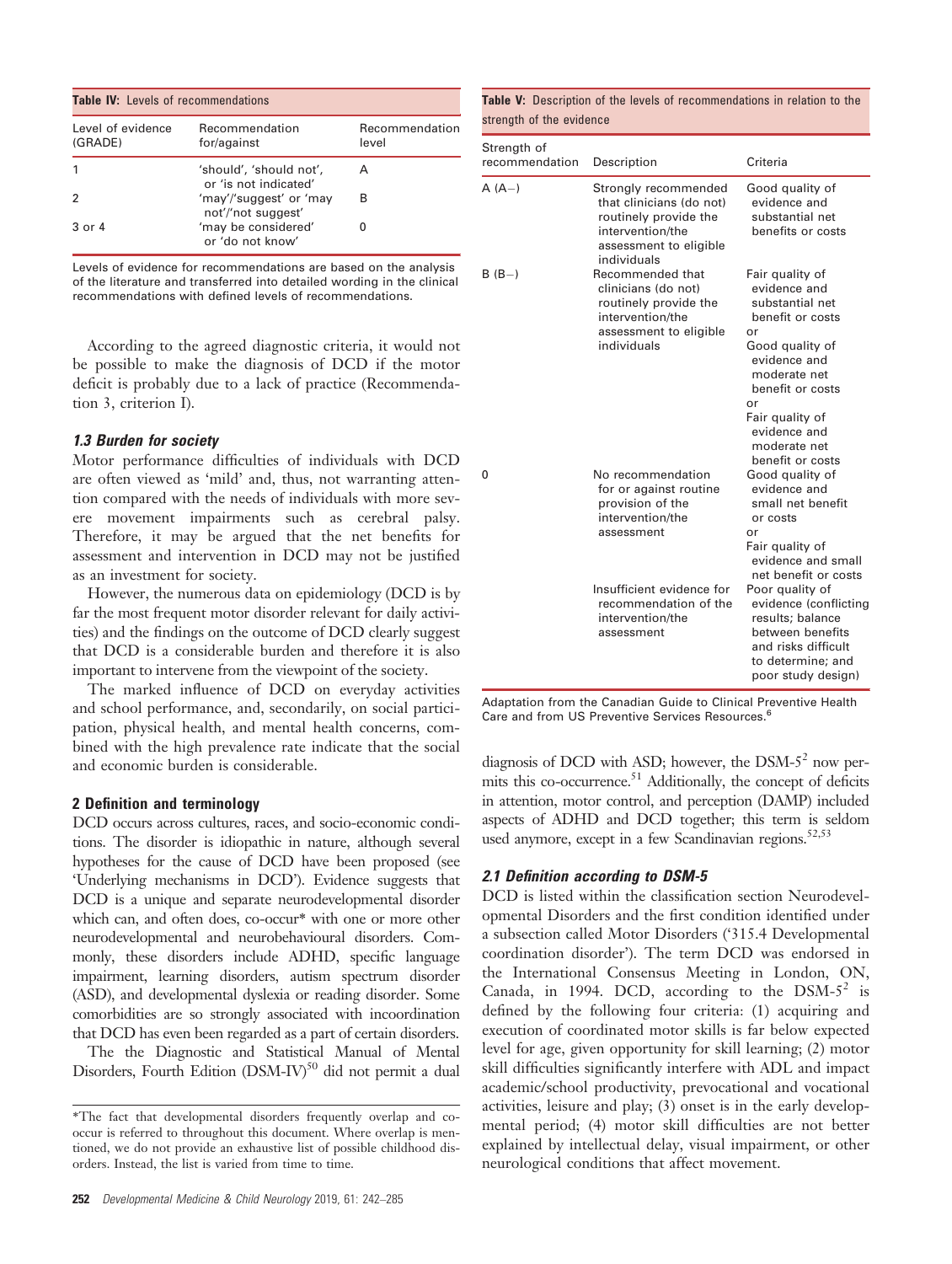# 2.2 Definition according to ICD-10

In the ICD-10 $3$  DCD is referred to as a specific developmental disorder of motor function. According to the ICD-10, specific developmental disorder of motor function is defined as a 'disorder in which the main feature is a serious impairment in the development of motor coordination that is not solely explicable in terms of general intellectual retardation or of any specific congenital or acquired neurological disorder. Nevertheless, in most cases a careful clinical examination shows marked neurodevelopmental immaturities such as choreiform movements of unsupported limbs or mirror movements and other associated motor features, as well as signs of impaired fine and gross motor coordination'.<sup>3</sup>

The definition excludes abnormalities of gait and mobility (R26.-), isolated lack of coordination (R27.-), and lack of coordination secondary to intellectual disabilities (F70– F79) or to other medical and psychosocial disorders.

The definition of DCD according to ICD-10 requires that the diagnosis is not solely explicable by moderate to severe intellectual disability or any specific congenital or acquired neurological disorder.

#### 2.3 Other terms and definitions

It should be recognized that in some places there is debate and sometimes confusion around the different terms and definitions used in this field. The same term is sometimes used with various definitions and it is not always clear when a term is seen as equivalent to DCD. For example, the Dyspraxia Foundation (UK) uses the term 'dyspraxia',<sup>54</sup> stipulating that this incorporates DCD. However, the definition provided is broader than that for DCD, including various non-motor difficulties.

Some use the term 'dyspraxia' in a more specific way, postulating a distinction between developmental 'dyspraxia' and DCD.<sup>55</sup> However, the term 'dyspraxia' has not become recognized as a separate entity or subgroup of DCD. The international consensus does not recommend use of the term 'dyspraxia'.

Other terms that have been used in the literature include 'motor learning difficulty', 'physical awkwardness', and 'movement difficulty'. These refer to a significant motor difficulty, which is the main feature of DCD. However, they are ambiguous about whether the formal diagnostic criteria for DCD have been met.

| <b>Recommendation 1</b>                                                                                                                                                                                                                                                                                                                                                                                                                                                        | GC |
|--------------------------------------------------------------------------------------------------------------------------------------------------------------------------------------------------------------------------------------------------------------------------------------------------------------------------------------------------------------------------------------------------------------------------------------------------------------------------------|----|
| We recommend the use of the term Developmental<br>Coordination Disorder (DCD) for individuals fulfilling the<br>DCD criteria (Recommendation 3) in all research<br>publications<br>For clinical and educational purposes we recommend the<br>term DCD in countries which adhere to the DSM-5<br>classification (315.4)<br>In countries where ICD-10 has legal status, we also<br>recommend the term Specific Developmental Disorder<br>of Motor Function (SDDMF) (F82, ICD-10) | ⇑⇑ |

The term DCD is used because this wording is well recognized in the English literature (Table VI). The term

DCD is taken from the DSM-5 classification. However, in several European countries, the ICD-10 has legal status. Thus, the terminology of the ICD-10 must be used in those countries. Accordingly, the term 'specific developmental disorder of motor functions' has to be used (for countries using ICD-10 terminology). Moreover, the following recommendations throughout this document are also related to the ICD-10. Where concepts differ between DSM-5 and ICD-10, specific comments are provided.

# 3 Underlying mechanisms in DCD 3.1 Overview

To better understand the neural and performance factors that may underlie DCD, and their implications for theory and practice, a large systematic review of the recent experimental literature was conducted.<sup>56</sup> The review included a total of 106 studies published between June 2011 and September 2016 (Fig. 3 and Appendix S4). The following summary of evidence on mechanisms of DCD is persuasive but, it must be stressed, by no means conclusive. There has been an almost exponential growth in mechanisms research over the past 30 years, with the promise that tentative working models will become more refined as additional behavioural and neuroimaging data are integrated, and as experimental approaches address the very process of motor learning in children over multiple timescales and levels of analysis (behavioural, cognitive, and neural). Nonetheless, the body of recent work is impressive and affords several tentative conclusions.

Behavioural data from 91 studies showed a broad cluster of deficits across different aspects of motor control (including planning and anticipatory control of movement), basic processes of motor learning (including procedural learning), and cognitive control (or executive function). Importantly, however, performance issues were often shown to be moderated by task type and difficulty. As well, new evidence has emerged to show that children with DCD can adopt compensatory strategies/actions under certain task conditons, enabling response solutions that are adequate to the goal of the task in question, while perhaps being less efficient overall. The review showed a significant growth in neuroimaging studies over the past 5 to 6 years (15 studies). These studies have been of mixed quality, hindered by small sample sizes, lack of concurrent behavioural measures, and missing data. This suggests some caution with interpretation. However, there has been some converging evidence across studies with

| <b>Table VI:</b> Terminology for DCD according to language |                                                                                                                      |                     |
|------------------------------------------------------------|----------------------------------------------------------------------------------------------------------------------|---------------------|
| Language                                                   | Disorder                                                                                                             | Abbreviation        |
| English                                                    | Developmental coordination<br>disorder                                                                               | DCD                 |
| German                                                     | Umschriebene Entwicklungsstörung<br>motorischer Funktionen (specific<br>developmental disorder of<br>motor function) | <b>UEMF (SDDMF)</b> |
| French                                                     | Trouble du développement<br>de la coordination                                                                       | TDC.                |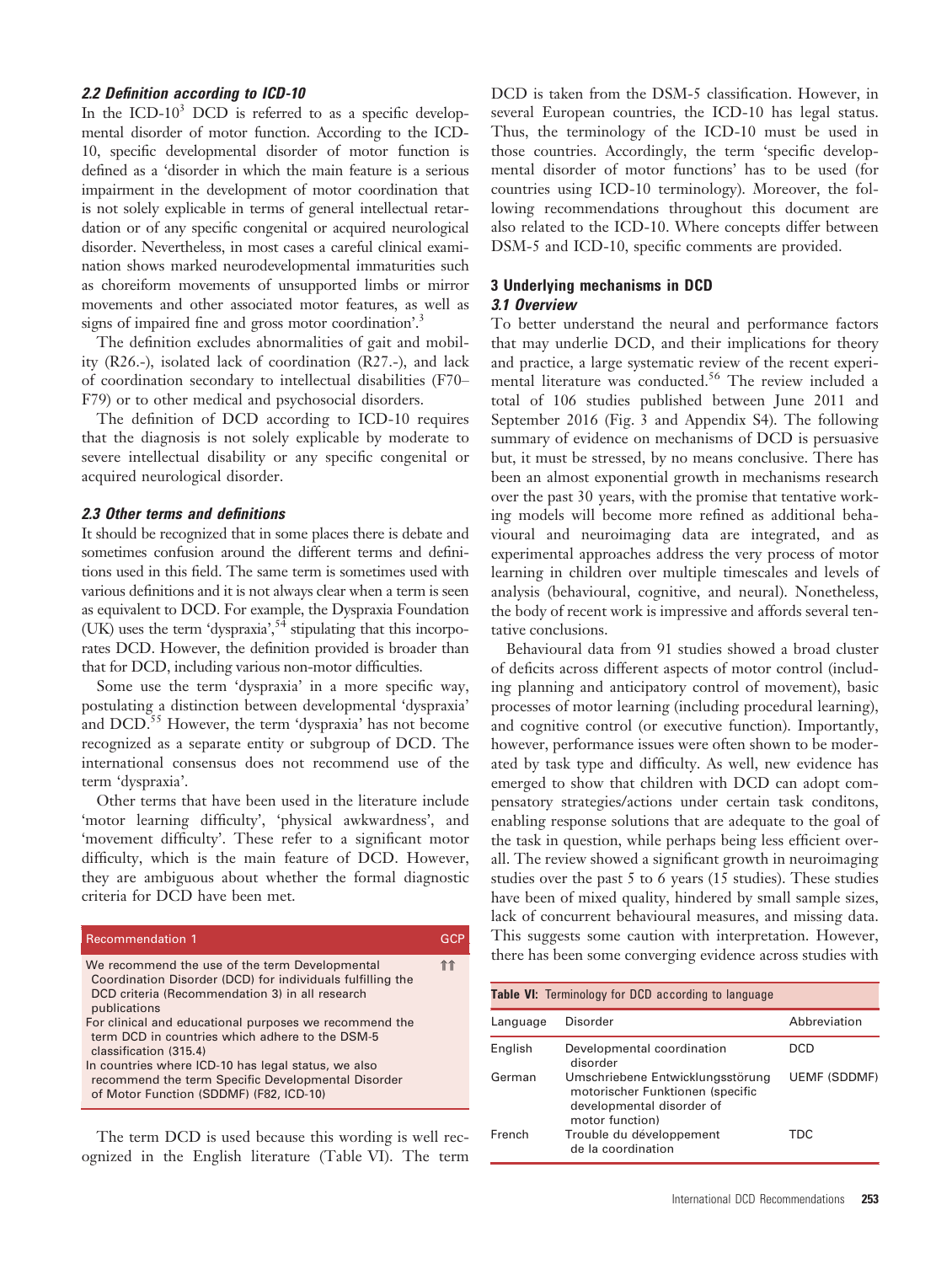data showing reduced cortical thickness<sup>57</sup> and hypoactivation across functional networks involving prefrontal, parietal, and cerebellar regions.58–<sup>61</sup> However, evidence for hypoactivation has not been uniform across all studies and tasks; for example, Licari et al.<sup>59</sup> also showed increased activation in DCD in the right postcentral gyrus. Structural diffusion magnetic resonance imaging studies have demonstrated alterations of white matter microstructural organization, particularly in sensorimotor tracts that include the corticospinal tract, posterior thalamic radiation, and parietal subregion of the corpus callosum.<sup>62-64</sup> Other structural magnetic resonance imaging data have also suggested a poorly integrated neural network involving sensorimotor structures. $65$  Taken together, these results provide some support for the hypothesis that children with DCD show differences in neural structure and function compared with typically developing children. Larger and longitudinal studies are needed to confirm these trends. Behaviourally, these emerging differences may affect anticipatory planning and observational learning, and reduce automatization of movement skill, prompting greater reliance on slower feedbackbased control and compensatory strategies. Findings of the review can be embedded in a multi-component account of DCD that considers the interaction of individual, task, and environmental constraints. This account blends both cognitive neuroscience and classical dynamic systems (or ecological) theory.<sup>66,67</sup> At the individual level, neuromaturational factors are beginning to emerge as candidates in the aetiology of DCD.

# 3.2 Towards a unified account of DCD

The improved quality of experimental work on DCD over recent years has enhanced our ability to compare results across studies and to consider how findings might be integrated under a common explanatory framework (Fig. 4), one that considers more precisely the mutual interaction of individual, task, and environmental constraints. Whereas mechanisms research has had a traditional focus on individual-level factors in performance, recent research suggests that we think about the notion of action constraints (and their interaction) more seriously when assessing and treating children with DCD.<sup>68</sup> The upshot of an integrated framework (or hybrid model) is that individual-level constraints (such as internal modelling or even executive function deficits) can affect performance (or not) in variable ways, especially as a function of task difficulty/type. The causal mechanisms that determine motor performance are not linear but dynamic and interactive. Several important conclusions can be made about the body of evidence, mainly related to the themes of predictive motor control, action representation, perceptual– motor coupling, task complexity, co-occurring cognitive issues, compensation, and persistence into adulthood.

Research has continued to address the internal modelling deficit hypothesis and the function of the mirror neuron system (MNS). The internal modelling deficit hypothesis holds reasonably well across different types of movement, but the deficit in forward planning (or predictive control)

is more evident in tasks of higher complexity or those that require higher endpoint precision. Related to this, issues with action representation (in gesture imitation and motor imagery) reflect problems associated with the egocentric representation of space and possibly function of the MNS (Fig. 4); neuroimaging data show differences in microstructure associated with the MNS but, on the other hand, there is also very recent evidence from functional neuroimaging that shows no differences in MNS activation between DCD and non-DCD groups.<sup>69</sup> On balance, additional data are needed to make firmer conclusions about the role of the MNS in DCD.

In general, performance deficits tend to map to functional and structural issues in a distributed neural network that supports motor control and learning, a view that has garnered some support by structural and functional neuroimaging and electroencephalography data. This distributed network involves the MNS, visual–motor mapping, and predictive control (e.g. frontoparietal and parieto-cerebellar structures) and corticospinal tract. However, it should be stressed again that the fidelity of neuroimaging studies is not yet sufficient to make firm conclusions. A delay in the maturation of these network structures is possible; however, we do not yet have sufficient longitudinal data to better clarify the causal connections.

Cognitive dysfunction, namely executive function, in DCD is a common finding across measures (experimental, questionnaire, and real-world behaviour) that persists into early adulthood and, very importantly, is strongly linked to impaired planning and disorganization in daily life. With age, cognitive–motor coupling becomes increasingly important to goal-directed action. For example, frontal executive systems are known to support the integration of working memory with attentional resource allocation – a process called branching – which is particularly important in dual-task performance.70 A (whole-brain) network approach will no doubt prove important when developing models that describe such processes in DCD.<sup>65</sup> However, more cross-cultural studies are needed to verify the impact of executive function on adaptive behaviours in young people and young adults. Moreover, it remains unclear whether dysfunction in executive function is a core symptom of DCD or a co-occurring condition.

In general, we are seeing more evidence that motor control deficits in DCD depend on the nature of the task at hand. Deficits are especially apparent for dual tasks, and tasks that demand more precision (both spatial and temporal), more advanced planning, or that stress the system in a way that requires some adaptation/adjustment at a perceptual–motor level to maintain stability. As well, associated executive function issues (e.g. response inhibition) may also constrain the ability to implement motor control and to automate skill without the need for extended periods of practice. In general, with poor predictive control and reduced automatization, we see more reliance on slower feedback-based control, and the need to enlist compensatory strategies to maintain 'safety' margins when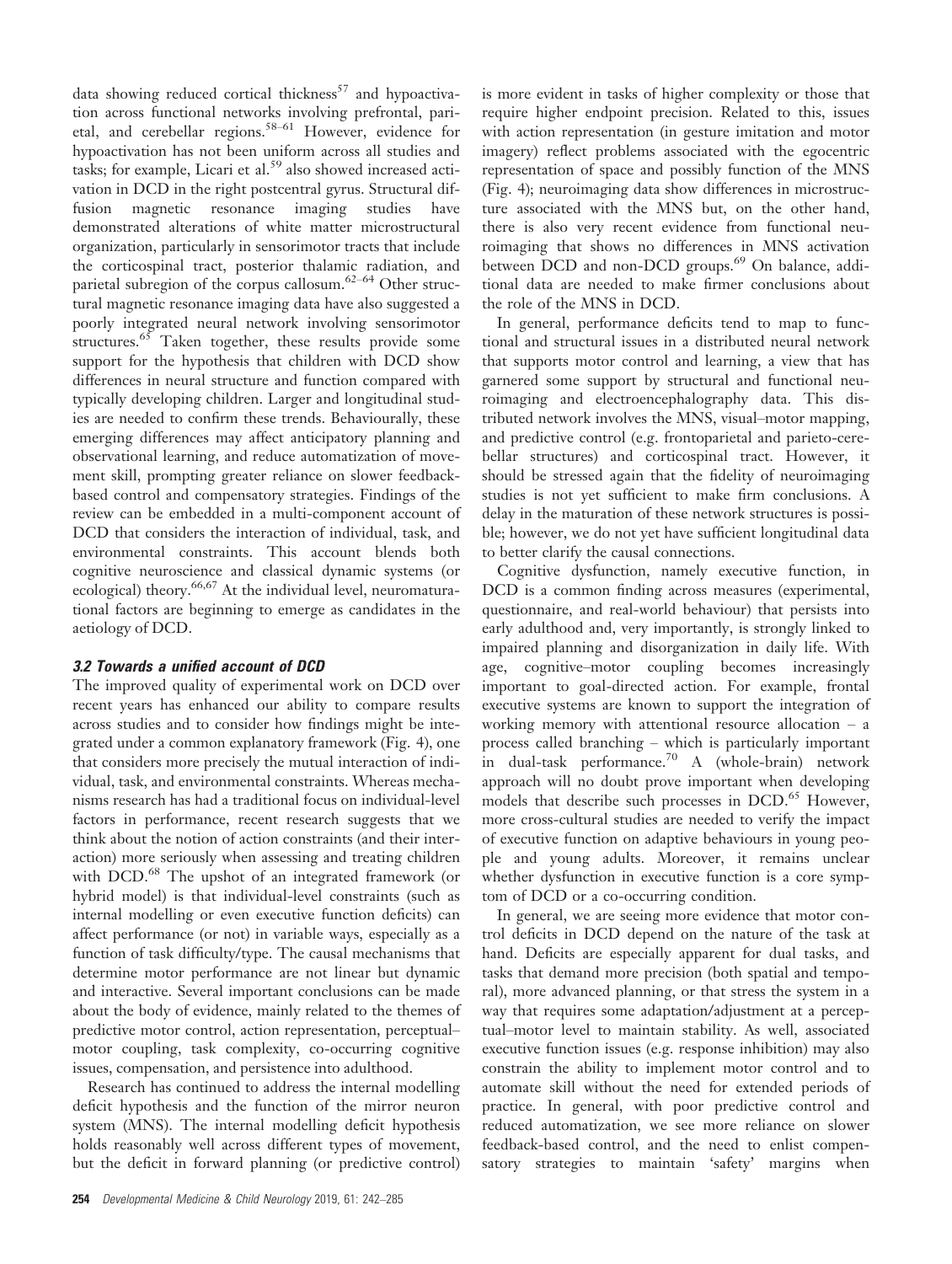

Figure 4: Multi-component account of motor skill development showing correlates of performance in developmental coordination disorder (DCD). IMD, internal modeling deficit; EF, executive function; WMN, white matter network; MNS, mirror neuron system. [Colour figure can be viewed at wileyonlinelibrary.com]

performing complex or difficult skills. One hypothesis is that delays in the development of sensorimotor networks that underpin internal modelling and observational learning (via the MNS) may necessitate that the child relies more on external feedback. The weight of evidence would tend to support this broad hypothesis, but other converging data are needed. Indeed, we still know little of the specific mechanisms that explain these issues in motor control, especially in the context of development with age. Also, the issue of delay versus deviance is still unresolved. However, for the more than half of children with DCD whose motor difficulties persist into adulthood, it is tempting to say that the underlying mechanism is likely to be more than a mere developmental delay. However, until we take full account of the learning/activity history of individuals with DCD over childhood, adolescence, and young adulthood, a concrete conclusion is not possible. Clearly, well-controlled longitudinal studies are needed to clarify the issue of deviance versus delay, particularly those that allow multilevel, growth curve analysis.

#### 3.3 Clinical implications of mechanisms research

The review of research on basic processes and mechanisms has several very important clinical implications. The first relates to the co-occurrence of cognitive issues in DCD. The imperative is to assess broadly across motor and cognitive functions, taking aspects of task organization and self-regulation also into account, not only in childhood but through adolescence and into early adulthood.

Also tempering assessment and treatment is the issue of heterogeneity in the presentation of DCD and in severity, which is evident across studies. For instance, a child may be functionally impaired and yet perform within the typical range for motor control and cognition, or the reverse may apply (typical function but impaired control). Similarly, current data do not allow us to say whether a child with mild,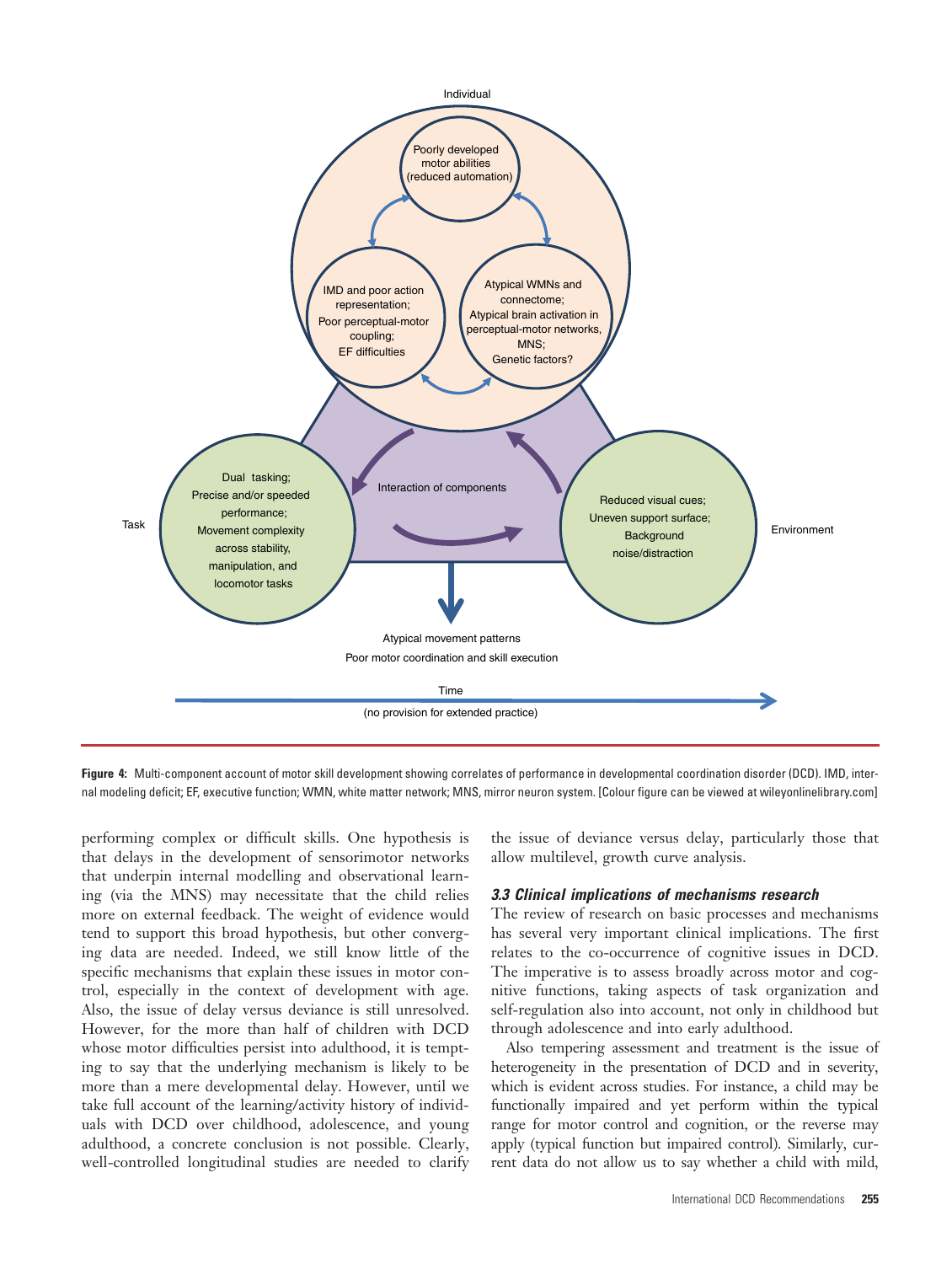moderate, or severe DCD will present with a particular cluster of motor and cognitive issues. In the absence of further evidence, it remains doubly prudent for clinicians to assess comprehensively across motor and cognitive functions.

Since motor control and executive function deficits are expressed as a function of task type and difficulty, a measured approach to assessment and intervention is recommended. Clinicians are encouraged to assess movement skill in different domains by varying systematically task and environmental constraints. Identifying those specific aspects of the task that present difficulty will directly inform approaches to training, especially the scaling of difficulty which is so important in many task-oriented approaches to training. Finally, the suggestion of neurocognitive issues in DCD (as in ADHD and other neurodevelopmental disorders) suggests that clumsiness in children should not be ignored clinically, and that it be given due consideration on its own.

# 4 Diagnosis and assessment

# 4.1 Definition and criteria

These CPR–DCD aim to minimize differences in interpretation and classification between the ICD-10 and DSM-5, because the disorders are considered to represent similar conditions.

| <b>Recommendation 2</b>                                                                                                                                                                           | teteP |
|---------------------------------------------------------------------------------------------------------------------------------------------------------------------------------------------------|-------|
| We recommend that the diagnosis of DCD is made by a<br>medical professional or a multi-professional team**<br>suitably qualified to assess the individual according to<br>the specified criteria. | ⋔ ¶   |
|                                                                                                                                                                                                   |       |

#### Recommendation 3 GCP

We recommend the following criteria for the diagnosis of DCD. These criteria follow closely those proposed in DSM-5 with some minor changes, including the order of criteria III and IV: ⇑⇑

- I The acquisition and execution of coordinated motor skills is substantially below that expected given the individual's chronological age and sufficient opportunities to acquire age-appropriate motor skills.
- II The motor skills deficit described in criterion I significantly and persistently interferes with the activities of everyday living appropriate to chronological age (e.g. self-care and selfmaintenance and mobility) and impacts upon academic/school productivity, prevocational and vocational activities, leisure, and play.
- III The motor skills deficits are not better accounted for by any other medical, neurodevelopmental, psychological, social condition, or cultural background.
- IV Onset of symptoms in childhood (although not always identified until adolescence or adulthood).
- Comment:
	- Criterion I: The symptoms of DCD may include slowness and/or inaccuracy of motor skills performed in isolation or in combination.

#### Recommendation 3 Continued GCP CONTEXT CONTEXT CONTEXT GCP

 Criterion III: This addresses issues of aetiology with regard to DCD and is designed to facilitate differential diagnosis. Examples of conditions which may rule out or

influence the diagnosis of DCD are: (1) Medical conditions: movement disorders with known aetiologies (e.g. cerebral palsy, muscular dystrophy, childhood arthritis), side effects of drugs (e.g. neuroleptics, chemotherapy, sedatives), sensory problems (e.g. substantial visual impairments or impairments of the vestibular organ) (2) Other neurodevelopmental disorders (e.g. severe intellectual disabilities) or other psychological disorders (e.g. anxiety, depression), or other psychological conditions (e.g. attentional problems) as primary causes of motor problems (3) Social conditions (e.g. deprivation, cultural diversity) Note:

It may be difficult to differentiate between conditions that may be causal and those that may co-occur.\*\*\* For example, a child from a culture, which limits physical activity or which provides little opportunity for motor learning may present like a child with DCD (at least initially). A child with ADHD might appear to have movement problems, which are in fact caused by impulsivity and/or inattention. Especially in unclear cases, multiprofessional or repeated assessments can be helpful to differentiate.

 Criterion IV: The onset of symptoms is usually evidenced in infancy and childhood.

The following recommendations are designed to offer guidance as to how to arrive at an accurate diagnosis of DCD. Instead of being listed according to the criteria I to IV they are given in the opposite order which is in line with how a medical professional would usually proceed with his/her examination. Thus, the process starts with: (1) considering the age and context of the child (criterion IV), (2) ruling out other medical conditions causing motor problems (criterion III), (3) taking into account the impact on activities and participation (criterion II), (4) quantifying the motor impairment (criterion I).

It should be noted, however, that there are other pathways to diagnosis. For example, a child might be identified as having difficulties within a school system and be first assessed by a therapist or educational psychologist. Their assessments may show the child meets criteria I, II, and IV and only then might the child be referred to a medical doctor to exclude other conditions.

# 4.1.1 Clarification of criterion III When DCD should not be diagnosed?

DCD should not be diagnosed if: (1) motor performance cannot be assessed by a motor test (e.g. because of intellectual disability or a medical disorder); or (2) after a comprehensive assessment including clinical history, examination, and consideration of teachers' and parents' reports, the motor dysfunction can be explained by another condition including a neurological or psychosocial disorder or moderate to severe intellectual disability.

\*\*\*The term 'co-occurring' has been used throughout these recommendations in preference to 'comorbid' to reflect that two or more conditions are present but a common aetiology is not known and that this term is consistent with concurrent or overlapping.

<sup>\*\*</sup>In some countries the diagnosis can only be made by a medical doctor. This means that the multi-professional team must include a medical doctor.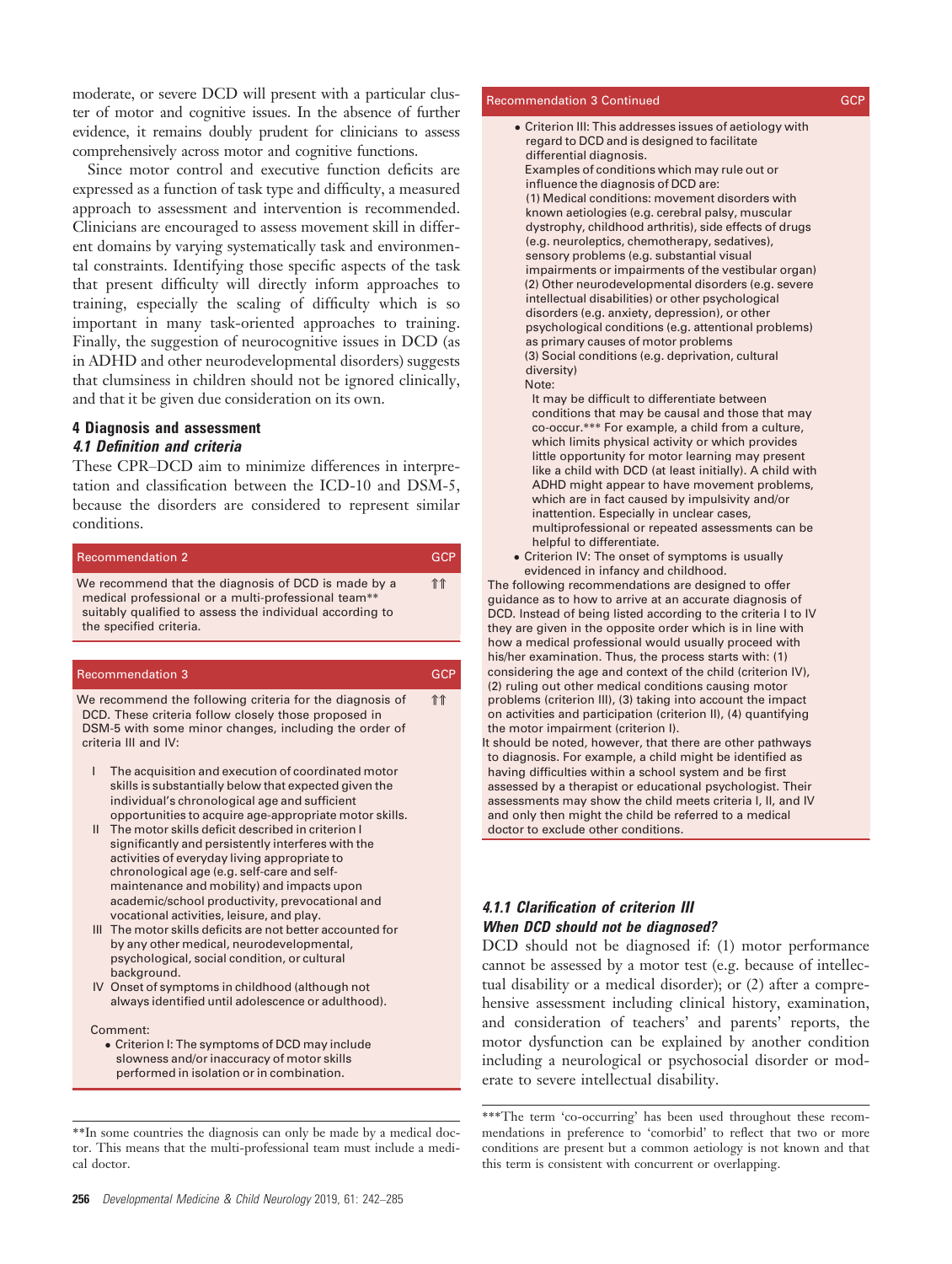In the definition of the disorder within the ICD-10 (F82), it is mentioned that some children may show 'marked neurodevelopmental immaturities such as choreiform movements of unsupported limbs or mirror movements and other associated motor features'.<sup>3</sup> According to the current literature and clinical experience, the roles of these motor features are still largely unclear and need further evaluation.

#### DCD and intellectual developmental disorder

The problem of diagnosing DCD in children with severe cognitive delays or intellectual developmental disorder was discussed intensively. It was recognized that defining a specific IQ score below which the diagnosis of DCD is precluded seems artificial. Given the complexities of arbitrating between cut-offs and determining discrepancy scores, it is recognized that categorical decision (above or below a specific IQ score) may be extremely difficult. Looking at the meta-analysis on underlying mechanisms of DCD within the previous international  $CPR<sub>1</sub><sup>71</sup>$  a specific IQ score does not seem to be helpful in distinguishing between children with DCD and children with coordination problems due to intellectual developmental disorder as the construct of DCD is now increasingly supported by neurobiological and neurophysiological findings and not restricted to global intellectual abilities.

It was agreed that the motor dysfunction should be defined as DCD if the other criteria are fulfilled and if clinical history and examination cannot explain the motor problems and their impact on daily activities by cognitive status.

#### DCD and coexisting diagnoses

It is widely recognized that children with DCD often have coexisting diagnoses (Recommendation 14). It should be considered that ADHD, ASD, or conduct disorders may interfere with motor performance and testing, as well as with ADL, making interpretation of motor assessment findings difficult.

| <b>Recommendation 4</b>                                                                                                                                                                                                                                                                                                                                                                                                            | GCP |
|------------------------------------------------------------------------------------------------------------------------------------------------------------------------------------------------------------------------------------------------------------------------------------------------------------------------------------------------------------------------------------------------------------------------------------|-----|
| The symptoms of DCD are usually apparent in the early<br>years. However, due to the large variability in normal<br>motor development, we recommend that a formal<br>diagnosis of DCD under the age of 5 years is only made<br>in cases of severe impairment. In such instances, the<br>decision to make a diagnosis should be based on the<br>findings from at least two motor assessments carried<br>out at least 3 months apart. | 介介  |
| Comment:<br>Based on the persistence and the extent to which the<br>motor problems interfere with daily life (criterion II), and<br>after excluding other conditions that may explain the<br>motor problems (criterion III), it should be decided                                                                                                                                                                                  |     |

whether any form of intervention should be recommended at this stage. Options will include formal intervention, the provision of opportunities for motor learning in a less formal setting, or advice plus clinical supervision.

#### DCD and age

As in the previous version of the recommendations, there are considerable problems for the diagnosis of DCD in children below 5 years of age for the following reasons.

First, young children may show delayed motor development with a spontaneous catch up (late bloomers).

Second, the cooperation and motivation of young children for motor assessments may be variable. Thus, test performance may be unreliable and then result in poor predictive validity (criterion I).<sup>72,73</sup> Nevertheless, a study by Ellinoudis et al.<sup>74</sup> confirmed earlier results from Smits-Engelsman et al.<sup>75</sup> indicating that motor assessment by the Movement Assessment Battery for Children, Second Edition (MABC-2) has a good test–retest reliability and a reasonable construct validity in 3-year-old to 5-year-old children.

Third, the rate of acquisition of ADL skills is variable in children at kindergarten age. Thus, the evaluation of criterion II of the diagnostic criteria in children under 5 years is unreliable.

Finally, there are no reliable data on the value of early intervention in preventing DCD. The lack of stability of DCD diagnosed at early ages has been shown, with the exception of DCD in cases with coexisting ASD.<sup>72,73,76</sup> While the assessment itself may be reliable (e.g. using the Movement Assessment Battery for Children [MABC-1], Chow and Henderson<sup>77</sup> repeated the assessment within 3week intervals, but this is not recommended because of practice effects),<sup>78</sup> a previous follow-up study emphasized that only in definite (severe) cases of DCD being detected before school age is the disorder stable 2 to 3 years later.<sup>79</sup>

On the other hand, criterion IV emphasizes that symptoms of DCD should be present in early childhood. This means that the onset of DCD is usually during childhood but may not become fully manifest until movement challenges exceed limited capacities with respect to context and opportunities. This aspect is particularly important when assessing adolescents and adults.

| Recommendation 5                                                                                                                                                                                                                | GCP |
|---------------------------------------------------------------------------------------------------------------------------------------------------------------------------------------------------------------------------------|-----|
| For countries using ICD-10: for motor problems in<br>individuals who do not meet criteria for DCD but where<br>criterion III is fullfilled, we recommend the ICD-10<br>categories of R26, R27, or R29 be applied if appropriate | ⇑⇑  |

# 4.2 The process of assessment

# 4.2.1 Explanatory frameworks for different assessment approaches

According to the evaluative review by Wilson,<sup>80</sup> the following five assessment approaches can be distinguished:

- (1) Normative functional skill approach. Assumptions about movement difficulties are largely process neutral. Approaches to assessment are descriptive, product oriented (focus on functional skills), and norm-referenced. For example, the MABC-2 is based on this approach.
- (2) General abilities approach. The guiding assumption here is that impaired sensory–motor integration underpins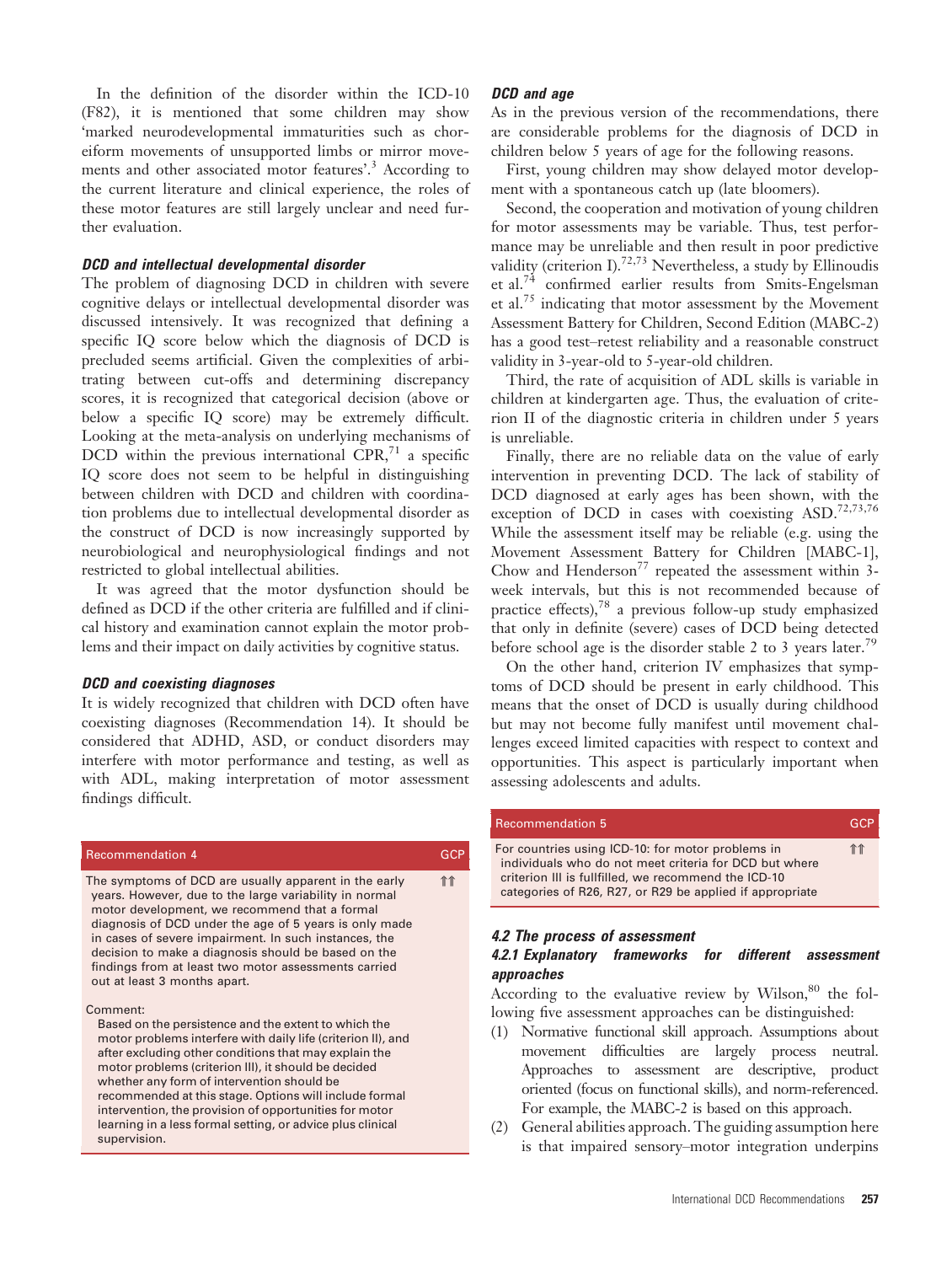both perceptual–motor problems and learning difficulties. These impairments reflect neural damage. According to this approach, basic general abilities (such as sensory–motor integration) can be measured (e.g. by the Sensory Integration and Praxis Test) and then become the focus for treatment to improve motor functions.

- (3) Neurodevelopmental theory (biomedical model). Early neurological markers (e.g. clumsiness) predict disease states (e.g. minimal brain dysfunction). This may be assessed by neurodevelopmental examination. An eclectic blend of neurological and learning tasks (e.g. soft signs or minor neurological dysfunction) will be tested. Normative data on soft signs exist. $81-83$  A new version of the examination of the Child with Minor Neurological Dysfunction is available.<sup>84</sup> The manual contains criteria, cut-offs, and description of psychometric properties. Evidence is emerging that children with DCD often exhibit minor neurological dysfunction, in particular quite often the 'complex form of minor neurological dysfunction'.<sup>85–87</sup> This issue may deserve further attention. Advances in neuroimaging and functional imaging will provide insights into hard and soft signs of neural dysfunction. On the other hand, the role of minimal brain dysfunction and minor neurological dysfunction for the development of a theory of DCD has been questioned.<sup>80</sup>
- (4) Dynamical systems approach.<sup>88</sup> This approach suggests that the child with DCD has had reduced opportunities to form movement synergies through interaction with learning tasks and environment. Assessments used within this framework include biomechanical, kinematic, and observational analyses.
- (5) Cognitive neuroscience approach. It is suggested that atypical brain development creates cognitive susceptibility. Reduced learning experiences exacerbate the risk for developing DCD. Approaches to assessment tend to be oriented towards brain systems that are of known importance to the development of movement skill (e.g. internal modelling or motor imagery, and timing control linked to parieto-cerebellar loops).

The recommendations largely reflect assessment strategies based on the normative functional skill approach as the criteria of DCD are descriptive and rely on this approach.

#### 4.2.2 General aspects on screening

Early identification of children with motor impairments has been recommended.<sup>89,90</sup> On the other hand, the diagnosis of DCD before the age of 5 years is not generally recommended. This has already been discussed (Recommendation 4).

Screening instruments for assessment of DCD are not sufficiently refined to enable highly valid and reliable results. Therefore, at present, it is not useful to screen the population for DCD. The diagnosis of DCD can only be made for a clinical population within a specified setting as described below.

Motor coordination test batteries are generally not feasible as screening protocols owing to both time and costs.

#### 4.2.3 History taking: covering criteria IV, III, II, and I (previous tests)

| <b>Recommendation 6</b>                                                                                                     | GCP |
|-----------------------------------------------------------------------------------------------------------------------------|-----|
| To begin any assessment process, we recommend<br>careful history taking to support the application of all<br>four criteria. |     |
| Comment:<br>Children: history should include the following aspects:<br>(1) Parental report                                  |     |

- Reasons for referral and presenting problems.
- Family history to include information about the presence of developmental disorders or other genetic conditions (e.g. muscular disorders in family members).
- Medical history to include information about major accidents, diseases, neurological disorders, relevant or associated psychological problems, sensory problems (e.g. documented in previous assessments, new symptoms arising), medication regime where relevant.
- Developmental history to include information about pregnancy, birth, milestones – motor and non-motor; history of motor engagement (e.g. family habits, home environment, access to motor activities), social competences, and ability to interact with others.
- Educational history educational progress through nursery, pre-school, kindergarten, and grade school, and information about any measures of academic achievement.
- $\bullet$  Impact of the condition including impact on ADL and participation.
- Contextual factors including amount and type of previous and current intervention/support; description of current family structure, social network and relationship status (e.g. social support, living with family, extended relatives, guardians, friends or others), social-economic status, personal resources.
- (2) Sources other than parents
	- Formal documents and reports from relevant professionals and significant others (e.g. nursery, pre-school, kindergarten and school teachers, educational psychologists, therapists). These might include:
		- (a) Written information or interview data from other family members or significant adults if appropriate and consent is given.
		- (b) Reports about motor functions from physical education teachers or therapists as well as other areas of interest (as per the ICF): participation and levels of physical activity, environmental factors, support systems, individual/personal factors, etc.
		- (c) Reports concerning cognitive functions (e.g. IQ data, scores on working memory, attention, other tests).
		- (d) Reports concerning academic achievement.
		- (e) Reports concerning behaviour that might bear on differential diagnosis and/or possible dual diagnosis (e.g. ADHD, ASD, learning disorders).

(3) Child

- Self-reports
- Adapted questionnaires

# 4.2.4 Clinical examination: covering criteria III and II

In addition to the exploration of the history, clinical examination is mainly necessary to exclude the presence of other medical conditions that may explain motor impairment. The aim of the neurological status is to rule out other movement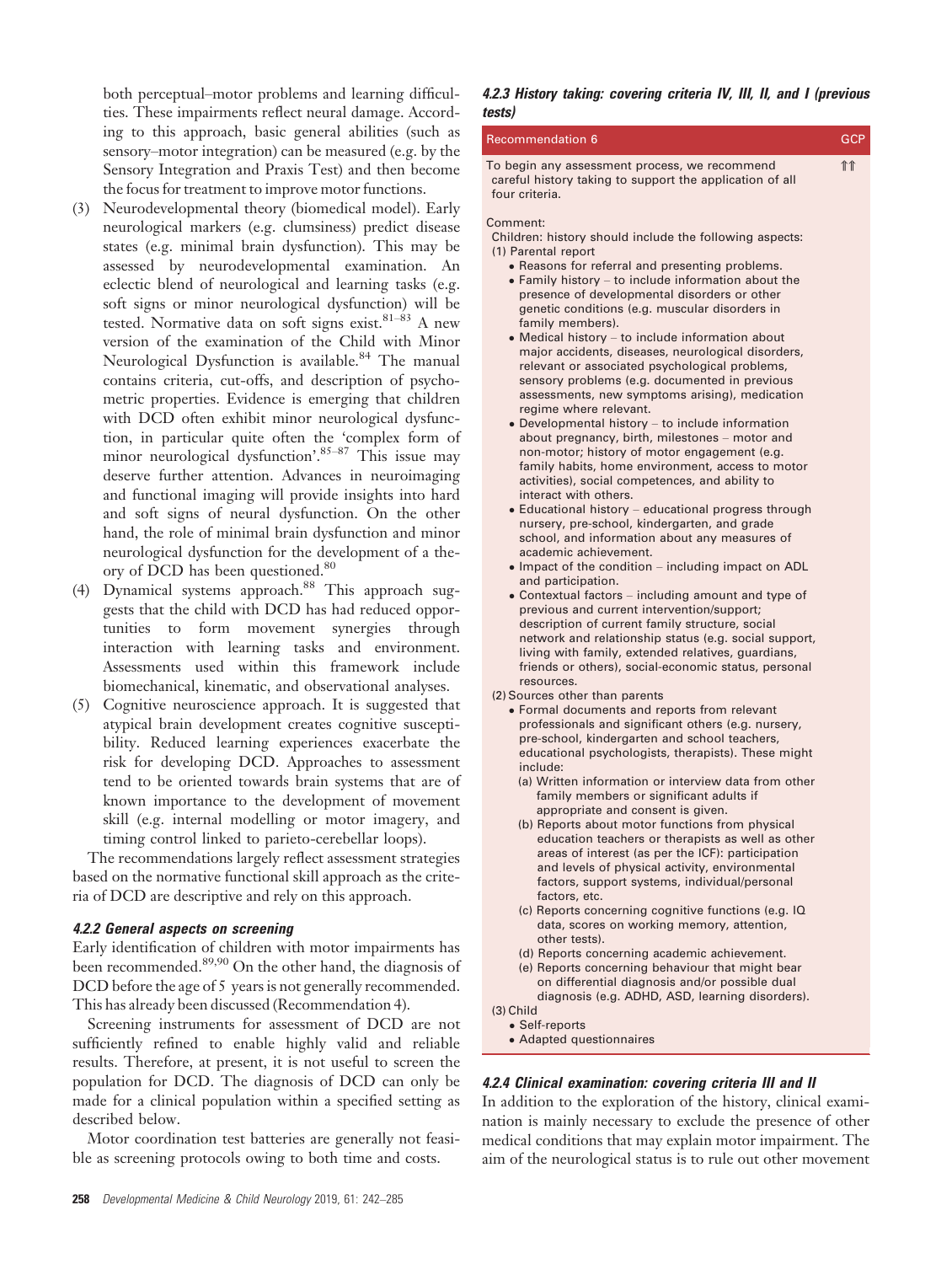disorders and to support criterion III. A comprehensive clinical examination should be performed to verify that the disturbance is not due to a psychosocial condition (e.g. deprivation, child abuse) and/or general medical condition (e.g. cerebral palsy, hemiplegia, or muscular dystrophy).

Exclusion of neurological disorders such as corticospinal, cerebellar, extrapyramidal, or neuromuscular origin. Signs of neurometabolic disorders or of acquired neurological disorders (prenatal, perinatal, postnatal), peripheral neurological disorders. Since the previous GCP, no further studies on the diagnostic value of minor neurological dysfunction or the soft signs exhibited by individuals with DCD have been found.

A behavioural and cognitive evaluation is recommended for all children with DCD because attentional disorders, learning disorders, and ASD are frequent co-occurances. If features of maladaptive behavioural or emotional issues exist, further examination according to the respective guidelines is necessary.

If there is a normal history of school and academic achievements, cognitive function does not need to be evaluated by objective measures (e.g. IQ testing). However, a test for intellectual ability is recommended, if there is any doubt.

| Recommendation 7                                                                                                                                                                                                                                                                                                                                                                                                                                                                                                                                                                                                                                                                                                                                                                                                                                                                                          | <b>GCP</b> |
|-----------------------------------------------------------------------------------------------------------------------------------------------------------------------------------------------------------------------------------------------------------------------------------------------------------------------------------------------------------------------------------------------------------------------------------------------------------------------------------------------------------------------------------------------------------------------------------------------------------------------------------------------------------------------------------------------------------------------------------------------------------------------------------------------------------------------------------------------------------------------------------------------------------|------------|
| We recommend problem-oriented clinical observation<br>and examination.                                                                                                                                                                                                                                                                                                                                                                                                                                                                                                                                                                                                                                                                                                                                                                                                                                    | 介介         |
| Comment:<br>The clinical observation/examination should include an<br>evaluation of the following.<br>• Neurological status (e.g. exclusion of other movement<br>disorders or neurological dysfunctions, a rapid change<br>or deterioration in motor functioning).<br>• Medical status (e.g. obesity, hypothyroidism, genetic<br>syndromes, malnutrition, joint problems).<br>• Sensory status (e.g. vision, audition, tactile and<br>proprioceptive functioning, vestibular functioning).<br>• Other neurodevelopmental disorders and psychological<br>status (e.g. ASD-type behaviours, self-esteem,<br>depression, anxiety).<br>• Cognitive status (e.g. attention, memory, verbal and<br>non-verbal reasoning, executive functioning), especially<br>if there is a history of learning difficulties at school.<br>• Observation of motor activities (e.g. playing, drawing,<br>dressing, undressing). |            |
| 4.2.5 Specific history and questionnaires: covering criterion II                                                                                                                                                                                                                                                                                                                                                                                                                                                                                                                                                                                                                                                                                                                                                                                                                                          |            |
| <b>Recommendation 8</b>                                                                                                                                                                                                                                                                                                                                                                                                                                                                                                                                                                                                                                                                                                                                                                                                                                                                                   | <b>GCP</b> |
| We recommend that the complete assessment considers<br>ADL (e.g., self-care and self-maintenance), academic/                                                                                                                                                                                                                                                                                                                                                                                                                                                                                                                                                                                                                                                                                                                                                                                              | 介介         |

school productivity, prevocational or vocational activities, leisure, sports, and play. We recommend that this information be gathered from multiple sources such as: self-reports, reports of parents, health care/educational professionals, and relevant others.

#### Comment:

Because language is involved, handwriting and

keyboarding are areas of motor competence that should be assessed separately.

By definition, ADL implies cultural differences. When applying this criterion, it is therefore crucial to consider the context in which the child is living and whether the child has had appropriate opportunities to learn and practise different skills that would be considered typical within their respective home and community settings (Recommendation 3, criterion I).

Establishing a direct link between poor motor incoordination and academic achievement is complex. However, the specific skill of handwriting is usually affected, and is known to adversely influence academic achievement owing to slow, inaccurate, and/or illegible penmanship and output. Therefore, academic achievement should be assessed.

The complete assessment should reflect culturally relevant developmental norms.

#### 4.2.6 Evidence-based analysis of DCD questionnaires

The results of the systematic review on DCD questionnaires are shown in Appendix S2 and Table SII. The sensitivity and specificity are highly variable and depend on the person who completed the questionnaire and the sample (clinical or population-based). Researchers have previously argued for motor-based questionnaires that are completed by the child,<sup>89,91</sup> teachers,<sup>92–94</sup> and/or parents.<sup>90</sup>

While the Developmental Coordination Disorder Parent Questionnaire (DCDQ),<sup>95</sup> its revised version (DCDQ-R),† 96 and the teacher questionnaire MABC-2 checklist  $(MABC-2-C)^{97,98}$  all focus on the individual's activity level (e.g. self-care, ball skills), they do contain items that refer and relate to underlying body functions.

The DCDQ/DCDQ-R has been validated most frequently in the literature. In addition to the CPR–DCD in 2012, nine additional studies have been found (Appendix S2 and Table SII). Further, the DCDQ-R has been extended towards children of 3 years and 4 years of age: the Little DCD Questionnaire or Little DCDQ.<sup>99</sup> Three studies have been found so far.99–<sup>101</sup> In contrast, the MABC-2-C has been much less examined. There is only one additional study on the MABC-2-C.<sup>102</sup>

# Further questionnaires and assessments

Although several other questionnaires and observation forms exist, these instruments have only been researched in single studies (Appendix S2). Therefore, no recommendations can be made at present.

Other scales and questionnaires also exist; but these 'unspecific' instruments do not verify the diagnosis of DCD. However, the information gathered may be useful. Some examples are as follows: (1) Early Years Motor Skills Checklist;103 (2) Children Activity Scales for Parents and Children Activity Scales for Teachers;<sup>104</sup> (3) The

<sup>&</sup>lt;sup>†</sup>The term 'DCDQ-R' is used throughout this document and is consistent with the term DCDQ'07, which is also used to refer to the revised version of the DCDQ.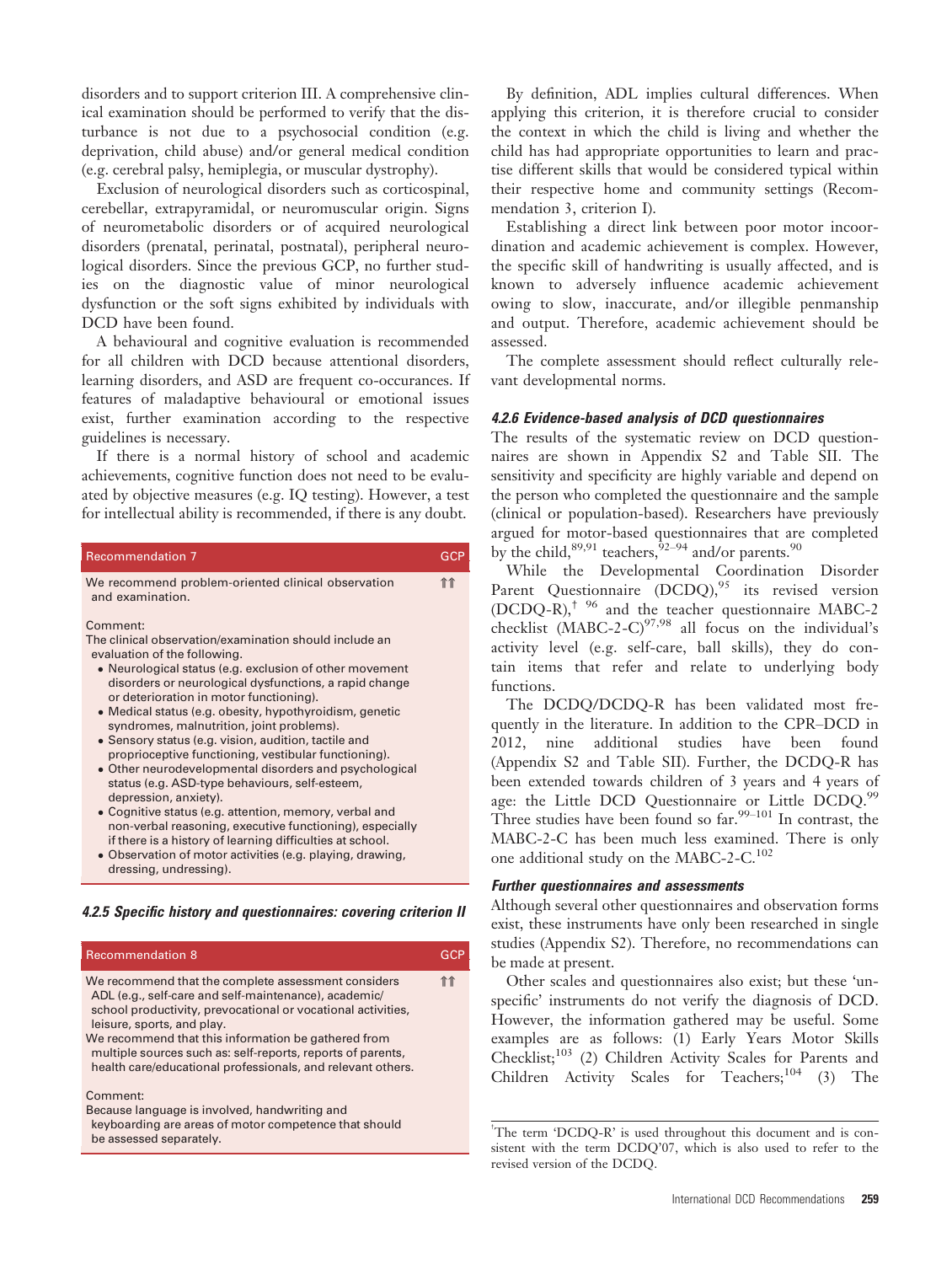Handwriting Proficiency Screening Questionnaire<sup>105</sup> for teachers/parents report and the Handwriting Proficiency Screening Questionnaire-Children<sup>106</sup> for the child's selfreport about handwriting difficulties; (4) My Child's Play, a parent questionnaire designed to detect the play characteristics of young children aged 3 to 6 years suspected for DCD.<sup>107,108</sup>

Furthermore, there are self-reports for children, most of which measure aspects of self-efficacy for movement and self-esteem: (1) The All About Me Scale;<sup>109,110</sup> (2) The Perceived Efficacy and Goal Setting System;<sup>109,111</sup> (3) The Childrens Self-Perceptions of Adequacy in and Predilection for Physical Activity.<sup>89,91</sup> This last scale has been examined mainly by one research group. Several terms in it are specific to North America (e.g. the different settings for participation).

Although these instruments may provide an idea of how the child perceives their disorder, such self-reports are not confirmed to be specific and sensitive assessment tools for the diagnosis of DCD.

There is a clear need for research that evaluates the validity of these assessment instruments, especially their associations with the relevant aspects of DCD.

The DCDDaily<sup>112,113</sup> is a parent questionnaire, which exclusively examines ADL. The DCDDaily Questionnaire seems to be a valid and reliable (only internal consistency) questionnaire about children's acquisition of performance and regular participation in ADL. It is the first questionnaire to provide insight into the broad range of ADL that children with DCD seem to struggle with every day.

Observation forms may become a useful tool to standardize clinical examination. An example completed by teachers is the Motor Observation Questionnaire for Teachers.<sup>114–116</sup>

The Performance Quality Rating Scale<sup>117</sup> allows observers to rate a client's performance on a client-selected activity according to a set scoring system. This tool may be very useful for treatment planning, monitoring, and evaluation.

The Do-Eat is a real-life performance-based assessment with a parent questionnaire.<sup>118</sup> It evaluates both the child's actual performance and the sensory–motor and executive control as underlying mechanisms. The Do-Eat was validated among children with DCD.<sup>118</sup>

Kirby et al.<sup>119</sup> created and studied an Adult Developmental Coordination Disorder/Dyspraxia Checklist (ADC).

In conclusion, the only questionnaire with a good LOE is the DCDQ-R. Other questionnaires and assessments – especially those using direct observation to focus on ADL, play, and other childhood activities – may be very helpful and therefore should be examined further. Multiple questionnaires and assessments will help clinicians gain a more complete picture of the child's everyday activities and self-perception. A broad range of assessments will also be useful in multidisciplinary centres and other settings.

| <b>Recommendation 9</b>                                                                                                                                                                                                                                                                                                                                                                                                                    | <b>GCP</b>        |
|--------------------------------------------------------------------------------------------------------------------------------------------------------------------------------------------------------------------------------------------------------------------------------------------------------------------------------------------------------------------------------------------------------------------------------------------|-------------------|
| We recommend that, if possible, the measure(s) used to<br>collect information on the DCD related characteristics of an<br>individual, has appropriate standardization. These<br>measures (e.g., questionnaires, observational assessment<br>tools) may be completed by parents, teachers, the child<br>himself/herself, or significant others in the child's life.                                                                         | ↑↑                |
|                                                                                                                                                                                                                                                                                                                                                                                                                                            |                   |
| <b>Recommendation 10</b>                                                                                                                                                                                                                                                                                                                                                                                                                   | <b>LOE</b>        |
| We suggest that that the DCDQ-R is used in a clinical<br>setting as supplementary information in the diagnosis<br>of children with DCD.                                                                                                                                                                                                                                                                                                    | LOE 2,<br>level B |
| Comment:                                                                                                                                                                                                                                                                                                                                                                                                                                   |                   |
| Athough many questionnaires (e.g. MABC-2-C, Motor<br><b>Observation Questionnaire for Teachers, DCDDaily</b><br>Questionnaire) are available, the DCDQ's psychometric<br>properties have been studied most extensively and<br>therefore can be suggested as offering supplementary<br>information on motor-related problems.<br>The DCDQ-R has been shown to be a useful adjunct in<br>studies using clinical samples. However, the DCDQ-R |                   |

should not be used in population-based screening as it has been shown that the sensitivity is too low to identify children with DCD in the general population.

# 4.2.7 Criterion I: objective assessment of motor proficiency Assessment with standardized tests

To substantiate the motor difficulties associated with the definition of DCD, an appropriate, valid, reliable, and standardized motor test (norm-referenced) should be used. Numerous tests measure motor functioning, but only a few have been designed and tested for the assessment of the diagnosis DCD.

# Assessments on motor functions according to criterion I

In addition to the clinical examination, which is focused primarily on the level of body structure and functions, assessment using one of the following standardized tests is more focused on the level of activities.

Within the literature search interval from 1995 to January 2010, 19 studies examining the MABC- $1^{97}$  were found. Five studies examined the Bruininks-Oseretsky Test of Motor Proficiency,  $120$  three studies (including one from 2010) used the Körperkoordinationstest für Kinder  $(KTK),<sup>121</sup>$  and three studies were conducted on the Züricher Neuromotorik (Zurich Neuromotor Assessment Battery  $[ZNA]$ .<sup>122</sup> The last two tests have not been validated for the specific diagnosis of DCD. The McCarron Assessment of Neuromuscular Dysfunction<sup>123</sup> has also been used in several studies of DCD and has shown good convergent validity (see, for example, Brantner et al.).<sup>124</sup>

Within the literature search interval from 2011 to March 2017, 13 studies were conducted on the MABC-2, three examined the Bruininks-Oseretsky Test of Motor Proficiency, Second Edition (BOT-2), and 11 examined one of these tests along with others. Other tests such as the KTK (two studies), ZNA (two studies), or the McCarron Assessment of Neuromuscular Dysfunction (one study) have received little study or have not been used for validation in children with DCD.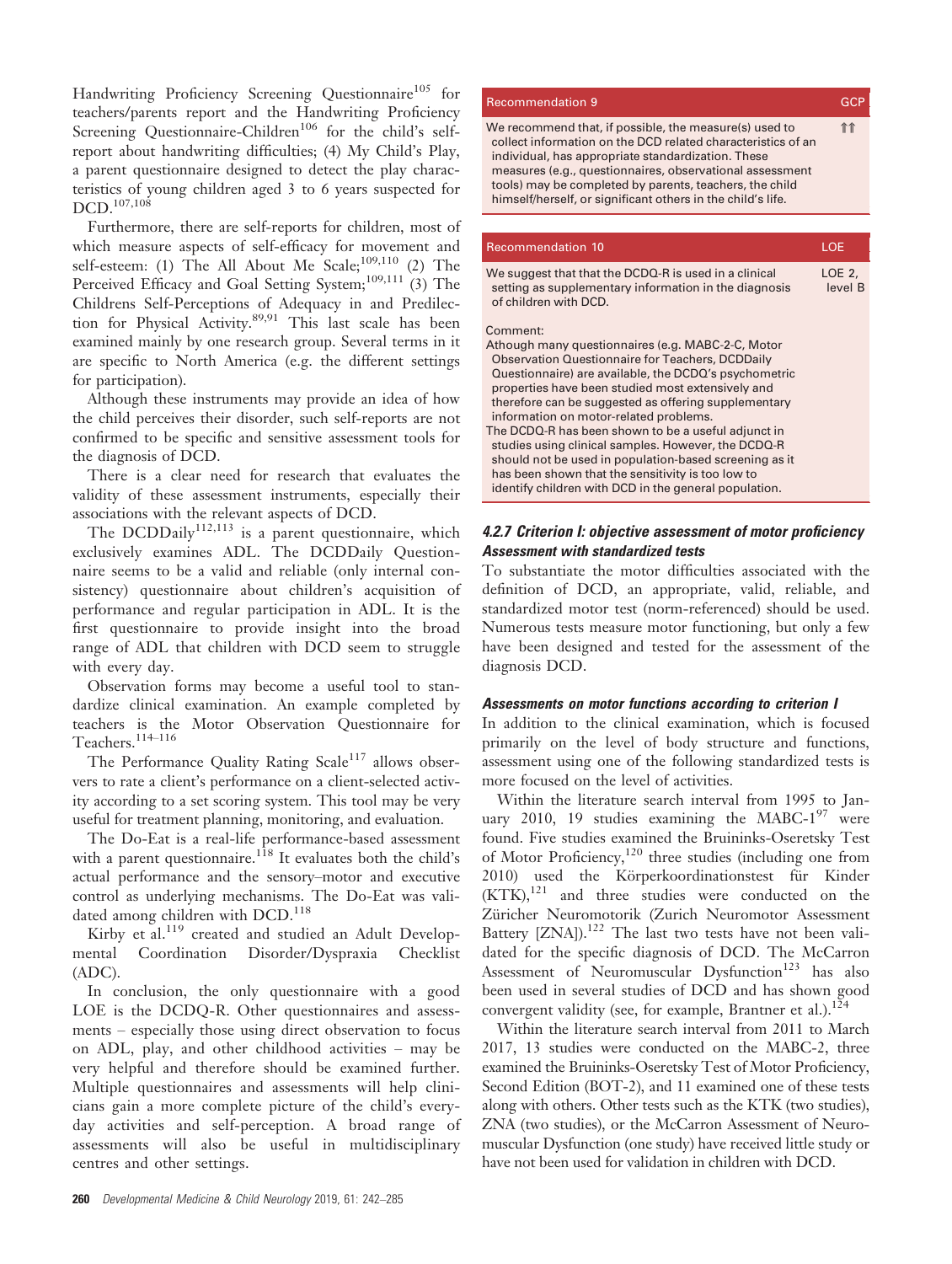#### The MABC-2

The MABC- $1^{97}$  and its revised version the MABC- $2^{98}$  are by far the most commonly used and best-examined test (Appendix S2 and Table SI). Apart from the English version, the MABC-2 is published in 10 countries and languages (Slovenian, Italian, French, German, Dutch, Spanish, Danish, Norwegian, Swedish, and Czech).

The MABC-2 is a norm-referenced test for children aged 3 to 16 years, with three age group splits. The former version, MABC-1, was designed for children aged 4 to 12 years and split into four age groups. Numerous studies conducted on the MABC-2 were not designed to examine test criteria, but factors that influence the test criteria. Thus, only studies with representative samples and sound methodological background were included in the evaluation.

Psychometric properties of the MABC-2—The studies on the MABC-2 show good to excellent interrater reliability, good to excellent test–retest reliability, and fair to good validity (construct validity and concurrent validity with BOT-2). The specificity seems to be good (0.8–0.9) and the sensitivity  $(0.7-0.8)$  is lower in general.<sup>75,125-130</sup>

Limitations of the MABC-2—There is a lack of research on the discriminant validity of the MABC-2. As for any motor test, attentional problems may interfere with performance on the MABC-2 and there may be variability when repeating the measurement. However, in one study, the MABC-2 produced reliable results in repeated assessments over a 20-day interval and seemed responsive to change in children with DCD who were enrolled in a rehabilitation programme for a 6-month period.<sup>131</sup>

A further problem may be the scaling of the reference values (e.g. with 'floor effects' in age band 1, which is for children aged 3–6y). The 'discontinuation' of the scales moving from one age band to another may be a problem in longitudinal comparisons, especially as children move from kindergarten to school age or when first-grade children are compared (6–7y). These age ranges are often critical for DCD diagnosis and treatment monitoring. No effects of sex have been found. This finding is in contrast to the findings of the BOT-2.132,133

Comments on the MABC-2—The MABC-2 and its previous version the MABC-1 are by far the most used and best studied standardized motor test for individuals with DCD. The MABC-2 test includes eight tasks to assess manual dexterity (three tasks), aiming and catching (two tasks), and balance (three tasks) across three age bands  $(3-6y, 7-10y, 11-16y)$ . The second edition was published with UK norms. However, the norms need to be adapted for different countries because, for example, Dutch norms have been found to be different from UK norms.<sup>134</sup> The specificity seems to be very good; however, the sensitivity seems to be fair.

As it pertains to the diagnosis of DCD, the MABC-2 is regarded as moderate to good overall.

# BOT-2

Apart from the MABC-2, the Bruininks-Oseretsky Test of Motor Proficiency<sup>120</sup> and its revised version the BOT-2

are often used in clinical practice and studies for individuals with DCD.

Through eight subtests, which measure 53 items and result in four motor composites and a total motor composite, this test assesses a wide array of motor skills in individuals. Skills measured include precision, coordination, speed and dexterity of upper limbs, the speed of response, and visual–motor control. It is also used to assess coordination of bilateral movements, the maintenance of an individual's balance, running and general agility, and strength of movement. The BOT-2 provides broad norms (aged 4–21y). These age norms have 4-month intervals in preschool children, halfyear intervals in school children, and full-year intervals in adolescents older than 14 years. The instrument has separate norms for each sex. The BOT-2 is available in English with American norms and in German with norms from Germany, Austria, and Switzerland.<sup>133</sup> The German norms were provided for children from 4 to 14 years 11 months.

Psychometric properties of the BOT-2—As in the previous version of the CPR, the BOT-2 shows good to excellent reliability, fairly good validity (construct and concurrent validity with MABC-2), and good specificity. However, the American version of the BOT-2 has lower sensitivity than the MABC-2. The German version has been shown to have very good sensitivity.<sup>135</sup> Primary strengths of the BOT-2 include: (1) the manual contains photographs which help to minimize language demands and provide extra cues for examiners that further support standard and efficient test administration; (2) the face validity of the items reflects typical childhood motor activities (e.g. ball skills, movement, paper/pencil activities, card sorting); (3) the construct validation of the test is good; (4) moderate to strong interrater and test–retest reliabilities for both the total motor composite and the short form; and (5) the norms are relatively up to date and reflect the demographics of the USA. In 2012 and 2013, the BOT-2 was completely restandardized for children aged 4 to 14 years in German-speaking countries.<sup>133</sup> Reliability and validity measures being examined so far seem to be even better than in the original USA standardization sample.

Limitations of the BOT-2—Limitations include: (1) weak test–retest reliabilities for some subtests as well as for certain motor composites for some age groups, which constrain confidence in the use of these scores; (2) the scoring process is time intensive and tedious (e.g. errors are likely to occur owing to the multiple step process and the characteristics of the record form and norm tables); (3) in contrast to the MABC-2, single items are short and therefore less vulnerable to attentional fluctuations. However, the duration of the long version may be difficult in children with attentional problems; and (4) the items for 4-year-old children may be too difficult (floor effect).<sup>136</sup>

In sum, the LOE for the quality and suitability of the Bruininks-Oseretsky Test of Motor Proficiency/BOT-2 is rated as moderate (LOE 2); however, in general, the evidence is weaker than for the MABC-1/MABC-2. Regardless, the original American standardization population and recently conducted standardization sample for German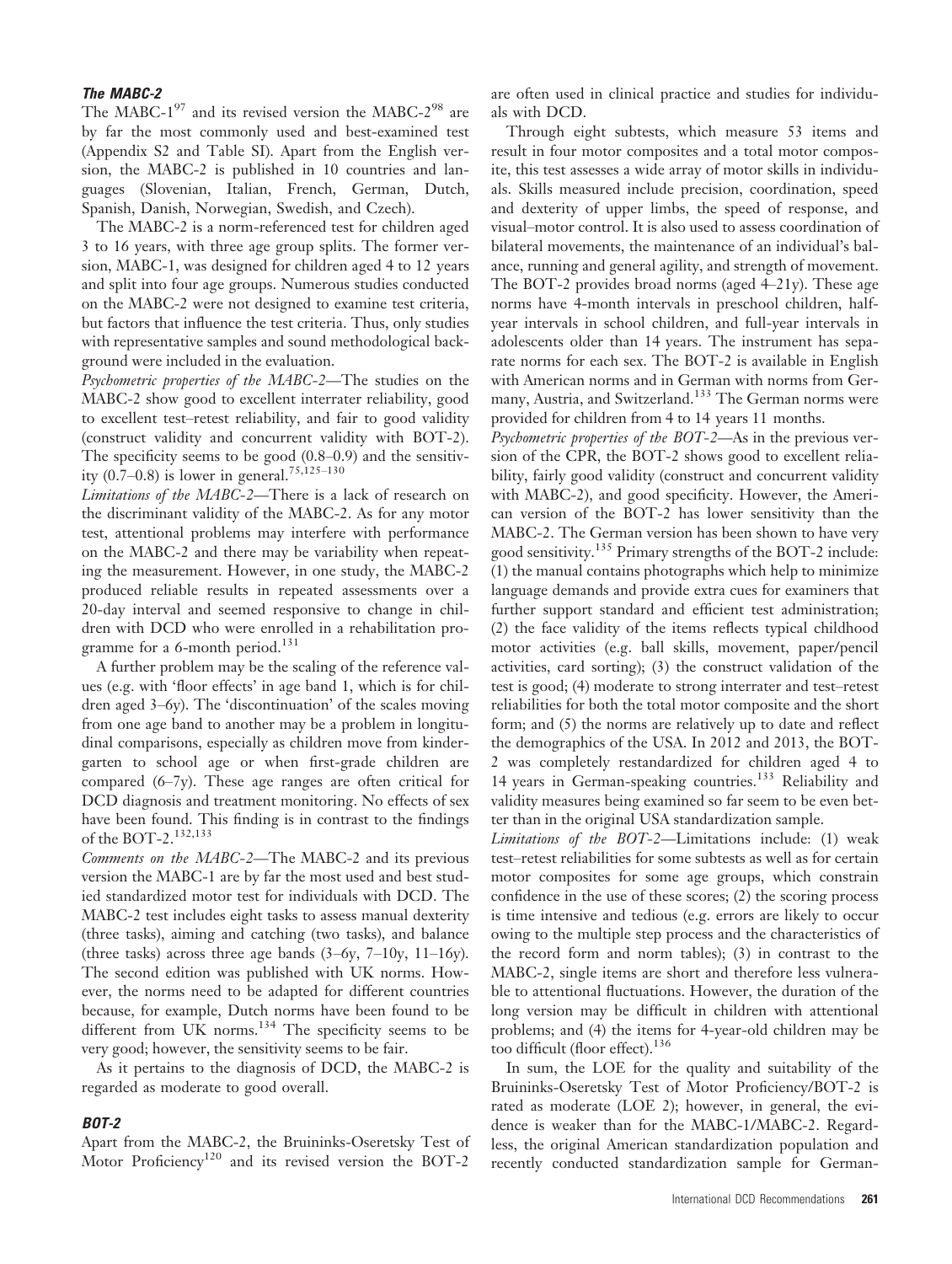speaking countries is large and seems convincing. This also applies to the reference values in young children, including those within the 4-month interval groups.

# Other tests

Several other tests that assess motor functions are found in the literature, but they have not been evaluated with respect to the diagnosis of DCD (level 0, LOE 3). In most tests, there are only one to three published papers on test criteria (LOE 2–3). However, they may be suitable for testing motor abilities. Examples of these tests include the following.

The  $ZNA^{122}$  examines motor abilities (e.g. finger tapping), motor skills (e.g. static balance, pegboard, rope jumping), and associated movements (e.g. movement quality, soft signs) in 5-year-old to 18-year-old Swiss children and adolescents. Several studies have been published assessing the test-retest, interobserver and intraobserver reliability,<sup>137</sup> construct validity,<sup>138</sup> and the validity of the ZNA in children born preterm.<sup>139,140</sup> Studies also presented age-related normative values (centiles) $81,82,141$  and examined the influence of age, sex, and left-handedness on the motor tasks.<sup>83,141</sup> There is now a study on concurrent validity of the ZNA with the MABC-2 showing moderate correlations and suggesting that both tests possibly measure different contructs (e.g. the ZNA focuses more on body functions than the MABC-2). $^{142}$ 

The  $KTK^{121}$  assesses the general coordination of children, with four subtests. It was recently published as the third revised edition.<sup>143</sup> The most important requirement for test procedures is the need for actual norms,  $144$  because the KTK was criticized for having outdated norms from 1973 and 1974. In 2014, Schilling presented 'norm values' that were calculated as secondary data from other studies using similar test items in different studies.<sup>145</sup> The KTK has not been specifically used to assess children with DCD.

The Peabody Developmental Motor Scales, Second Edi- $\chi$  tion<sup>146</sup> is a quantitative and qualitative assessment of gross motor and fine motor development in young children (birth–5y). It is based on an age-stratified sample of 2000 children. It may be useful for descriptive and evaluative use in children younger than 4 years. Recently, it has been correlated with the MABC-2, showing moderate concurrent validity. Furthermore, reliability was fairly good for the Peabody Developmental Motor Scales, Second Edition.134,147

The Bayley Scales of Infant Development, Third Edi- $\chi$  tion<sup>148</sup> is a comprehensive developmental test, designed to evaluate motor, language, and cognitive functions in infants and toddlers, age up to 3 years. The motor subscale may be useful for descriptive and evaluative purposes, especially when identifying early motor dysfunctions within a general developmental assessment. Frijters et al.<sup>125</sup> have shown it had a good correlation  $(p=0.7)$  with MABC-2 results in children aged 36–48 months.

The Zuk Assessment<sup>149</sup> tool is reliable when assessing typically developing children and it seems on par with the MABC-2, for comparable reliability and validity measures were found when it was studied against the MABC-2.<sup>149</sup>

The Test of Gross Motor Development, Second Edi- $\arctan^{150}$  has been examined in one study.<sup>151</sup> It shows weak to moderate correlations with MABC-2.

# **Handwriting**

Handwriting is an important everyday activity. Therefore, testing may help to support criterion II. Handwriting has been shown as highly discriminative in children who have developmental disorders.<sup>152</sup> The same researchers found a significant group difference in the kinematics, relative size, and other handwriting measures. There was an accuracy rate of 94.9% for the diagnosis of developmental disorders. Further studies indicate a predictive validity of handwriting with respect to the diagnosis of DCD.<sup>153-155</sup> However, more studies are needed as it is not yet clear whether handwriting is an important 'general' marker for identifying children with DCD, or, if in certain cases, some children with DCD also present with co-occurring handwriting problems.

The Handwriting Proficiency Screening Questionnaire may be used in school-aged children with DCD and poor handwriting function.<sup>105</sup> It is a practical, non-languagedependent observational questionnaire developed to detect handwriting difficulties and their impact. The 10 items in the Handwriting Proficiency Screening Questionnaire cover the most important indicators of handwriting deficiencies in three domains: (1) legibility (three items); (2) performance time (three items); and (3) physical and emotional well-being (four items). These 10 items are scored on a five-point Likert scale, ranging from 1 ('never') to 5 ('always'), with higher scores indicating poorer performance. The Handwriting Proficiency Screening Questionnaire's content validity, internal reliability, and interrater and test–retest reliability have been established among school-aged children,<sup>105</sup> and discriminant validity was exhibited among children with DCD.<sup>154,155</sup> The reliability and validity of a child's selfreport version was recently confirmed.106

The Systematische Opsporing van Schrijfproblemen (SOS)/Beknopte Beoordelingsmethode voor KinderHandschriften<sup>156–159</sup> (Dutch norms, French norms) (Concise Assessment Methods for Children's Handwriting)<sup>156</sup> is a tool designed to screen the handwriting quality of elementary-school students on the basis of a completed piece of cursive writing. The writing task consists of copying a standard text in 5 minutes, or at least five lines if the child is a very slow writer. The text is copied on unruled paper. The test offers 13 criteria to evaluate the quality of the handwriting product. The test also evaluates speed of writing. The interrater agreement between pairs of raters has been reported to vary between  $r=0.71$  and 0.89, with a median of  $r=0.82$ . Furthermore, the correlation between the Beknopte Beoordelingsmethode voor KinderHandschriften and the Dysgraphia Scale is reported to be 0.78.159

For the SOS, the most discriminating items were selected from the Beknopte Beoordelingsmethode voor KinderHandschriften, reformulated, and concretized to develop the SOS test.<sup>160</sup> Writing speed is measured by counting the number of letters.<sup>161</sup> Criterion validity with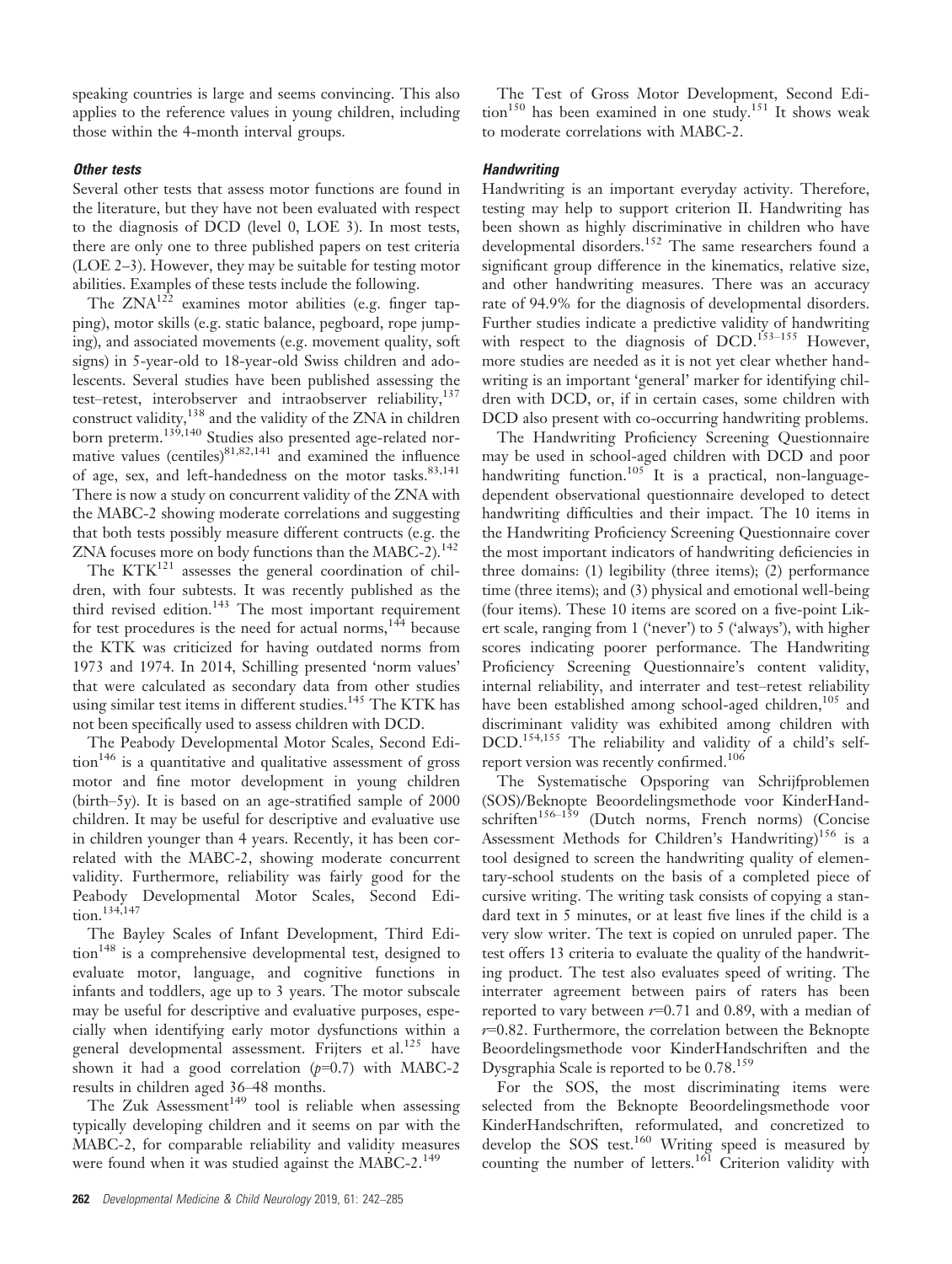the Beknopte Beoordelingsmethode voor KinderHandschriften is good ( $r=0.80-0.88$ ,  $p=0.01$ ).<sup>160,162</sup> The SOS is now available as s revised version in Dutch (SOS-2- NL),<sup>163</sup> Flemish (SOS-2-FL), and English.<sup>164</sup> A German<br>adaptation (Systematische Erfassung motorischer adaptation (Systematische Erfassung motorischer Schreibstörungen) is in preparation.<sup>165,166</sup>

The Detailed Assessment of Speed of Handwriting<sup>167,168</sup> assesses speed of handwriting in 9-year-old to 16-year-olds, with an extension for older students aged 17 to  $25$  years.<sup>169</sup> The Detailed Assessment of Speed of Handwriting includes a sentence-copying task (with 'best' and 'fast' conditions), alphabet writing, and a 10-minute 'free' writing task. The test yields a total standard score plus a profile across the different tasks. Interrater reliability is reported as above 0.99 for each of the four main tasks and test–retest reliability as  $0.85$  for the total score.<sup>167</sup> The Detailed Assessment of Speed of Handwriting is sensitive to differences in age and distinguishes clinical and non-clinical groups.167 It has been used to identify and describe handwriting difficulties in children with DCD.<sup>170,171</sup>

Other useful instruments for diagnosing a handwriting disorder include the Minnesota Handwriting Assessment,<sup>172</sup> the Diagnosis and Remediation of Handwriting Problems,<sup>173</sup> Children's Handwriting Evaluation Scale-Manuscript, <sup>174</sup> Evaluation Tool of Children's Handwriting,<sup>175</sup> and Test of Legible Handwriting.<sup>176</sup>

On the basis of the literature search, the following recommendations can be made.

| <b>Recommendation 11</b>                                                                                                                                                                                                                                                                                                                     | GCF |
|----------------------------------------------------------------------------------------------------------------------------------------------------------------------------------------------------------------------------------------------------------------------------------------------------------------------------------------------|-----|
| We recommend the use of an appropriate motor test that<br>measures different areas of motor competence, has good<br>reliability and validity, and has population-based<br>standardization (appropriately norm-referenced). The test<br>should measure different types of motor skills to describe<br>one's motor competence or difficulties. | ⇑⇑  |
| Comment:<br>Because language is involved, handwriting and<br>keyboarding are areas of motor competence that should                                                                                                                                                                                                                           |     |

be assessed separately with standardized and

psychometrically sound measures.

| <b>Recommendation 12</b>                                                 | LOE.              |
|--------------------------------------------------------------------------|-------------------|
| We suggest criterion I be satisfied by using the MABC-2<br>or the BOT-2. | LOE 2.<br>level B |
| Comment:                                                                 |                   |
| At present there are no biological markers that provide                  |                   |
| definitive cut-off points for diagnosing DCD (or any                     |                   |
| other developmental disorder). Consequently,                             |                   |
| statistically defined criteria must suffice.                             |                   |

In the absence of generally accepted cut-offs for identifying DCD, and in addition to the other criteria being satisfied, it is recommended that when using the MABC-2 or other equivalent objective measures, the 16th centile (1SD) for the total score (standard score of ≤7) should be used as a cut-off.

Scores at or below the fifth centile should be considered as unequivocal evidence of DCD, provided the child meets all other criteria.

In a comprehensive review, a distinction between clinical diagnostic criteria and research criteria was postulated.<sup>177</sup> The international expert group also emphasizes that the purpose for clinicians and researchers may be different. For clinicians, it is important not to miss children in need of adequate support. Limited sensitivity of the present motor test battery and specific deficits relevant for daily activities in certain areas (e.g. balance or dexterity) would mean that a large number of children with moderate DCD would be missed if using the fifth centile. Several studies comparing the sensitivity and specificity of the MABC-1/MABC-2 with other measures also used 1SD (16th centile), finding reasonably good agreement between the measures.<sup>178–182</sup> This view is also supported when population-based data are analysed.7,17 It is therefore plausible to use a cut-off level of the 16th centile (1SD) in addition to criteria II and III.

#### Recommendation 13 GCP

If there are clear indications of increased risk for DCD from the history and clinical examination (criteria IV, III, and II), and the results of one standardized motor test are above specified cut-off criteria, we recommend the use of a second standardized motor test or a second examination by another expert. ⇑⇑

#### Comment:

All studies confirm that the currently available motor tests have a sensitivity below 90%. That means at least 10% of children with relevant motor problems are missed by one test (e.g. the MABC-2). If there are clear clinical signs, a second assessment should take place with a different test (e.g. BOT-2) along with examination.

#### Research note 1

Further studies of reliability and validity on the clinical reference standard are required.

#### 4.3 Comorbidities/co-occurring conditions

There is strong evidence that DCD is combined with several emotional, social, and learning disorders.<sup>183</sup> In several children, it cannot always be determined to what extent behavioural problems are coexisting disorders or the consequences of long-standing negative experiences with clumsiness in everyday life. Kaplan et al.<sup>184</sup> questioned the term 'comorbidity' as there is large overlap between DCD, learning disorders, and ADHD. They prefer the term 'atypical brain development'. However, the group of international experts working on these recommendations decided to adopt the concept of co-ocurring conditions because it seems more appropriate to look for distinct disorders when conducting assessments and when setting and choosing priorities for intervention.

# 4.3.1 Co-occurring disorders

ADHD has been reported to be the most frequent co-occurring disorder with DCD. Several studies – mostly examining clinical samples – suggest a rate of 50% or higher.<sup>185</sup> Data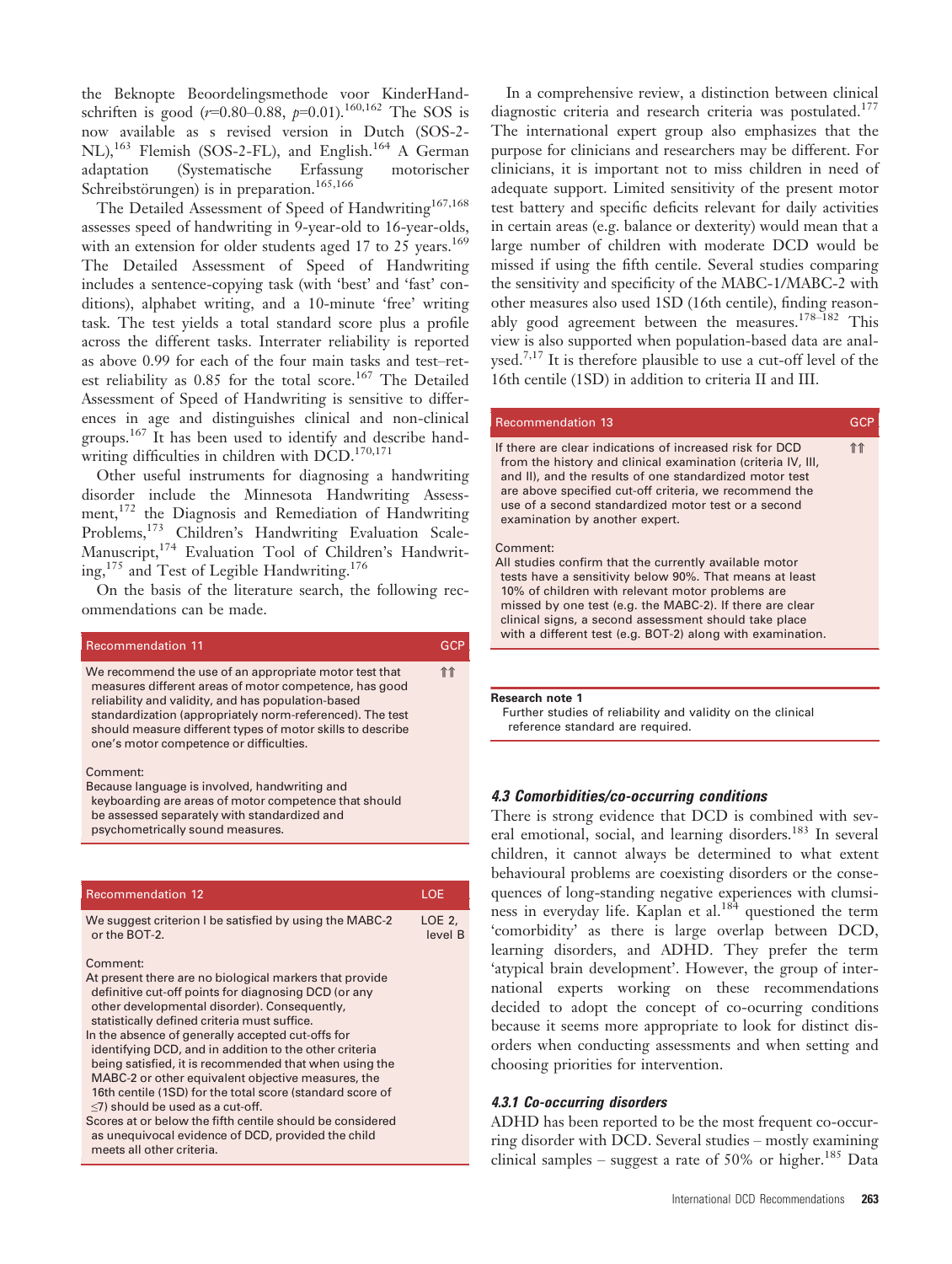from population-based studies also suggest that about half of those diagnosed with DCD and half of those diagnosed with ADHD have combined problems.<sup>16</sup> Kadesjö and Gillberg<sup>16</sup> describe the overlap of children with ADHD and those with motor difficulties (Fig. 5). These data suggest that children with motor problems alone ('DCD') have a similar prevalence as children with ADHD alone. The overlap seems to be about 50%. This means that ADHD and DCD have to be regarded as similarly frequent.

In a further paper, Kadesjö and Gillberg<sup>17</sup> described and used the features of 7-year-old Swedish children diagnosed with DCD to predict their reading comprehension at age 10 years. They found that the features of DCD itself remained stable within an additional 1-year follow-up. In a further population-based study, Kadesjö and Gillberg<sup>186</sup> found that 87% of children with ADHD had comorbidities. In fact, Miyahara et al.<sup>187</sup> also found that the ADHD and DCD combination seems to be more common in clinical and support groups (55% and 54% respectively) than in school groups (35%).

A further study emphasizes the important clinical role of DCD in context with ADHD. In a 22-year longitudinal, community-based follow-up study, Rasmussen and Gillberg<sup>188</sup> found that individuals with co-occurring ADHD and DCD had a much worse outcome than those with ADHD without DCD. Antisocial personality disorder, alcohol abuse, criminal offending, reading disorders, and low educational level were over-represented in the ADHD/DCD group (58% vs 13% in the ADHD group without DCD).

The co-occurence of DCD and specific language impairment has been shown in up to 70% of the children with language problems.<sup>25,189-192</sup> A recent study showed that DCD is present in about one-third of children with specific language impairment.<sup>193</sup> In this study, children with co-occurring specific language impairment and DCD differed from children with specific language impairment without DCD; specifically, the specific language impairment and DCD group obtained significantly lower mean overall-domain, motor-domain, autonomy-domain, and cognitive-domain quality of life scores. Additionally, atypical speech lateralization in adults with DCD has recently been demonstrated.<sup>194</sup>

An important finding of a large British epidemiological study was that children with severe DCD were more likely to have co-occurring ophthalmological abnormalities. Increased odds ratios were found for abnormal sensory fusion at near (odds ratio [95% confidence interval]) (1.98 [1.13–3.48]) and distance (2.59 [1.16–5.79]); motor fusion (1.74 [1.07–2.84]); reduced stereoacuity (2.75 [1.78–4.23]); hypermetropia (2.29 [1.1–4.57]) and anisometropia  $(2.27$  [1.13–4.60]).<sup>195</sup> Because of the co-occurrence, common pathways of insufficient ocular accommodation and DCD are suggested.<sup>196</sup>

Increased ophthalmological problems have to be recognized when children with DCD have reading and writing problems. The presence of DCD and reading and/or writing disorders have been known for a long time.27,184,197,198

A Taiwanese study, however, showed that there were no significant differences between children with DCD and typically developing children in their scores on the Chinese Reading Achievement Test and in their reading composite scores on the Basic Reading and Writing Test. These results contrasted interestingly with those obtained from English-speaking children: English-speaking children with DCD showed poorer reading and poorer writing than typically developing English-speaking children.<sup>199</sup> This suggests that there are fairly specific perceptual involvements in individuals with DCD.

More recently, specific coexisting mathematical problems have also been shown in children who struggle with incoordination. Specifically, children with DCD had lower performance in non-symbolic and symbolic number comparison tasks than typically developing children. When compared with age-matched individuals, children with DCD performed significantly worse for number fact retrieval and procedural calculation.<sup>28,200</sup>

Coexisting learning disorders have been interpreted as an indicator for severity and for perceptual–motor dysfunction.<sup>201</sup> This has been confirmed in a recent study,<sup>202</sup> in which children with severe motor difficulties demonstrated a



Figure 5: Prevalences in a population of 7-year-old children with attention-deficit/hyperactivity disorder (ADHD) only, developmental coordination disorder (DCD) only, and ADHD/DCD combined.<sup>16</sup>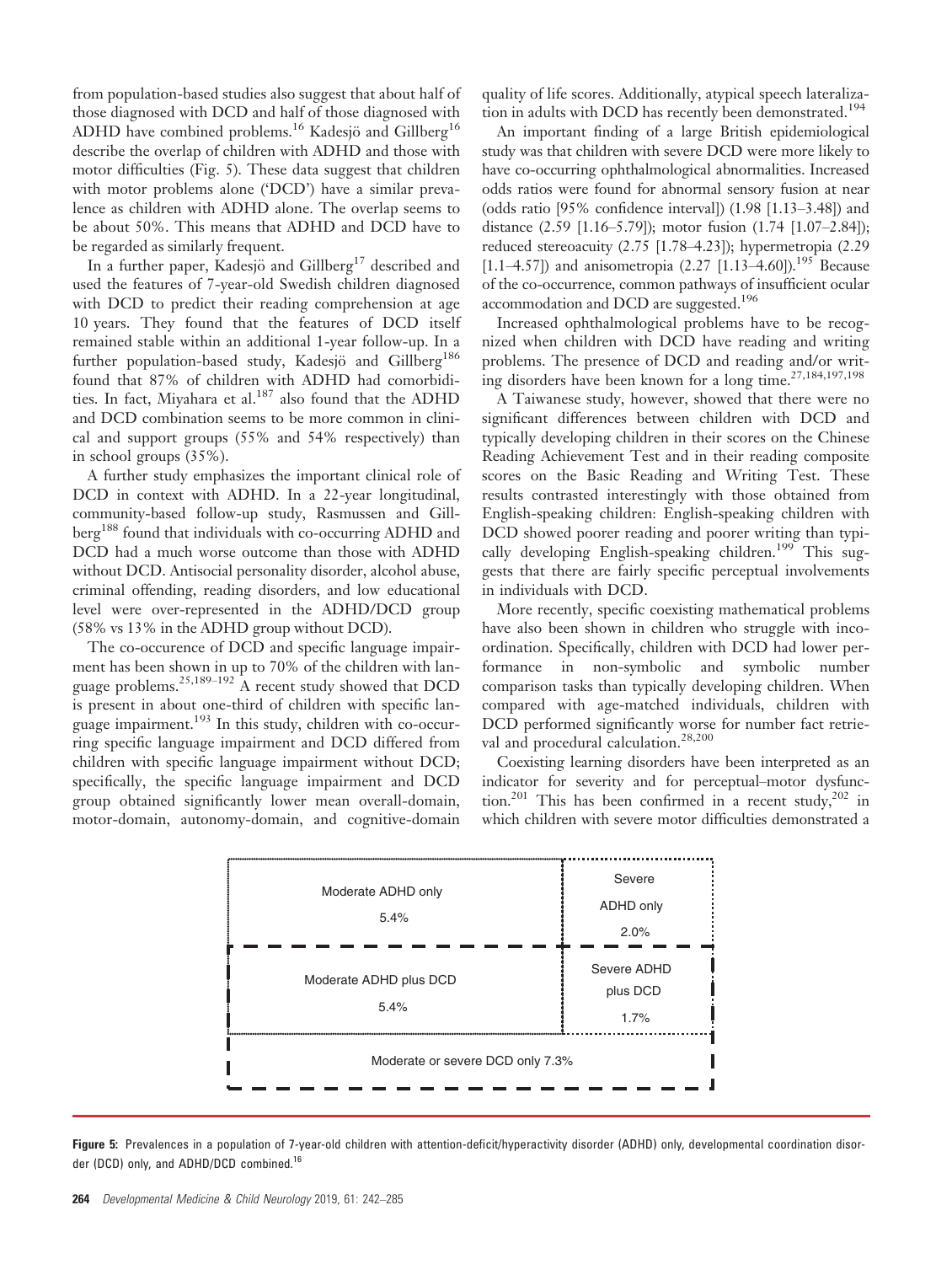Table VII: Co-occurring disorders of DCD with learning and behavioural disorders, cluster analysis in a large twin study<sup>212</sup>

| Latent class <sup>a</sup> | Clinical feature                                                                                          | Frequency <sup>a</sup> | $\%$ <sup>a</sup> |
|---------------------------|-----------------------------------------------------------------------------------------------------------|------------------------|-------------------|
|                           | Unaffected                                                                                                | 1957                   | 62                |
| 2                         | Moderate inattentive-impulsive with ODD                                                                   | 440                    | 14                |
| 3                         | Severe reading problems with moderate fine motor/handwriting                                              | 267                    |                   |
| 4                         | Control during movement with moderate gross motor planning                                                | 201                    |                   |
| 5                         | Inattentive-impulsive with reading problems, ODD, fine motor and general control                          | 140                    |                   |
| 6                         | Inattentive-impulsive with ODD                                                                            | 114                    |                   |
|                           | Moderate to severe for combined ADHD, reading disorder, ODD, and DCD scales<br>with some conduct disorder | 29                     |                   |
| Total                     |                                                                                                           | 3148                   | 100               |

<sup>a</sup>Frequencies and percentages for a 7 latent class solution concerning different patterns in symptomatology analysing 1304 families of twins (3148 individuals) from the Australian Twin ADHD Project for developmental coordination disorder (DCD), oppositional defiant disorder (ODD), attention-deficit-hyperactivity disorder (ADHD), and conduct disorder.<sup>212</sup>

higher risk of difficulties in ADL, handwriting, attention, reading, and social cognition than those with moderate motor difficulties, who in turn had a higher risk of difficulties than comparison children in these five out of seven domains.

Kastner and Petermann<sup>203</sup> looked for cognitive deficits in children with DCD. Children with DCD scored below average in the Hamburg-Wechsler-Intelligenztest für Kinder/ Wechsler Intelligence Scale for Children, Fourth Edition (verbal comprehension, perception reasoning, working memory, and processing speed). Their general IQ scores were found to be 1SD below the same scores of the comparison group. Other studies report fewer differences in total  $IQ.^{204}$ Alloway et al.205 also found selective deficits in visuospatial short-term and working memory in children with DCD. In the same study they found deficits in verbal short-term and working memory in children with language impairments.

ASD is also reported to be associated with DCD.191,206,207 In a population-based study, a comorbidity of ASD was found in 10 out of 122 children with severe DCD and in nine out of 222 children with moderate DCD.<sup>7</sup> The inverse has also been found, with 79% of children diagnosed with an ASD having definite movement impairments consistent with DCD.<sup>208</sup> On the other hand, these results show that more than 90% of children with DCD have no ASD. Taking into account these findings, the idea of a common aetiology of DCD, ADHD, learning disorders, and autism should be discussed with great care.

An over-representation of DCD in preterm and lowbirthweight children (about 2:1) is known and has been emphasized in more recent studies.<sup>7,209-211</sup>

#### 4.3.2 Co-occurring disorders and genetic aetiology of DCD

A genetic study<sup>212</sup> of a large group of twins confirmed consistent co-occurring disorders of DCD with other conditions in severe cases only (latent classes 5–7; Table VII). One cluster of children exhibited severe reading disorders with fine motor functions and handwriting problems, and one other cluster displayed problems with movement control and gross motor planning. Of interest is that this twin study was able to show that the motor symptoms of DCD were, in most cases, distinct from behavioural features such as conduct disorder and ADHD.

Meanwhile, the genetic aetiology of DCD seems to be further supported. Findings suggest that there may be shared susceptibility genes for DCD and other neurodevelopmental disorders; this highlights the need for thorough phenotyping when investigating the genetics of neurodevelopmental disorders. Furthermore, these data provide growing evidence supporting a genetic basis for DCD.<sup>213</sup>

In conclusion, despite numerous co-occurring disorders in children with DCD, there is some evidence that DCD exists as a distinct disorder. The presence of DCD seems to be a critical feature for outcomes when co-occurring with neurodevelopmental disorders.

| <b>Recommendation 14</b>                                                                                                                                                                                                                                                                                                                                 | GCP |
|----------------------------------------------------------------------------------------------------------------------------------------------------------------------------------------------------------------------------------------------------------------------------------------------------------------------------------------------------------|-----|
| Owing to the high degree of co-occurrence among<br>developmental disorders, we recommend that dual or<br>multiple diagnoses including DCD and any other<br>disorder be given when appropriate. To ensure that this<br>is done properly, appropriate assessments should be<br>undertaken and interpreted according to established<br>clinical quidelines. | 介介  |
| Comment:<br>To ensure that co-occurrence is not missed when<br>assessing a person referred for problems in the motor<br>domain, difficulties in other areas of development and<br>educational attainment should be recorded and any<br>necessary further assessment and intervention planned.                                                            |     |

#### 4.4 Psychosocial issues

Accumulating research and evidence from clinical practice shows children with DCD (and those with poor motor coordination in general) seem to be at increased risk of psychosocial problems that impact negatively on participation and longer-term outcomes.<sup>188,214–217</sup> Studies emerging in the 1980s highlighted the increased incidence of social 'immaturity'218 and hypoactivity or hyperactivity and emotional disturbance $^{219}$  in children defined as 'clumsy' or those with minimal brain damage. Longitudinal studies arising from this early work and an increasing number of studies comparing children with DCD with their peers confirm the added risk for psychosocial problems concomitant with DCD and motor coordination difficulties.<sup>23,185,220</sup>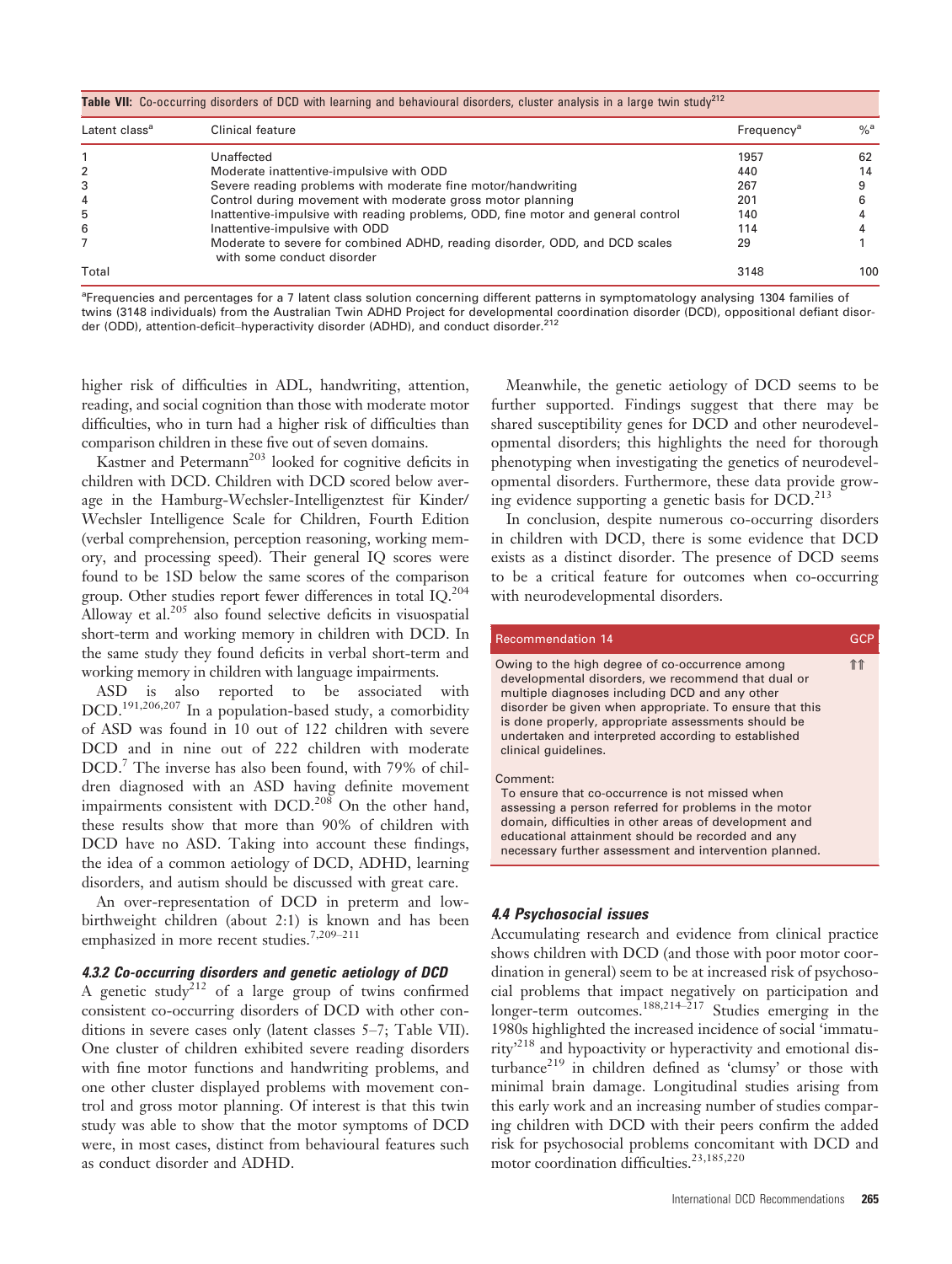

Figure 6: Overlap between emotional and behavioural disorders in children with developmental coordination disorder (DCD).<sup>185,220</sup>

Co-occurring mental health difficulties have been identified across internalizing problems, especially mood disorders (e.g. depression, anxiety) and externalizing behaviours  $(ADHD)$ .<sup>221,222</sup> Figure 6 highlights the extensive overlap between emotional and behavioural symptoms and DCD. Research in this area has tended towards use of symptom scales but there is some evidence that children with DCD may be at greater risk for various mental disorders, defined as meeting a clinical threshold for caseness based upon DSM criteria.<sup>221,223</sup> In addition to the often-reported high level of DCD co-occurring with ADHD (50%–60%), Pratt and Hill<sup>223</sup> also showed that among children with DCD, 30% met clinical criteria for social anxiety. Recruitment from clinical samples may confound estimates of prevalence in view of the higher risk of co-occurrence in this group. Nevertheless, it would seem that additional psychosocial deficits are common, ranging from 25% to 85% depending on population or clinical sampling respectively.<sup>185,224</sup>

As well as symptoms of psychological problems and disorder, numerous studies have identified lower self-concept and self-efficacy in children with motor difficulties.<sup>23,37,225-236</sup> Lower levels of perceived competence have been associated with reduced participation, particularly in physical activity and social participation.<sup>37,232,237-240</sup> More recently, studies have gone on to look at bullying and victimization.<sup>241–243</sup> Of note, Campbell et al.<sup>242</sup> showed higher levels of depression and victimization among children suspected of having coordination difficulties. In contrast, a smaller but well-controlled study did not find an association between victimization and DCD or between DCD and self-worth, although some group and sex differences were evident.<sup>243</sup> Females with movement difficulties may be particularly vulnerable to verbal peer victimization, influencing selfworth.<sup>243</sup> Psychosocial factors, such as self-concept, efficacy, social support, and negative peer interactions, are important in their own right as they are related to participation and quality of life, but are also important in the context of psychological distress and disorder. Negative self-esteem, for example, has been shown to predict depression and anxiety in adults and in children.<sup>244,245</sup> Table SXVII and Appendix S5 show several core studies in the field that have influenced our understanding of the associations between DCD, psychosocial factors, and related mental health problems.

The aetiology connecting motor coordination difficulties and DCD to mental health problems is wide ranging and complex. Undoubtedly, there will be transactional influences between multiple factors including the developing brain and positive and negative social and/or interpersonal experiences. Moreover, in view of the multiple areas of the brain involved in the coordination and execution of skilled movement, it is not implausible that areas of the brain involved in emotional and behavioural regulation may be affected by primary factors fundamental to the emergence of DCD. Evidence for this is reflected in the high level of persistent mental health problems in children with brain injury, particularly in other motor disorders such as cerebral palsy.<sup>246,247</sup> At the same time, the connections between DCD/poor motor coordination and the psychosocial situations previously identified suggest an integral role for social, environmental risk, and protective factors in the causal chain. Cairney et al.,<sup>221</sup> Mancini et al.,<sup>248</sup> and Cairney et al.<sup>249</sup> developed 'the environmental stress hypothesis' over a series of papers to offer a theoretical framework for mapping the interrelationships among DCD, social-level and individual-level factors, and mental health. Drawing on the stress process framework, $250$  DCD or poor motor coordination is positioned as a primary stressor, which in turn exposes children and young people to an array of secondary stressors arising from interpersonal and intrapersonal conflicts (e.g. bullying; everyday hassles connected to functional limitations; poor concept of self). These stressors have both a direct and indirect effect on symptoms of internalizing problems such as depression and anxiety; indirectly, stress arising from problems with motor coordination can be buffered by factors such as supportive/caring parents and or by perceptions of competence. A particularly novel feature of the model is the inclusion of overweight/obesity and physical (in)activity as pathways connecting DCD to mental health problems through their influence on stress and psychosocial resources. Both insufficient physical activity and unhealthy weight have been shown to be common in children with  $DCD<sub>1</sub><sup>251</sup>$  and related to mental health problems in children and young people.<sup>252</sup> Several studies have tested parts of the model,<sup>222,228,253</sup> with the strongest and most consistent evidence showing self-concept (e.g. self-esteem; self-worth) to mediate the relationship between DCD and mental health problems in children and young people.<sup>248</sup> A recent study, in particular, found that low self-esteem and poor social communication are associated with problems of mental health and well-being.<sup>224</sup> A comprehensive test of the model has yet to be conducted.

In conclusion, these findings provide evidence highlighting a potential multiplicative effect of DCD for children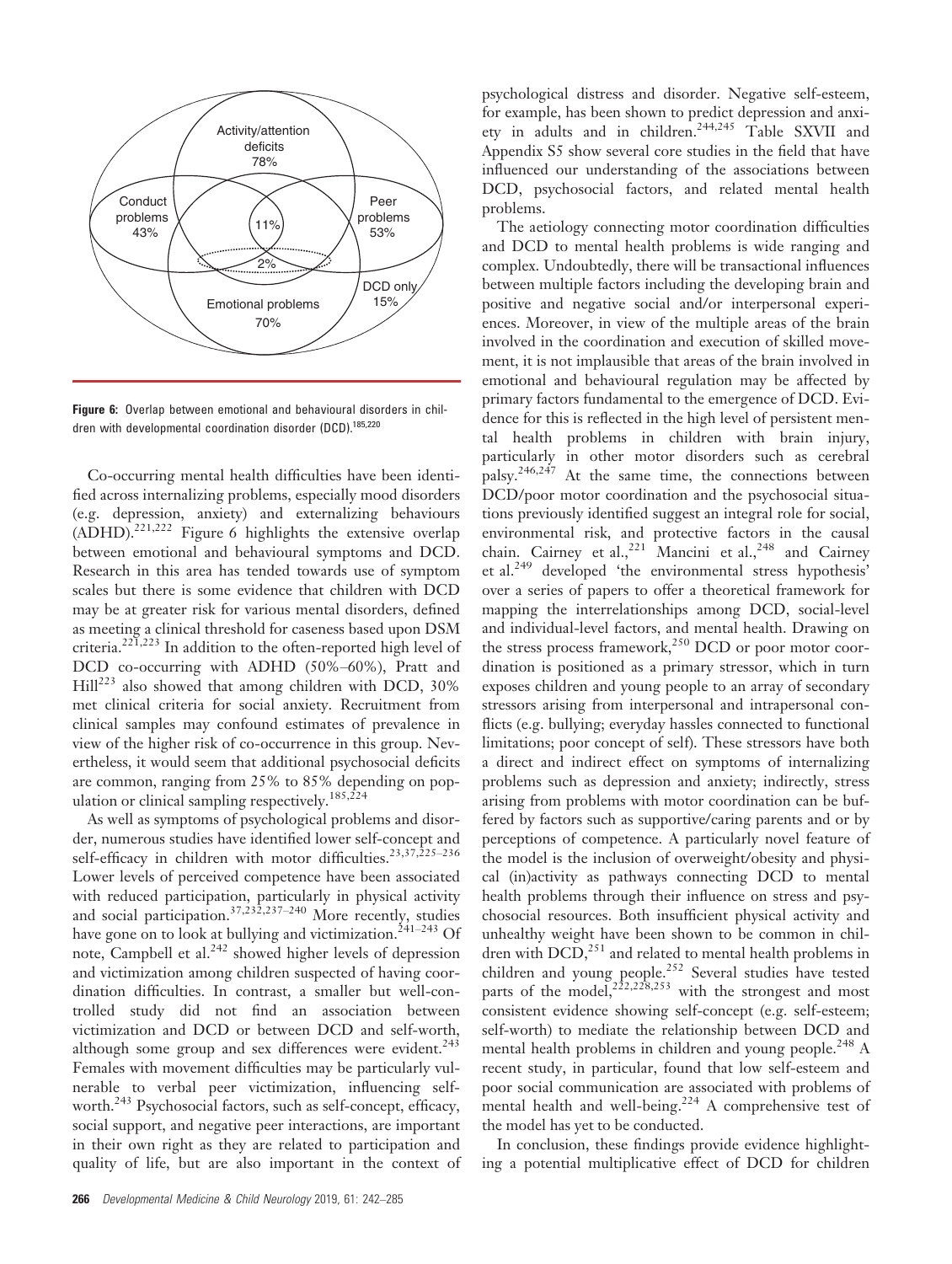and young people in which impaired motor skills are associated not only with limited academic and physical skill achievements. Notably, significant psychosocial issues have also been linked to reduced participation across a range of physical and social activities that can have a lifelong impact on physical as well as mental health. Further research is required to understand the contributors and pathways of psychosocial problems in DCD, with interventions designed to offset the substantial negative consequences of these issues. At present, only one theoretical model has been offered to try to understand these connections, and testing of the model has been limited. Clearly, there is need to expand both theory and empirical research in this area.

#### Statement 1 (GCP)

Research evidence shows that, for many children with DCD, substantial psychosocial difficulties often have an impact on engagement, participation, psychosocial well-being, and quality of life. Individual and environmental factors will work together, influencing both the expression and management of these associated issues.

4.5 Flow chart assessment, treatment indication and planning

See Figure 7.

# 5 Intervention

#### 5.1 Intervention: general principles

Children with DCD meeting the diagnostic criteria for DCD usually need treatment. Indications for intervention are essentially dependent on criterion II: the influence of the diagnosis on activities of everyday living (self-care, academic/school productivity, leisure, play, and other daily physical activity). However, in some cases diagnosis does not indicate treatment.

On the other hand, if not all the criteria for the diagnosis of DCD are met but motor problems exist in the performance of ADL tasks, and in educational and social support, then strategies for participation across environmental contexts should be implemented. This may be particularly useful for children below the age of 5 years who show significant motor problems without meeting all the diagnostic criteria of DCD.

The severity of motor impairment affects not only the presentation of DCD but also participation, which has important implications for treatment. In school-aged children, specific fine motor problems may be more relevant for school achievement than gross motor problems. Gross motor problems, on the other hand, seem to be important for participation in play, sport and leisure, and development of social contact with peers.

| Recommendation 15                                                                                  | 'I OF.         |
|----------------------------------------------------------------------------------------------------|----------------|
| Children with the diagnosis DCD should receive<br>intervention if current indications are present. | LOE 1, level A |

Results of the literature review performed for this recommendations update $254$  reveal consistent findings that activity-oriented interventions can have a positive effect on skill performance. Furthermore, studies showed that both activity and some body-function-oriented interventions may have positive effects on motor function. Importantly, relatively short interventions also demonstrated positive treatment effects. Twenty-nine new intervention studies have been published since the 2012 EACD recommendations for intervention for DCD. $6,255$  The overall effect size (Cohen's d) across intervention studies was large (1.06), but the range was wide as not all interventions were equally effective across populations and studies.

The review of the literature reaffirms that children with a diagnosis of DCD should receive intervention. If measured with valid and reliable norm-referenced tests, many interventions have large effect sizes and some moderate. To evaluate treatment effects, measures that capture the levels both of activities and of participation should be used, because they provide a different source of information.

| <b>Recommendation 16</b>                                                                                                                                                                                                                                  | GCP |
|-----------------------------------------------------------------------------------------------------------------------------------------------------------------------------------------------------------------------------------------------------------|-----|
| When planning a programme of intervention, we<br>recommend that both the strengths and weaknesses of<br>the individual in their environmental context should be<br>taken into account in order to improve motor function,<br>activity, and participation. | 介介  |
| Comment:                                                                                                                                                                                                                                                  |     |
| The environment in which the individual functions (e.g.                                                                                                                                                                                                   |     |
| family, school, community) should be considered so that                                                                                                                                                                                                   |     |
| the specific programme of intervention is consistent with<br>the individual's goals and opportunities for learning. In                                                                                                                                    |     |
| some children with DCD, compensatory and                                                                                                                                                                                                                  |     |
| environmental support with follow-up may be sufficient.                                                                                                                                                                                                   |     |
| Information sources for planning a programme of                                                                                                                                                                                                           |     |
| intervention include history, clinical examination, motor                                                                                                                                                                                                 |     |
| test results, and, if possible, parents' reports, self-report,                                                                                                                                                                                            |     |
| teachers' reports, report of relevant others, and, if<br>available, validated questionnaires.                                                                                                                                                             |     |
|                                                                                                                                                                                                                                                           |     |

#### Recommendation 17 GCP CONTENTS OF THE RECOMMENDATION OF THE RECOMMENDATION OF THE RECOMMENDATION OF THE RECOMMENDATION OF THE RECOMMENDATION OF THE RECOMMENDATION OF THE RECOMMENDATION OF THE RECOMMENDATION OF THE RECOMMEN When planning intervention, evidence of effectiveness including regime and dose should be considered. In case of co-occurring disorders, we recommend that priorities for intervention are set according to the type and severity of each disorder, and in consultation with the child and the family. The question of which problem has the most severe impact on the individual's functioning, activity, and participation must be addressed. However, if motor difficulties are not considered at one point in time, they may have an impact at a later date. Thus, priority setting should be reviewed over time as they may change. ⇑⇑

| <b>Recommendation 18</b>                                                                                                                                                                                                                                                                                | GCF |
|---------------------------------------------------------------------------------------------------------------------------------------------------------------------------------------------------------------------------------------------------------------------------------------------------------|-----|
| For intervention planning, individualized goal setting is<br>essential. We recommend setting goals that address the<br>levels both of activities and participation.<br>We recommend taking into account the child's and<br>family's viewpoint and the viewpoint of relevant others<br>for goal setting. | 介介  |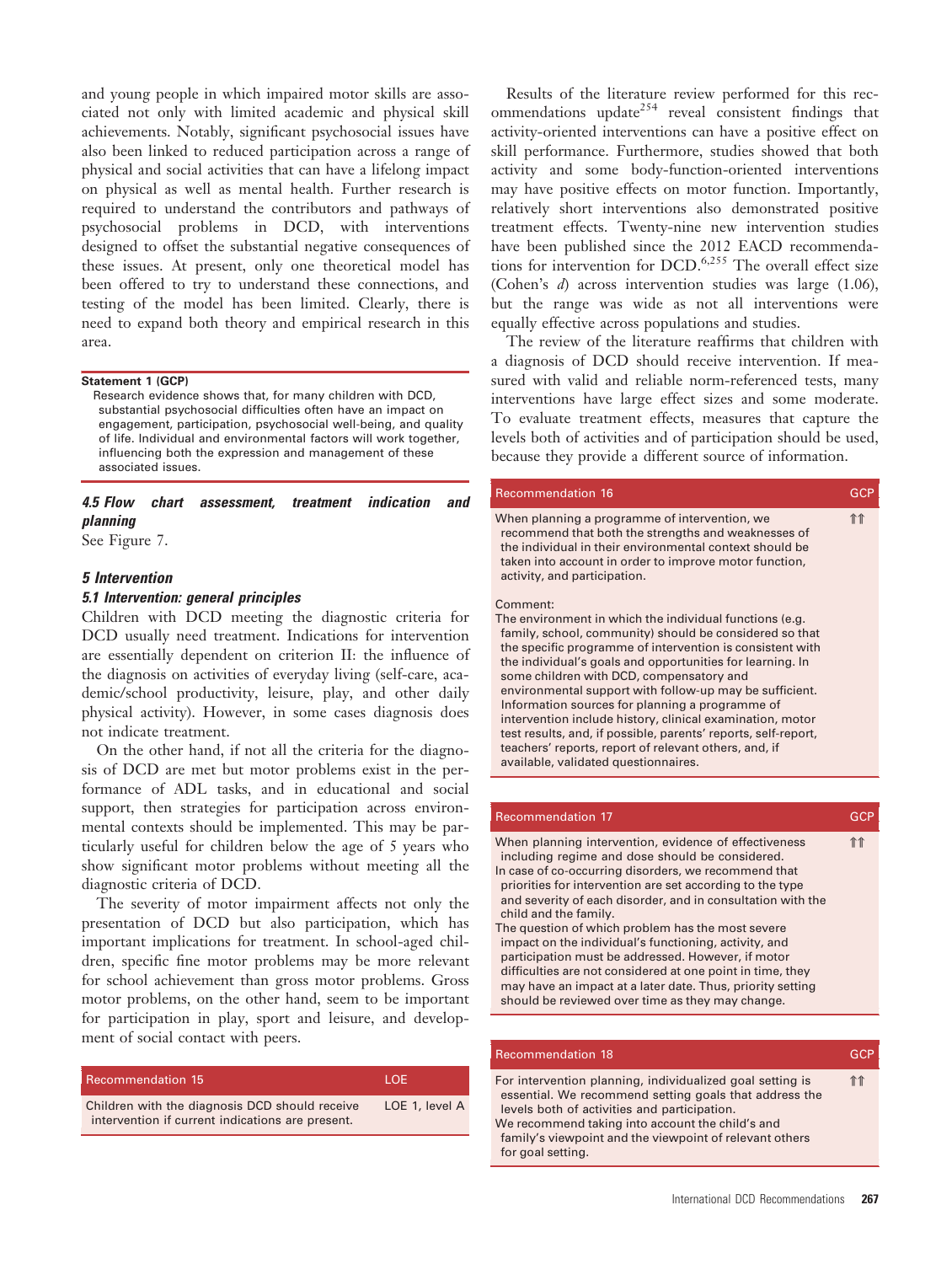

Figure 7: Flow chart assessment, treatment indication, and planning. DCD, developmental coordination disorder; ADL, activities of daily living; R, recommendation. [Colour figure can be viewed at wileyonlinelibrary.com]

When setting goals, a clear description of the tasks in the required context is needed. To assess performance issues of everyday living (self-care, academic/school

productivity, leisure, and play), assessment instruments such as the Canadian Occupational Performance Measure<sup>256</sup> may be helpful. Although goals at the level of body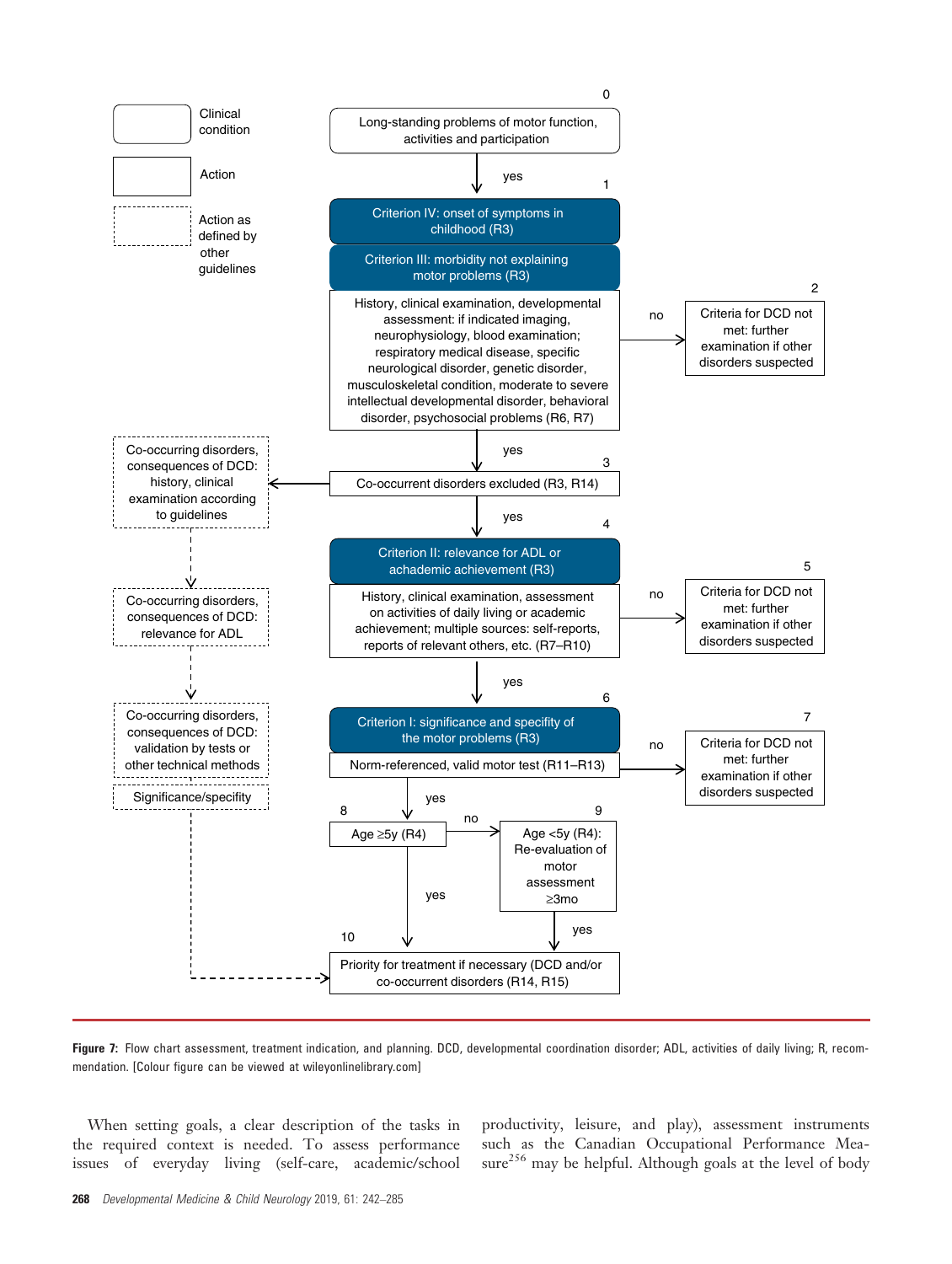functions may be defined, the main goals should be set at the level of activities and participation.

There is still not enough evidence for 'goal setting' with respect to treatment regime and/or dose, as it is unknown how goal setting or dosage amounts may influence the outcome of DCD intervention.

So far, there have been no reported studies that used a training programme until the children with DCD reached a plateau or no longer improved; as a result, it is unclear whether children with DCD will be able to reach the level of typically developing children. We do know that relatively short interventions (approximately 10 sessions) did demonstrate positive effects.

| <b>Recommendation 19</b>                                                                                                                                                                                                                                                                                                                                                                                          | GCP |
|-------------------------------------------------------------------------------------------------------------------------------------------------------------------------------------------------------------------------------------------------------------------------------------------------------------------------------------------------------------------------------------------------------------------|-----|
| When planning intervention, psychosocial factors that may<br>accompany a child's motor difficulties should be<br>considered. Where appropriate, standardized and validated<br>assessments of these factors should be used, with referral<br>to relevant and additional services made if needed.<br>Comment:<br>Monitoring and surveillance of psychosocial factors should<br>be integral throughout intervention. | 介介  |
|                                                                                                                                                                                                                                                                                                                                                                                                                   |     |
| <b>Recommendation 20</b>                                                                                                                                                                                                                                                                                                                                                                                          | GCP |
| We recommend that self-concept be assessed and<br>accommodated in treatment (planning).                                                                                                                                                                                                                                                                                                                           | ⇑⇑  |

Self-concept may be assessed through child-reported rating scales.

There are very few assessment tools adapted for different cultures/languages. An example would be the Strengths and Difficulties Questionnaire.<sup>257</sup> There are several selfreport tools, for example the Perceived Efficacy and Goal Setting System.<sup>109,111</sup> For the assessment of more specific self-concepts of motor-based tasks and physical activity, the Children's Self-Perceptions of Adequacy in and Predilection for Physical Activity<sup>89,91</sup> questionnaire can be used. A further option would be an adequate exploration of self-concept by interview.



For tools to be used for intervention planning, we refer to 'Diagnosis and assessment', where the tools and their psychometric properties, if known, are described.

#### 5.2 Therapeutic approaches

For this update the literature was searched for all interventions published since January 2012 addressing children with DCD. What follows is an update on previous recommendations; it is based on additonal findings from the newer studies.

The new literature affirmed the recommendations made in 2012:<sup>6</sup> that is, the more recent literature either added no new information that suggested major changes or provided further support for the recommendations made in 2012. However, the new literature also supported some additional recommendations with respect to training in basic motor skills and the use of virtual reality. The recommendations reported below reflect the newer evidence in conjunction with the previous findings.

#### 5.2.1 Labels for classification of interventions

Regarding the different interventions studied for effectiveness, various labels were found in the literature. Interventions to improve motor performance in DCD have many components and vary in type, intensity, duration, and frequency. Moreover, owing to length restrictions in most journals, descriptions of any intervention are often very limited. The Consolidated Standards of Reporting Trials<sup>258</sup> states that precise information should be given about the intervention, but several studies in our review failed to do so and thus the interventions discussed were hard to classify. To mitigate against this problem, we strongly encourage researchers to use a reporting framework such as the Template for Intervention Description and Replication checklist.<sup>259</sup> This would support future replication studies and interstudy comparison, enabling reviewers to unpack often heterogeneous results. Moreover clinicians would then know the important ingredients of the intervention, which would make translation into practice more feasible.

Traditionally, approaches to intervention for DCD<sup>71,255</sup> have been grouped into two broad areas: those that use activity to target the underlying performance problems, often referred to as process-oriented approaches, and those that address the performance issue itself, often referred to as task-oriented approaches.<sup>260</sup> In the earlier stages of DCD research, intervention approaches were almost exclusively process-oriented, or, in ICF terms, focused on reducing impairment and improving body function and structure.<sup>255</sup> Studies examining these approaches tended to report on changes at the level of body function and structure only. Since the last review, several such studies have also reported on changes at the level of activity, and occasionally on participation. A similar trend was noted in the studies of taskoriented approaches. While in the previous review such studies reported almost exclusively on changes at the ICF level of activity and or participation, several such studies in this review also started to report on effects at the level of body function and structure, namely impairment reduction.

To reflect this shift in the literature, we use a new taxonomy for interventions based on ICF terminology<sup>1</sup> in this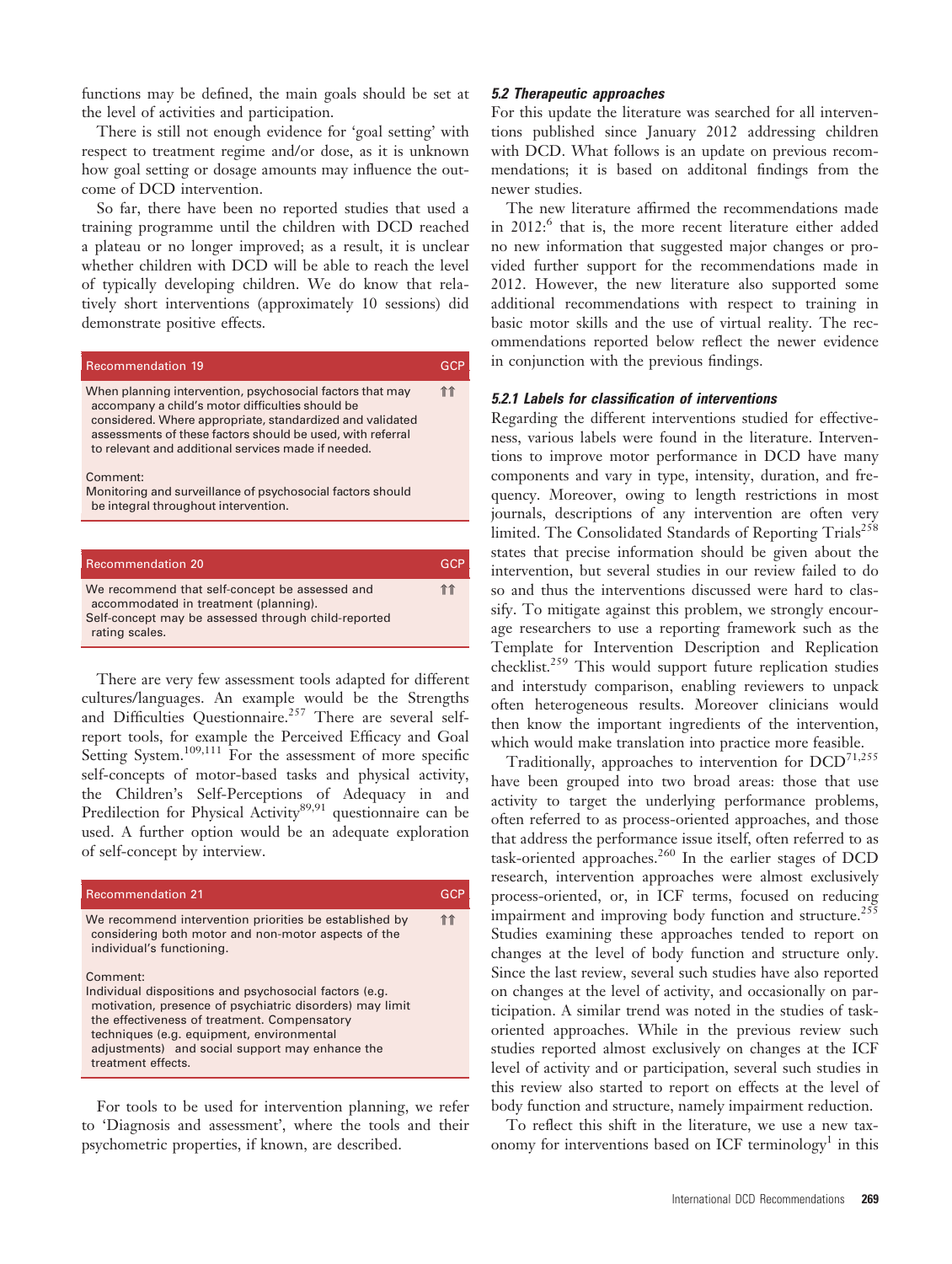recommendations update. Specifically, we describe interventions based on the level of the ICF that is the primary target of the intervention. Interventions are therefore grouped into three categories: (1) body function and structure-oriented, where the activity is designed to improve targeted body functions considered to underlie the reported functional motor problem; (2) activity-oriented, where the activity is designed to improve performance of that activity; and (3) participation-oriented, where the activity is designed to improve participation in that activity in an everyday life situation. In interventions identified as activity-oriented or participation-oriented, the primary interest is to improve performance of particular activities or participation and the content of the intervention involves direct training of the performance skill concerned.

# 5.2.2 Activity-oriented or participation-oriented interventions

In the 2013 review by Smits-Engelsman et al., it was observed that task-oriented approaches (now known as activity-oriented or participation-oriented approaches) were more efficient than process-oriented approaches (now known as body-function-oriented approaches), yielding better functional performance outcomes in less time for children with  $DCD<sup>255</sup>$  In our new nomenclature, task-oriented interventions are activity-oriented but also clearly facilitate participation.

Mandatory characteristics of up-to-date task-oriented or activity-oriented interventions are as follows: (1) clientoriented (meaningful for the client); (2) goal-oriented (aiming at activities and participation as described in the Children and Youth Version of the ICF); (3) task and context specific (what is to be learned, and for which circumstances); (4) those that consider the client to take an active role; (5) aiming at functionality, not at normality; (6) active involvement of parent(s)/caretakers to enable transfer.

Since we published the first version of the CPR–DCD, new reviews and meta-analyses have been published. The review by Lucas et al.<sup>261</sup> addressed nine randomized controlled trials evaluating interventions that aim to improve gross motor performance in children with neurodevelopmental disorders (cerebral palsy and DCD). They found that some interventions with a task-oriented framework improved gross motor outcomes; however, high quality intervention trials are urgently needed.

On the basis of a systematic review and meta-analysis of 29 articles on physical therapy, Offor et al.<sup>262</sup> concluded that task-oriented approaches (Neuromotor Task Training [NTT]) and motor training programmes from traditional (e.g. strength or balance exercises) and contemporary or novel physical therapy frameworks (e.g. active virtual gaming, hippotherapy, and rebound therapy) are beneficial for children with DCD. Interventions based on physical therapy motor skills training and NTT are effective for gross motor problems. NTT is also effective for fine motor problems.<sup>262</sup>

270 Developmental Medicine & Child Neurology 2019, 61: 242–285

Finally, a meta-analysis of nine randomized controlled trials in DCD<sup>263</sup> showed large effect sizes for NTT, task-oriented motor training, and motor imagery plus task practice training.

Together with the new data analysis, this gives enough evidence for a level A recommendation for activityoriented or participation-oriented interventions, such as task-specific training, NTT, and, on the basis of our earlier review, $255$  for the Cognitive Orientation to daily Occupational Performance approach (CO-OP).

| <b>Recommendation 22</b>                                                                                                                                                                                                                                                                                                               | LOE                 |
|----------------------------------------------------------------------------------------------------------------------------------------------------------------------------------------------------------------------------------------------------------------------------------------------------------------------------------------|---------------------|
| If an intervention is to be provided then we<br>recommend that activity-oriented and participation-<br>oriented approaches be used as a means to improve<br>general, fundamental, and specific motor skills in<br>individuals with DCD.                                                                                                | $LOE$ 1.<br>level A |
| Comment:                                                                                                                                                                                                                                                                                                                               |                     |
| Activity-oriented or participation-oriented approaches<br>are interventions that focus on ADL (including<br>personal care, play, leisure/sports, arts and crafts,<br>and academic, prevocational, and vocational tasks)<br>within the intervention process.                                                                            |                     |
| Intervention must also aim to generalize to daily<br>function, activity, and participation across<br>environmental contexts in which the child needs to<br>perform.                                                                                                                                                                    |                     |
| Activity-oriented or participation-oriented approaches<br>should involve family, teacher, significant others,<br>and/or environmental support to cascade and<br>promote essential opportunities for practice and<br>generalization. This is necessary to give enough<br>opportunity for motor learning and consolidation of<br>skills. |                     |
| Formally investigated activity-oriented or participation-<br>oriented approaches, based on this and the previous<br>review, include but are not limited to task-specific<br>training, NTT, and cognitive orientation to daily<br>occupational performance approach (CO-OP).                                                            |                     |

# 5.2.3 Handwriting

For individuals, especially children, with DCD, handwriting is a particular problem; indeed many children are referred to the therapies specifically for handwriting issues.

Since the first version of the CPR–DCD, no papers on children with DCD receiving intervention focused on handwriting have been published that would change the recommendation. Only one case study<sup>264</sup> reported new data in training of handwriting skills, but only in three children. After very intensive training  $(2\times45)$ min per week plus daily home work for 13wk), two of the three children improved.

Although the use of modern technology with smartphones, tablets, and laptops has increased, and to some extent (depending on the cultural background and social environment) children are less dependent on their penmanship, participation problems caused by handwriting issues are still an issue for children with DCD. Keyboarding and swiping are also fine-motor skills that may prove to pose problems in this group of children and who may need to be trained. To prevent children with DCD suffering the consequences of bad handwriting (and being labelled as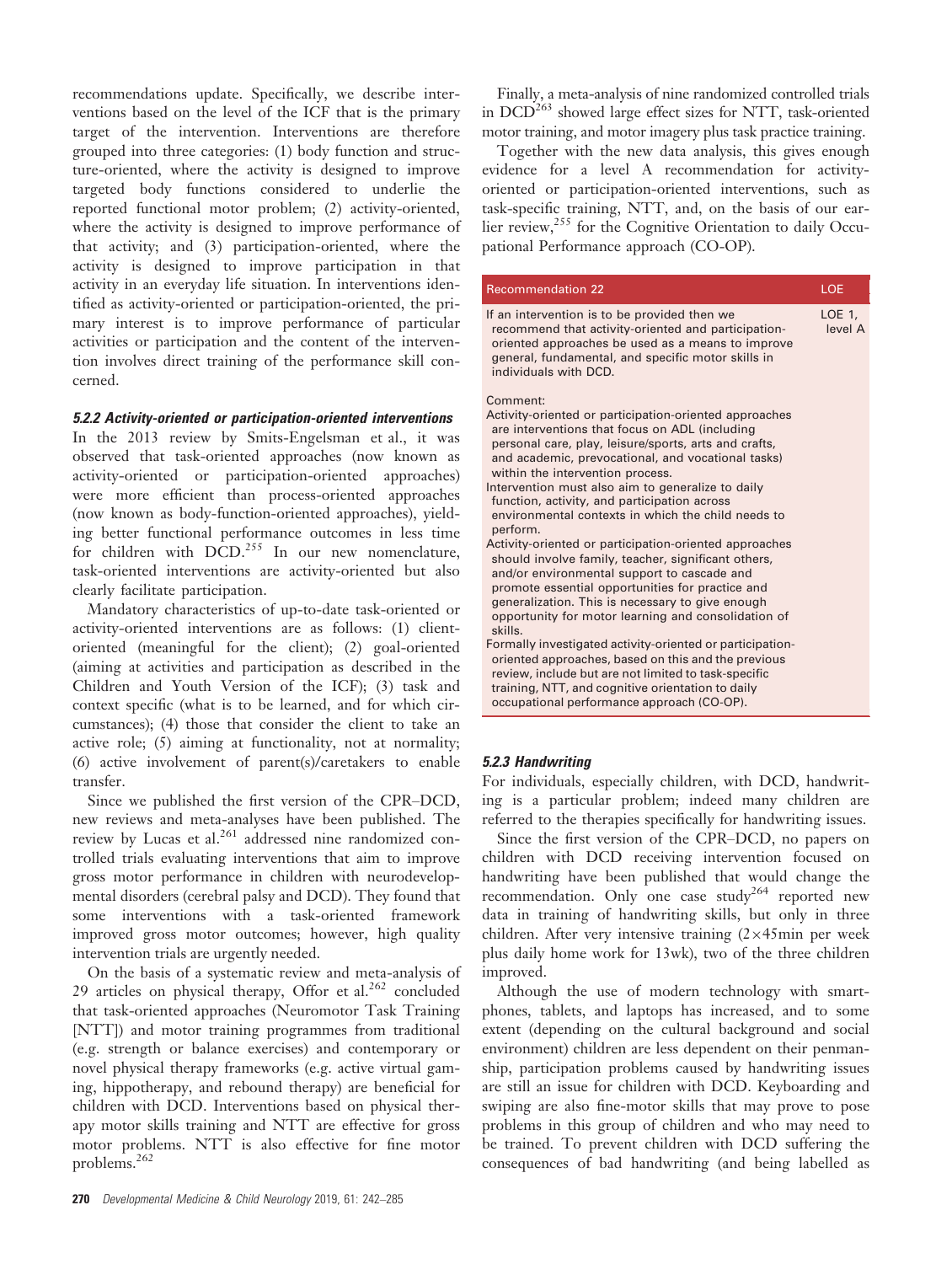underachievers or poor academic performers), parallel training of keyboarding and tablet skills is suggested.

| <b>Recommendation 23</b>                                                                                                                                                                                                          | LOE               |
|-----------------------------------------------------------------------------------------------------------------------------------------------------------------------------------------------------------------------------------|-------------------|
| If handwriting problems are present in children with<br>DCD, we suggest activity-oriented and participation-<br>oriented intervention (including ways to self-evaluate<br>performance) to improve the quality of the handwriting. | LOE 2,<br>level B |
| <b>Recommendation 24</b>                                                                                                                                                                                                          | GCP               |
| If handwriting problems are present in children with<br>DCD, in addition to activity-oriented and participation-<br>oriented handwriting intervention, we suggest teaching                                                        | ⇑⇑                |

keyboarding from early on, to improve the legibility and neatness of schoolwork.

#### 5.2.4 Interventions: body-function-oriented approaches

Children with DCD have a great number of symptoms connected with impaired body functions. Earlier developed treatment approaches focused on improving these body functions on the basis of the hypothesis that better body functions would lead to improvement of activities. Our latest review showed that some of these approaches may be effective. Given the unclear mechanisms about transfer, we recommend using activity-oriented approaches that stay close to the selected activities to be improved and/or bodyfunction-oriented approaches that apply/train the gained function also within the activities to be improved.

#### Statement 2 (GCP)

Some interventions that aim to improve body functions and structures may be effective, but there is limited evidence whether body-function-oriented interventions are effective in improving activity and participation in children with DCD.

Since our first version of the CPR–DCD, no new intervention studies comparing sensory integration therapy or kinesthetic sensitivity training with another intervention have been published, so the negative recommendation has not been altered.

#### Statement 3 (GCP)

The following interventions cannot be recommended as empirical support, because their effectiveness is inconclusive, absent, or negative: (1) the evidence is inconclusive for the effectiveness of sensory integration therapy as an intervention for children with DCD; (2) the evidence is inconclusive for the effectiveness of kinesthetic sensitivity training for children with DCD.

Other approaches used in children with DCD (e.g. brain-gym, complementary and alternative therapies) have not been systematically evaluated so cannot be recommended.

# 5.2.5 Interventions: adjuncts to activity-oriented and participation-oriented approaches

The use of active video games has steadily grown as a popular form of entertainment and play, and is finding a place in movement rehabilitation across a range of conditions.<sup>265</sup> As a result, studies on active video games-based training has also increased as intervention for children with DCD. Although studies show promising effects, the issue of transfer to everyday performance and participation is an unanswered question. It has recently been shown that use of active video games leads to moderate to large improvement on balance tasks $^{266-}$  $271$  in DCD, and that children also improved on more functional tasks such as standing up from a chair and going up and down stairs.267,269 However, no studies are available on transfer effects to more complex tasks in everyday contexts.

| <b>Recommendation 25</b>                                                                                                                                                                                              | LOE.              |
|-----------------------------------------------------------------------------------------------------------------------------------------------------------------------------------------------------------------------|-------------------|
| Active video games may be recommended as a useful<br>adjunct to more traditional activity-oriented and<br>participation-oriented interventions in children with<br>DCD, in supervised settings or group intervention. | LOE 2.<br>level B |

Fitness outcomes are particularly relevant to DCD given that childhood overweight and obesity are over-represented in this population of children. Overall, interventions led to moderate to strong improvements on fitness metrics, and associated changes in movement skill.<sup>268,269,272-276</sup> Given the low levels of strength and condition in children with DCD, interventions to improve general fitness (cardiorespiratory fitness and functional strength) and empowerment and engagement in sports activities in daily life should be considered. This is because such interventions have been reported as being effective in children with DCD.<sup>269</sup> Long-term follow-up is still missing.

| <b>Recommendation 26</b>                                                                                                         | GCP |
|----------------------------------------------------------------------------------------------------------------------------------|-----|
| We recommend that physical fitness (e.g. strength,<br>endurance, flexibility) is considered as part of<br>intervention planning. | 介介  |

# 5.2.6 Interventions: new perspectives

Motor imagery training. Motor imagery training is a new cognitive approach developed by Wilson.<sup>80</sup> It uses internal modelling of movements, which facilitates the child to predict consequences for actions in the absence of overt movement. In time and with practice, children use the knowledge of the relation between vision and internal feeling of the movement to make appropriate predictions about the consequences of self-produced movements; this reduces the errors in feedforward planning. As a strategy for learning feedforward planning, it seems to work for some children. Three studies were found that investigated motor imagery training (two randomized controlled trials<sup>277,278</sup> and one multiple case study).<sup>279</sup> These studies have shown positive effects of motor imagery training on measures of movement skill in children with DCD.

# 5.3 Interventions delivery mode: (group) settings 5.3.1 Personal factors

There have been some prominent changes in the type of training since 2011, with group-based intervention adding to the treatment landscape. Overall, group-based intervention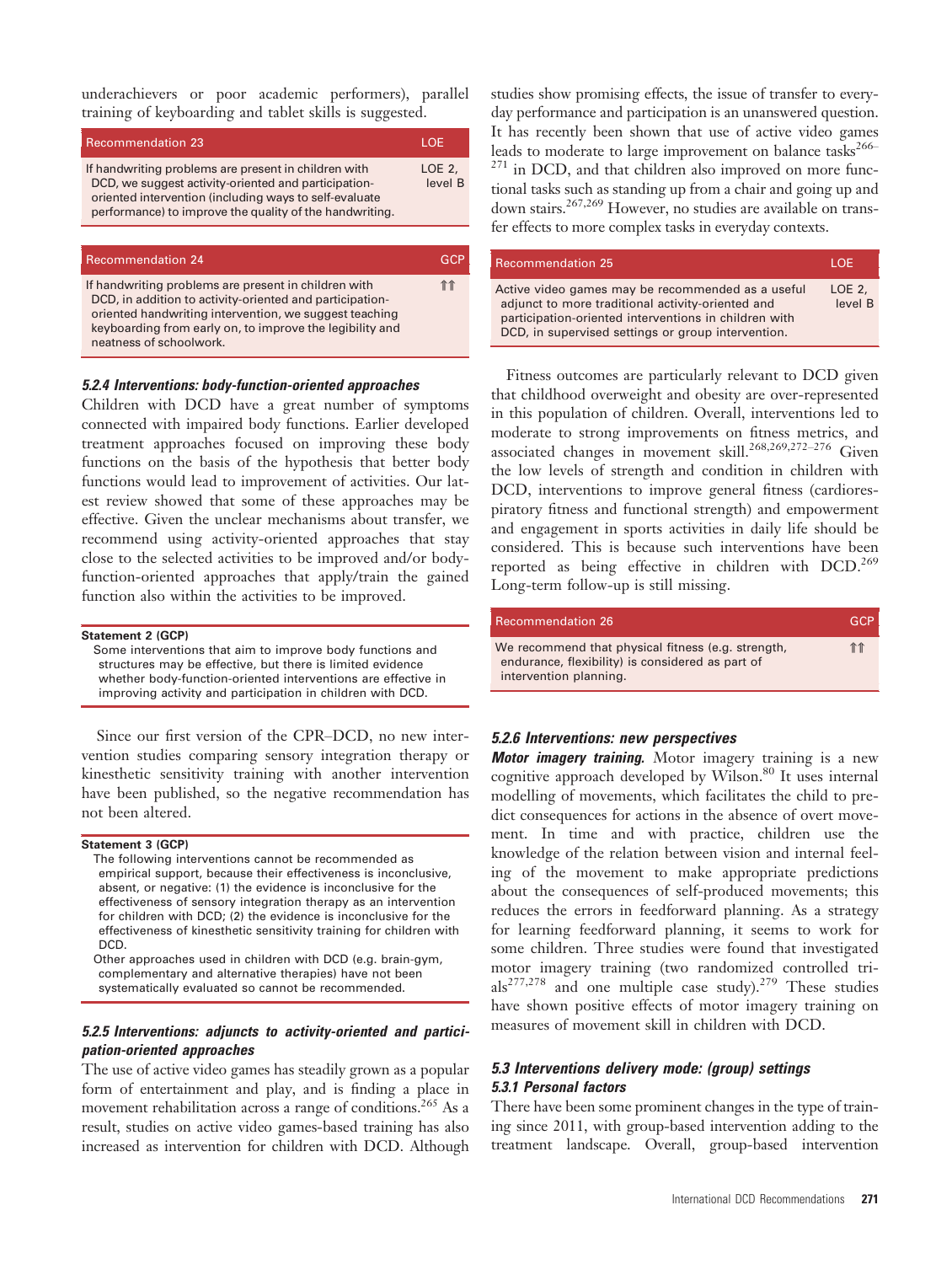produced large effects on motor performance. Recommendations on the ideal group size cannot be determined on the basis of the data, but we know that groups of between four and six children have been used, are manageable, and effective with one therapist and, if needed, an assistant.<sup>268,273,280,281</sup> Indeed, small groups enable instructors to move easily between participants and to monitor both group dynamics and individual progress. It is possible that children with very poor motor skill may feel more anxious in a larger group, as was found in one study.<sup>280</sup> These same children did, however, improve their ability to deal with peer problems, which is a very useful life skill. As such, group settings should be considered but used carefully depending on age, severity of the disorder, the members of the group, and the goals of the intervention.

| <b>Recommendation 27</b>                                                                                                                                                                                                              | GCP |
|---------------------------------------------------------------------------------------------------------------------------------------------------------------------------------------------------------------------------------------|-----|
| We recommend considering small group intervention<br>because it can be effective.                                                                                                                                                     | ⇑⇑  |
|                                                                                                                                                                                                                                       |     |
| <b>Recommendation 28</b>                                                                                                                                                                                                              | GCP |
| We suggest considering carefully if and when a group<br>setting is appropriate for a child.                                                                                                                                           |     |
| Comment:<br>We suggest considering the level of anxiety and<br>movement skills of the children when composing<br>groups (and their size) for group-based intervention. The<br>optimum staff to child ratio has yet to be ascertained. |     |
|                                                                                                                                                                                                                                       |     |

# 5.4 Interventions: intensity and scheduling

At present, there remains a large gap in our knowledge about choice of, and/or how to optimize, therapies for individuals with DCD: in terms of dosage, timing, scheduling, and content. Training protocols used in clinical practice and research papers show much variability in scheduling and dose. While the average duration in our review was relatively short, at around 9 weeks, the length of training varied between 4 weeks and 18 weeks. The studies that were in the longer range (10–16wk) and occurred more frequently (two to three per week) were group-based programmes targeting specific sports skills or general fitness. In particular, training fine motor skills tends to be more time intensive than gross motor training. Studies comparing different treatment approaches and different modes of delivery are needed in this area.

#### Statement 4 (GCP)

Current information on the effectiveness of intervention does not allow clear recommendations on intensity, duration, and timing because comparison studies are lacking. Mean duration of new effective studies was 10 weeks (range 2–18wks).

#### Research note 2

Additional comparison studies on types of intervention, intensity, and duration are required. Group versus individual approaches must also be evaluated.

# 5.5 The role of environmental factors

Different treatment approaches can be seen as different strategies to support learning.<sup>282</sup> Each treatment approach focuses on a special aspect in the learning process and requires special competencies from the child (e.g. verbal and cognitive skills in the cognitive orientation to daily occupational performance approach, self-reflection used in NTT, or the concept of pretence in motor imagery). These prerequisites are dependent on age, experience, developmental stage, and personality of the child. Each child with DCD has individual difficulties and abilities, and preferred individual learning strategies and solutions.<sup>283</sup> Therapists should try to find the right strategies and to adapt the circumstances to optimize the learning processes.

Regular exercise is essential for motor learning and skill acquisition, and exercise in various environments for transfer to the context of daily living. Support from parents, teachers, and other significant people in the child's environment is important for treatment success. Parents and teachers need to understand the child's problems and difficulties in motor learning and skill acquisition. They have to know how to support the child's learning process and exercise efforts, adapt the learning process and the environment, and advise in structuring the daily life activities. Whether this support can be given depends on the family structure and situation. There might be families who are not able to give the needed support.

| <b>Recommendation 29</b>                                                                                                                                                                                                                           | GCP |
|----------------------------------------------------------------------------------------------------------------------------------------------------------------------------------------------------------------------------------------------------|-----|
| We recommend that individuals with DCD are given<br>ample opportunity to practise movement skills in order<br>to learn them and to participate in daily activities (e.g. at<br>home, school, in community and leisure settings, and in<br>sports). | ⇑⇑  |
| Comment:                                                                                                                                                                                                                                           |     |
| Once they have learned the basic skills through targeted<br>intervention (which provided them with appropriate<br>feedback and strategies), individuals with DCD should                                                                            |     |
| also be given additional opportunities and time to<br>practise these required skills in context, to develop an                                                                                                                                     |     |

adequate level of competency. This is particularly true of skills that are complex in nature or that require high levels of planning. We recommend professionals support parents, teachers,

significant others, and other stakeholders to encourage the children to participate in relevant activities at home and school, and in the community (e.g. games that require diverse movement activities, extracurricular sports, cultural events, etc.) to promote their practice and newly acquired motor skills.

Overall, long training protocols (20–30h) do not seem to be more effective than shorter ones (10–15h) when measured using standardized tests assessing body function/activity. However, these tests may not capture the transfer of skills to complex situations and the level of automaticity needed in everyday life.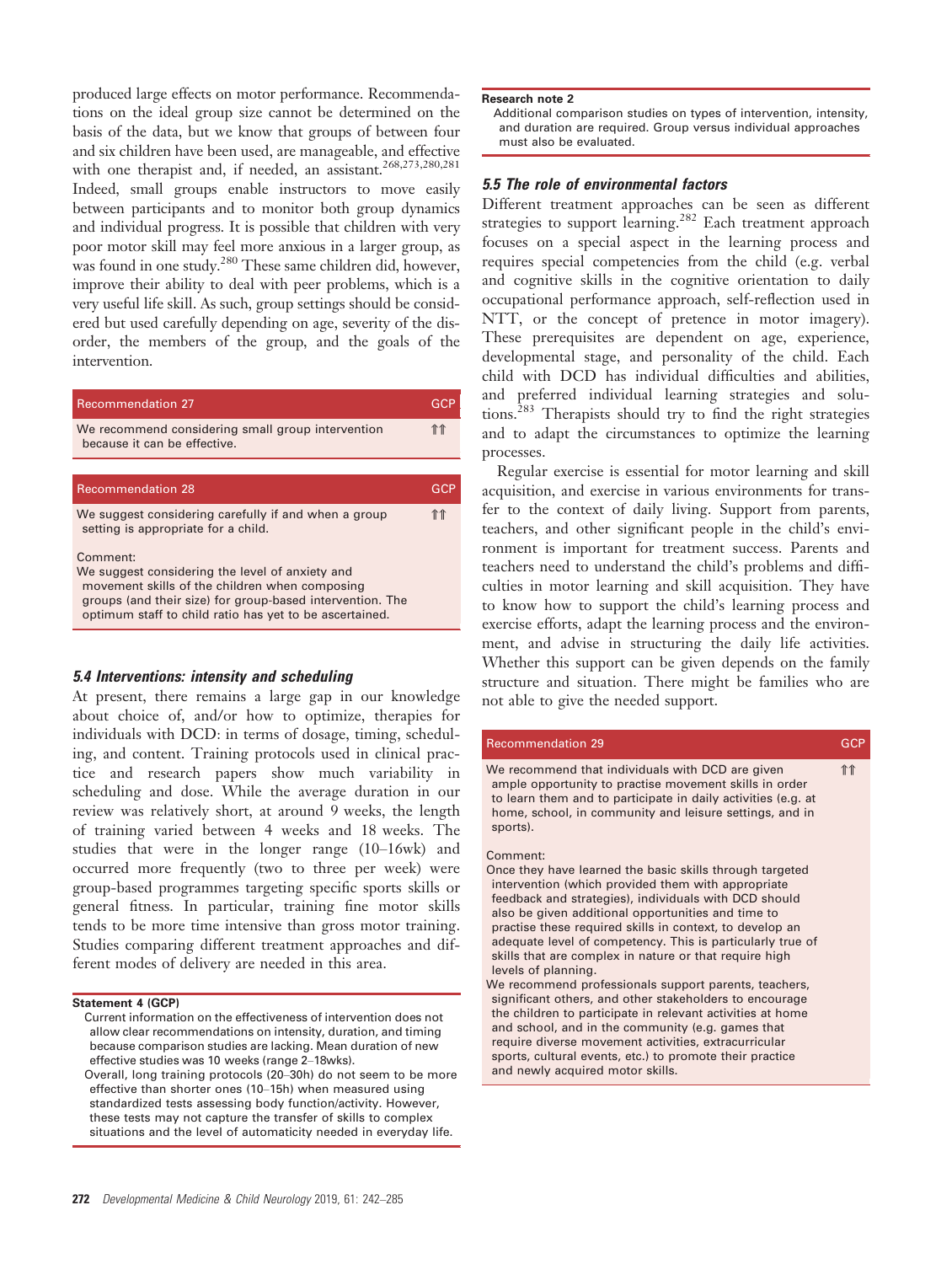| <b>Recommendation 30</b>                                                                                                                                                                                                                                                                                                             |       |
|--------------------------------------------------------------------------------------------------------------------------------------------------------------------------------------------------------------------------------------------------------------------------------------------------------------------------------------|-------|
| We suggest that involved professionals give parents and<br>relevant others (teachers, etc.) advice on the specific<br>abilities and the problems of the child with DCD and<br>how to help them improve their motor functions and<br>participation in daily activities (at home, school, leisure,<br>sport, and cultural activities). | IM 11 |

Only one study reported a health promotion intervention at school level with some positive results.<sup>275</sup> Camden et al.<sup>284</sup> investigated the impact of an evidence-based online module on perceived knowledge and skills of parents of children with DCD, and its behavioural/health outcomes. Children start to compare their abilities with peers at the age of 5 years. This happens especially in sports, and in group and playground games. The experience of failing in these activities has an effect on the children's self-esteem and self-efficacy. The support of school and parents is important for motivation and to prevent avoidance of the activities.

Because children spend most of their time awake in school during weekdays, adapting the school environment to focus on motor skill literacy might be beneficial for individuals with DCD. There is no doubt that physical inactivity and the lack of opportunities to develop fundamental motor skills are modifiable risk factors in children. School-based multi-component programmes and community-wide physical activity programmes are likely to be more effective than single-component intervention.<sup>285</sup> Accordingly, efforts aimed at enabling and encouraging young children to be more physically active should include multiple activities targeting fundamental movement skills because this may have lifelong impacts on motor development. However, evidence for the efficiency of school adaptation in children with DCD on motor skill development is not available so far. Lastly, because of the large differences in school systems around the world, generalizability of the evidence will be low. As for the preceding version of these recommendations, adaptations are recommended to apply these specific aspects to differing cultural contexts.<sup>286</sup>

#### Research note 3

There is a lack of studies reporting outcomes on motor skills after systematic intervention conducted at the school or parent level. There is only extrapolated evidence to show that it may work at the school level.

#### 5.6 Somatic interventions: drugs, additives

In the second review for these recommendations, no new evidence was found that supplements of fatty acids plus vitamin E have an effect on motor functions.

| <b>Recommendation 31</b>                                                                                                               | LOE.                       |
|----------------------------------------------------------------------------------------------------------------------------------------|----------------------------|
| We do not suggest fatty acids $+$ vitamin E to<br>improve motor functions as there is no evidence<br>for an effect on motor functions. | LOE 2, level B<br>negative |

#### 5.6.1 Methylphenidate

Medication is often used in children with co-occurring disorders (e.g. ADHD). This is based on the knowledge that methylphenidate reduces difficulties with attention. There are indications that methylphenidate has a positive effect on behavioural ADHD symptoms, quality of life, and motor symptoms (handwriting). Additional motor therapy will still be needed in about 50% of the children with ADHD/DCD receiving methylphenidate, within interdisciplinary treatment settings and involving educational and psychosocial assistance.<sup>116</sup> There are indications that the use of methylphenidate may be favourable for children with combined ADHD and DCD with specific problems in fine motor skills and in handwriting. Accuracy may improve, but writing could become less fluent.<sup>287</sup> Methylphenidate should not be considered as the only therapy for children with both DCD and ADHD. These children need additional treatment and support to overcome specific functional problems for handwriting and drawing. Recent findings<sup>288</sup> suggest that methylphenidate gives immediate effect on both attention and motor coordination in children with coexisting DCD and ADHD. Further studies should measure the medium-term and long-term effect of methylphenidate on a larger group of children with DCD and ADHD, perhaps comparing with groups having DCD without ADHD.

#### Statement 5 (GCP)

Where there is co-occurring DCD and ADHD, it is known that methylphenidate in combination with further intervention is helpful in overcoming functional problems. Methylphenidate has been shown to improve some aspects of apparent motor function.

The effectiveness of other medications and/or supplements has not been systematically evaluated.

#### 5.7 Monitoring

DCD presents a risk factor for concomitant problems in psychosocial and behavioural function. Deficits in executive function and planning have been reported in children with DCD. Recent data suggest that these deficits remain evident in early adulthood, and are strongly linked to impaired planning and disorganization in daily life.<sup>289,290</sup>

#### Recommendation 32 GCP We recommend that ongoing behavioural observation be performed during the period of intervention to provide information about the necessity of adjustments to a treatment plan and/or to facilitate the adaptation of an individual's intervention goals. ⇑⇑

For tools to be used for intervention and/or the evaluation of treatment, we refer to 'Diagnosis and assessment', where the tools and their psychometric properties, if known, are described.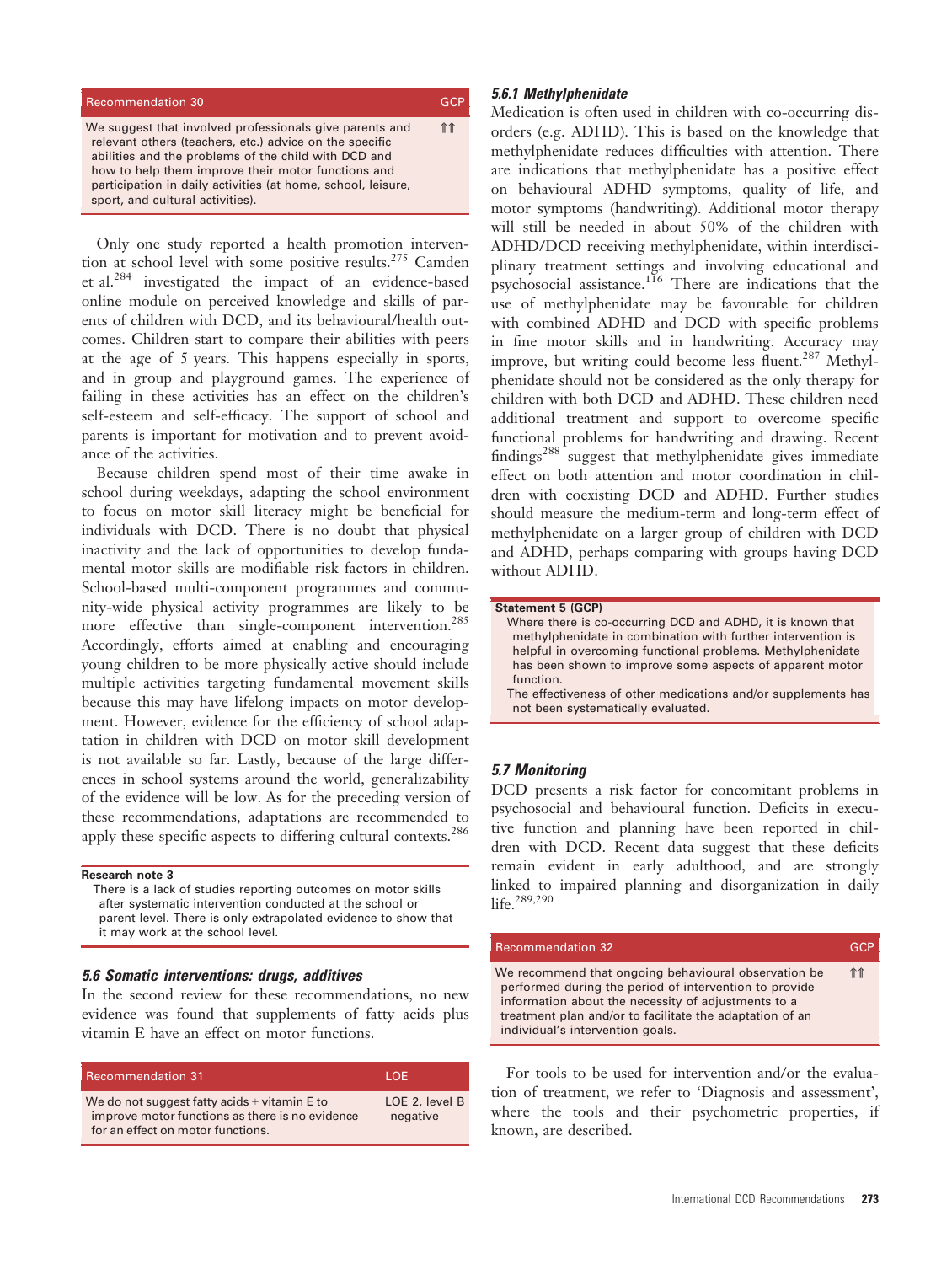| <b>Recommendation 33</b>                                                                                                                                                                                                                                                                                                                                                                                                                                                                                                                                                                                                                                                                                                          |    |
|-----------------------------------------------------------------------------------------------------------------------------------------------------------------------------------------------------------------------------------------------------------------------------------------------------------------------------------------------------------------------------------------------------------------------------------------------------------------------------------------------------------------------------------------------------------------------------------------------------------------------------------------------------------------------------------------------------------------------------------|----|
| We recommend that formal standardized outcome<br>measures are used for assessment, and are repeated at<br>the end of intervention or at least every 3 months if<br>intervention is longer, to evaluate the effects of an<br>intervention programme and goal attainment and to<br>determine whether further intervention is required.<br>We recommend to evaluate intervention effects using<br>psychometrically sound outcome assessment tools that<br>capture the levels of both activities and participation.<br>We also recommend other evaluation sources including<br>clinical examination, the child's self-report, family<br>report, teacher/kindergarten reports, questionnaire<br>information, activity monitoring, etc. | ⇑⇑ |

# 5.8 Cost-effectiveness

No studies were found comparing different treatment approaches in relation to cost-effectiveness. Studies about the long-term effect of the treatment approaches in relation to cost-effectiveness are needed. Also, no studies were found about the cost-effectiveness of medication in children with DCD and ADHD. The strong effect for group-based training suggests that intervention in small groups may be a good option where the cost of treatment is an issue. Studies confirming costeffectiveness of individual and group treatments are needed.

# 5.9 Flow chart treatment planning, intervention, and

evaluation

See Figure 8.

# B TRANSITION FROM CHILD TO ADULT

It must be recognized that the nature and impact of DCD will change over the life course of an individual. Significant changes in the environment and the personal task demands on an individual may also alter the experience and impact of the condition. For example, transitions from school to higher education and from education to employment will bring new challenges such as increased demands on the person alongside reduced scaffolding and levels of support.

These current CPRs include a separate section for adolescents and adults with DCD. Much of the material is very similar to the CPRs for children, with minor adaptations. Some new material has also been added.

It must be recognized that the age an individual transitions from childhood to adolescence and from adolescence to adulthood may vary from country to country. Services for these different groups may also vary considerably. For instance, in some areas, services for children extend to those up to the age of 18 years, and in other areas it may just be to 14 years or 16 years. Some areas will have specialist services for adolescents: for example, in the age range 10 to 19 years (or in a more restricted age range, covering just the teenage years). Some services might be targeted specifically at young adults (19–25y), although many adult services are available to those from 18 years and onwards.

It is intended that the child and adult CPRs presented here should be used in a flexible manner to suit the available services and resources and the circumstances of the

individual with DCD. For example, if a 15-year-old is involved in employment rather than education, then it will be appropriate to consider aspects of the adult CPRs.

Further research on these transition periods and on the experience and impact of DCD beyond early childhood is needed to help gain a better understanding of how best to support individuals to achieve their full potential.

# C ADOLESCENTS AND ADULTS

This section refers specifically to terminology, diagnostic criteria, assessment, and intervention for adolescents and adults with DCD.

There is enough evidence that many children do not grow out of their problems when they reach adolescence and adulthood.<sup>23,291-293</sup> Nevertheless, the kind of problems they experience in daily life, education, work, and leisure will change according to their circumstances. For example, there will be different challenges for those studying in higher education compared with individuals in a range of employment settings.

The impact of the condition will also vary depending on an individual's personal resources (resilience, self-confidence) and the nature and extent of social support networks.

#### 1 Terminology, diagnosis, and assessment

Currently there are no explicit diagnostic criteria for adults. However, in DSM-5, adults are now mentioned. This implies that we can use the same criteria as for children, with small adaptations of the daily activities and examples.

| <b>Recommendation 34</b>                                                                                                                                                                                                                                                                                                                                                                                                                                                                                                                                                                                                                                                                                                                                                  | <b>GCP</b> |
|---------------------------------------------------------------------------------------------------------------------------------------------------------------------------------------------------------------------------------------------------------------------------------------------------------------------------------------------------------------------------------------------------------------------------------------------------------------------------------------------------------------------------------------------------------------------------------------------------------------------------------------------------------------------------------------------------------------------------------------------------------------------------|------------|
| We recommend the following criteria for the diagnosis of<br>DCD. These criteria follow closely those proposed in<br>DSM-5 with some minor changes, including the order of<br>criteria III and IV.<br>1 The acquisition and execution of coordinated motor<br>skills is substantially below that expected given the<br>individual's chronological age and sufficient<br>opportunities to acquire age-appropriate motor skills.<br>Il The motor skills deficit described in criterion I<br>significantly and persistently interferes with the<br>activities of everyday living appropriate to<br>chronological age (e.g. self-care, self-maintenance, and<br>mobility) and affects academic productivity,<br>prevocational and vocational activities, leisure, and<br>work. | 介介         |
| III The motor skills deficits are not better accounted for<br>by any other medical, neurodevelopmental,<br>psychological, social condition, or cultural background.<br>IV Onset of symptoms in childhood (although not always<br>identified until adolescence or adulthood).                                                                                                                                                                                                                                                                                                                                                                                                                                                                                              |            |
| Comment:<br>• Criterion I: the symptoms of DCD may include slowness<br>and/or inaccuracy of performance of motor skills in<br>isolation or in combination.<br>• Criterion III: this criterion addresses issues of aetiology<br>with regard to DCD and is designed to facilitate<br>differential diagnosis.<br>Examples of conditions that may rule out or influence<br>the diagnosis of DCD are:<br>(1) Medical conditions: movement disorders with                                                                                                                                                                                                                                                                                                                       |            |
| known aetiologies (e.g. cerebral palsy, muscular                                                                                                                                                                                                                                                                                                                                                                                                                                                                                                                                                                                                                                                                                                                          |            |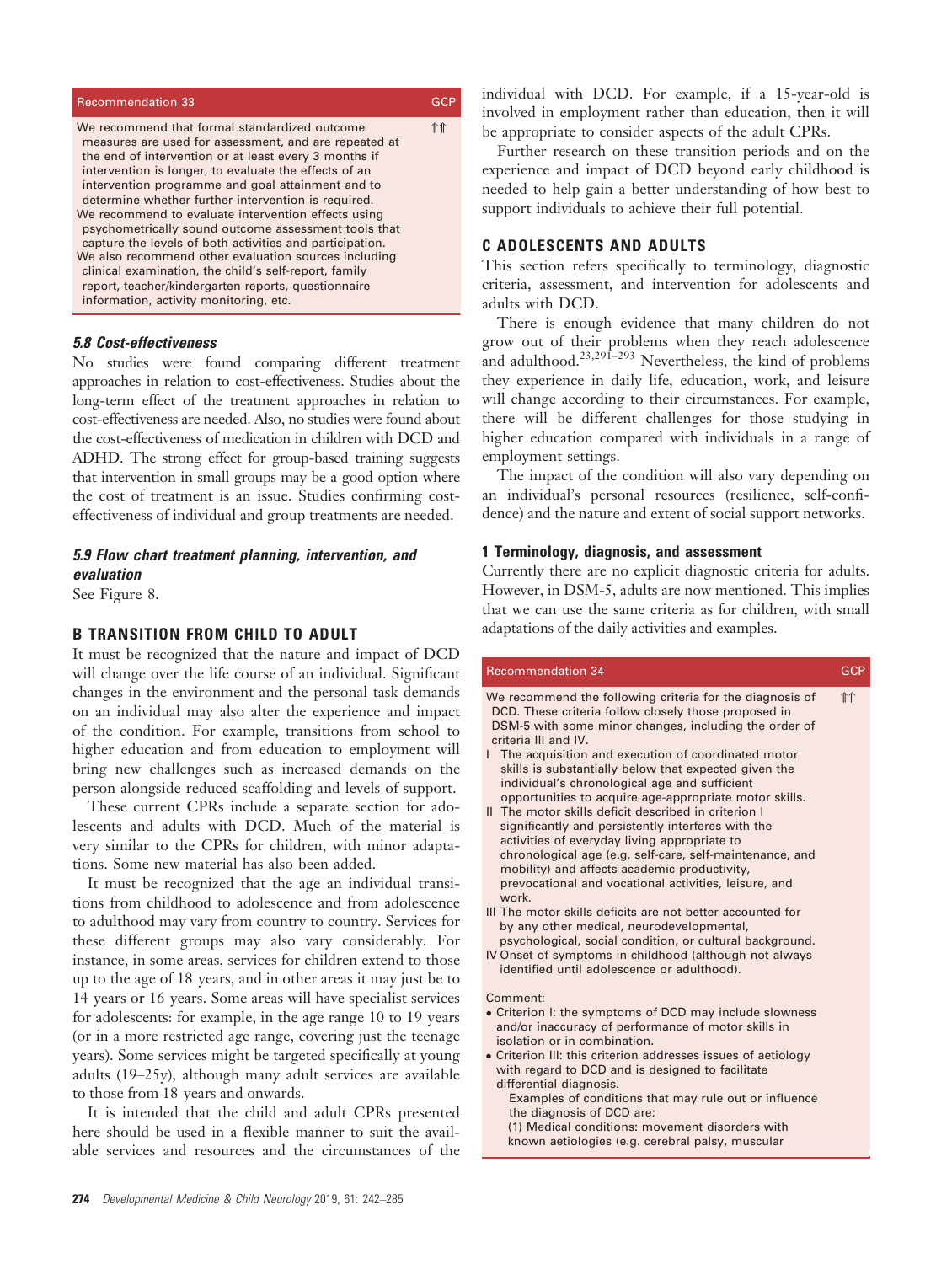

Figure 8: Flow chart treatment planning, intervention, and evaluation. DCD, developmental coordination disorder; R, recommendation; S, statement.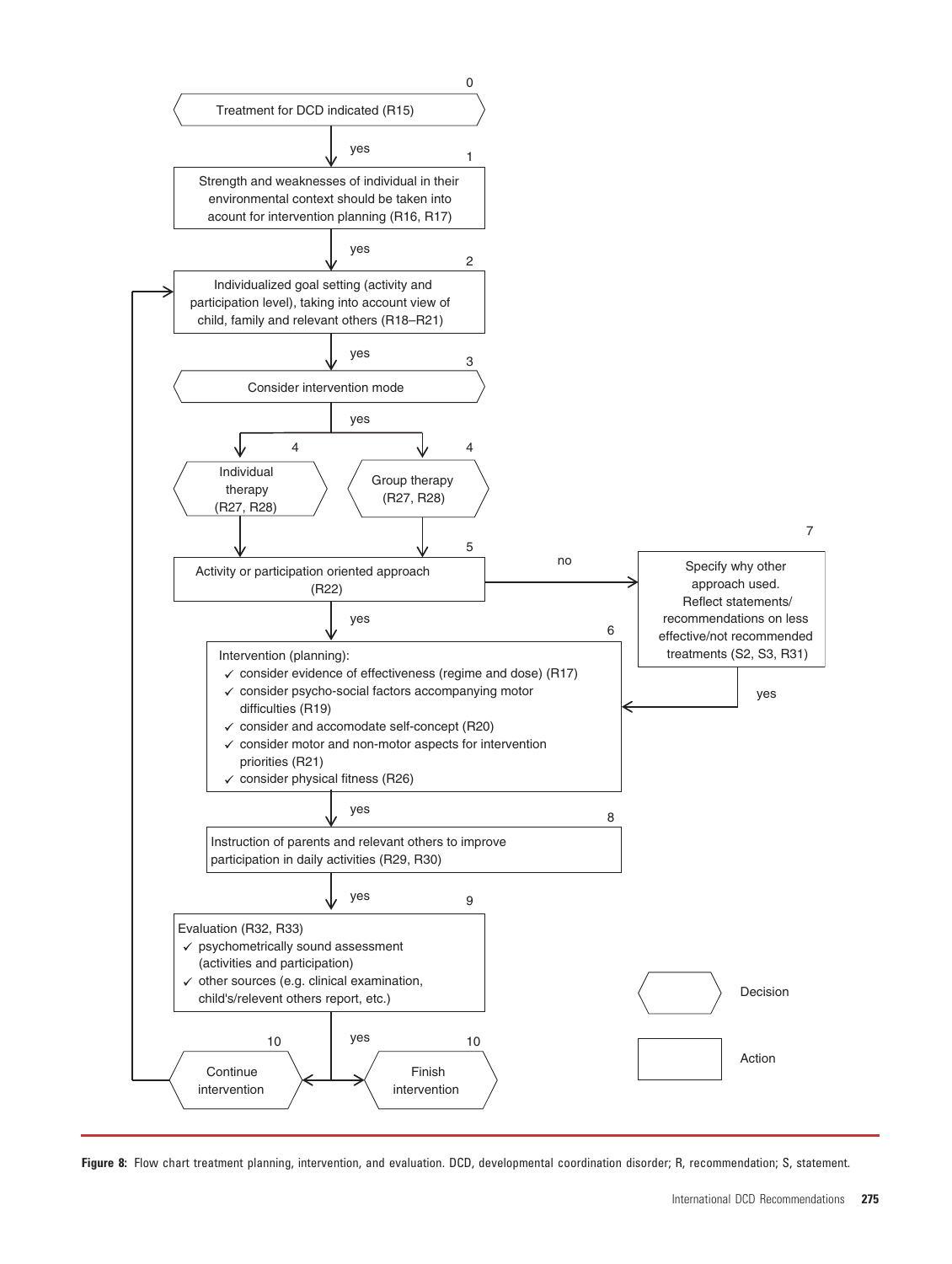dystrophy, childhood arthritis), side effects of drugs (e.g. neuroleptics, chemotherapy, sedatives), sensory problems (e.g. substantial visual impairments or impairments of the vestibular organ);

(2) Other neurodevelopmental disorders (e.g. severe intellectual disabilities) or other psychological disorders (e.g. anxiety, depression), or other psychological conditions (e.g. attentional problems) as primary causes of motor problems;

(3) Social conditions (e.g. deprivation, cultural constraints);

(4) Acquired motor difficulties (e.g. trauma or Parkinson disease, Huntingdon chorea, multiple sclerosis, stroke, brain tumours, arthropathies). Note: it may be difficult to differentiate between conditions that may be causal and those that may co-

occur. For example, an adult with ADHD might appear to have movement problems, which are in fact caused by impulsivity and/or inattention. Especially in unclear cases, multi-professional assessments can be helpful in differentiating motor from attentional problems.

 Criterion IV: the onset of symptoms is usually evidenced in infancy and childhood.

The following recommendations are designed to offer guidance for arriving at an accurate diagnosis of DCD. Instead of being listed according to the criteria I to IV, they are given in the opposite order, which is in line with how a medical professional would usually proceed with the diagnostic process. Thus, the process starts with: (1) considering the age and context of the individual (criterion IV); (2) ruling out other medical conditions causing motor problems (criterion III); (3) taking into account the impact on activities and participation (criterion II); (4) quantifying the motor impairment (criterion I).

It should be noted, however, that there are other pathways to diagnosis. For example, an adult may be identified as having difficulties in employment or education and be first assessed by an occupational therapist, psychologist, or an educational psychologist.

Although there is less research evidence available beyond childhood, much of the information and the recommendations for children with DCD outlined in the previous sections are likely also to apply to adolescents and adults with DCD and are therefore relevant here. For example, the sections on history taking, clinical examination, and the use of motor tests are all relevant. The previous section on co-occurring conditions is also relevant to adolescents and adults.

It should be noted that currently there are few appropriate standardized tests available for adults that provide objective information on the mentioned criteria.

| <b>Recommendation 35</b>                                                                                                                                                                                                                                                                                                                                                                                                                                                                          | LOE.              |
|---------------------------------------------------------------------------------------------------------------------------------------------------------------------------------------------------------------------------------------------------------------------------------------------------------------------------------------------------------------------------------------------------------------------------------------------------------------------------------------------------|-------------------|
| It is noted that some motor performance tests are<br>currently being used to help identify and describe<br>DCD in adolescence and adulthood. These include<br>the BOT-2 and the MABC-2. These have been<br>recommended for use with children with DCD but<br>further work is needed to establish their use with<br>adults.<br>The ADC has been most widely used in research with<br>adults with DCD, and other, shorter screening tools<br>are available (e.g. Adolescents and Adults oordination | LOE 2,<br>level B |

#### Recommendation 34 Continued GCP Recommendation 35 Continued LOE

Questionnaire, Functional Difficulties Questionnaire). Further work is needed with these instruments to establish their psychometric properties.

#### Research note 4

There is a lack of standardized assessments for adults with DCD at present.

Comment: History, examination, and criterion-referenced assessments are required to gain a complete picture. Differentiating motor difficulties that are acquired in adulthood need to be checked where possible before a diagnosis of DCD can be made.

A small number of studies have tracked development from childhood to adolescence and suggest persistence of motor difficulties in 50–70% of cases (quoted in DSM-5). However, compared with the large body of literature available on DCD in childhood, the study of DCD in adolesence and adulthood is relatively sparce. Given the paucity of evidence to provide direction for practice, a scoping review was conducted<sup>294</sup> to help bridge the knowledge-to-practice gap.<sup>295</sup> This review had three objectives: (1) to map areas of research related to adolescents and adults with DCD (and areas that are lacking); (2) to map the assessments used for measuring motor skills in this body of literature; and (3) to map intervention programmes developed for this population. Relevant studies were identified by using selected keywords to conduct a scientific literature search of studies published in English, in three databases: PubMed, PsycNET, and CINAHL. Google Scholar was also searched and the ancestry method used. All peer-reviewed publications up to the end of December 2016 were included.

As this is a relatively new area of study, which has lacked formal guidelines and appropriate assessment tools, a broad approach was taken to ensure that all studies that might be relevant to the description of DCD in adolescence and adulthood were captured. All studies researching individuals who were described as having a motor difficulty that seemed to meet the DSM-5 criteria for DCD were included. Exclusion of studies was based on the age of participants (<16y and >65y), an indication of other known motor disorders (e.g. stroke, Huntington disease, Parkinson disease), or specific studies of populations with other factors known to be linked with motor problems (such as low birthweight, and physical, cognitive, or visual deficits). A total of 33 manuscripts were identified. The studies ranged from single case examinations to group studies using qualitative interviews, questionnaires, psychometric testing, and experimental manipulations. Findings from the scoping review were organized using the ICF framework, under the headings of 'Body functions and structures', 'Activity', and 'Participation'.

Reported impairments in 'Body functions and structures' included perceptual–motor difficulties in balance, agility, and hand skills. Experimental studies have provided detailed descriptions of various tasks and highlight differences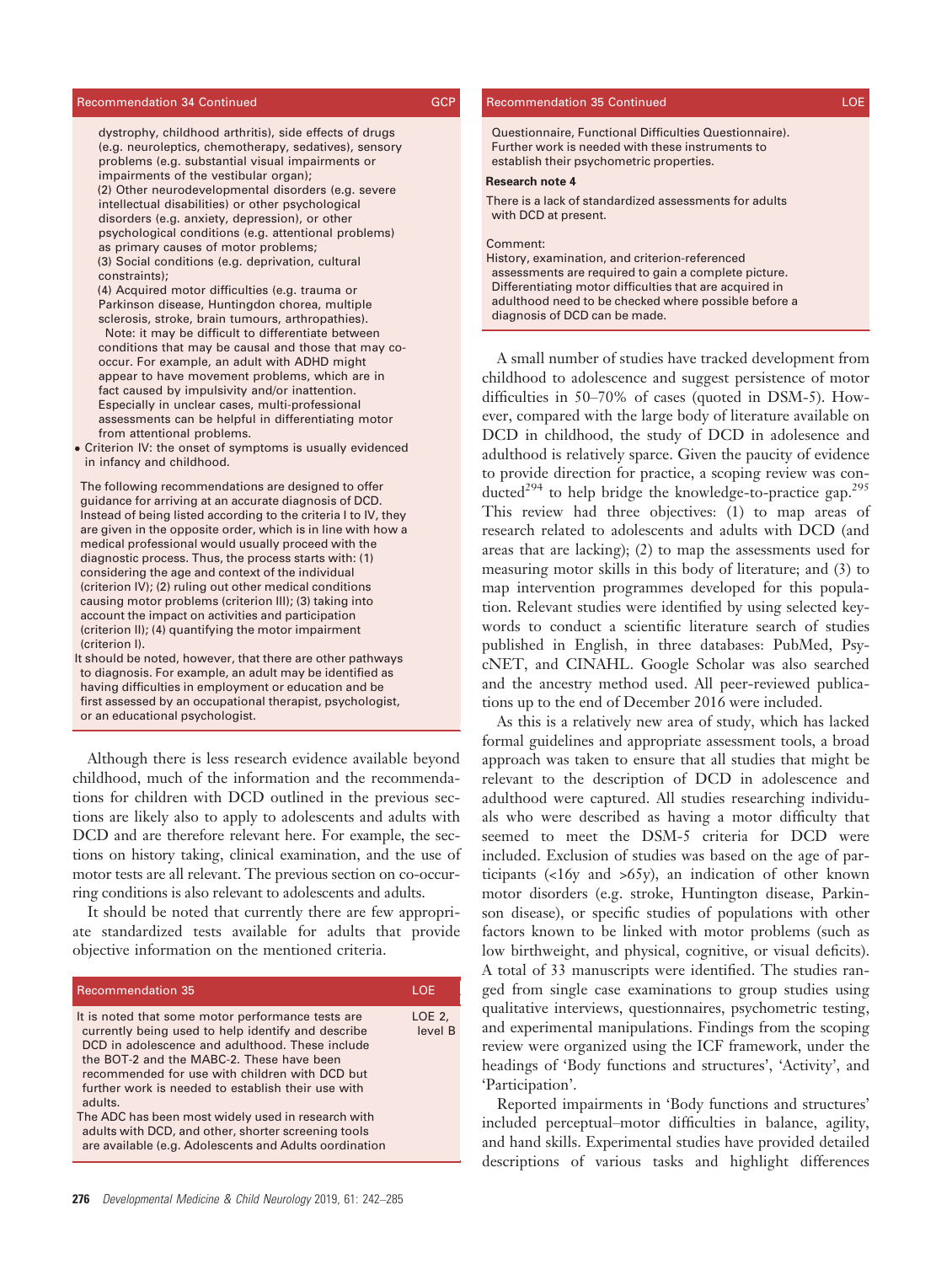compared with typically developing individuals in aspects of walking, obstacle avoidance, and reach and grasp. In terms of control mechanisms there have been suggestions of poor motor imagery, and poorer use of visual information in fast responses and visual tracking which is slow and variable. These findings suggest a persistence of the motor difficulties and underlying constraints identified in studies of children with DCD (see 'Underlying mechanisms in DCD'). A range of non-motor impairments were also evident from several studies. Problems with executive function, attention, and anxiety were reported, as well as symptoms of depression and low global self-esteem. These reflect the co-occurring difficulties previously reported in the childhood literature and those resulting as a secondary impact of the condition. Clinicians should be aware of their common occurrence in DCD, and the need for comprehensive assessment and intervention that take into account the range of motor and non-motor difficulties experienced by an individual. Another reflection of the childhood literature is reports of poorer physical health in adults with DCD compared with typically developing adults. This includes higher rates of obesity, and lower endurance, flexibility, and strength, as well as poorer general health (both mental and physical). Consideration of ways to maintain a physically active lifestyle through adulthood is thus an important element of intervention in adults with DCD. Finally, studies on the mechanisms possibly underlying impairments are beginning to emerge, with a focus on genetic contributions and brain imaging.

Limitations in specific types of 'Activity' such as handwriting, ball skills, driving, and playing sports were reported; some of these seem to have continued from childhood whereas others (such as driving) arise as new challenges presented in adulthood. More generally, there have been consistent reports of difficulties with organization in everyday activities such as managing money, planning ahead, and finding and arranging belongings.<sup>296</sup> With increasing demands on such activities in emerging adulthood, difficulties in this area can have a severe impact on the ability to cope with independent living and seem to be a particular area of concern for the individuals themselves.

A major focus of much of the work in this field has been on restrictions in levels of 'Participation' and the impact this has on the everyday lives of adolescents and adults with DCD.<sup>296,297</sup> There are clear examples in the literature of negative impacts on independent living, employment, work performance, leisure and physical activities, and quality of life satisfaction.

It may be concluded that there is an emerging but limited literature on DCD in adolescents and adults. The findings suggest that a similar range of motor difficulties seen in childhood extend into adolescence and adulthood. As reported in children, there are also associated physical, cognitive, and psychosocial difficulties which continue to affect everyday life activity. All but one of the identified studies described a single 'snapshot' of the condition (one study included a 3–4y follow-up). We lack, therefore, a good understanding of how the condition continues to develop

through adolescence and adulthood. There is an urgent need for further research with adults with DCD of all ages. This will help guide the practice of educational and health professionals, enable employers and families to understand the needs of adults with DCD, and provide guidance to the individuals themselves.

# 1.1 Motor assessment in the literature on adolescents and adults with DCD

One of the major limitations of the body of literature reviewed is the lack of consistency across studies and the sometimes limited assessment of motor difficulties. In some studies, evidence that there are significant motor difficulties is rather weak. However, as the investigation of adults with DCD is a relatively new area, we have taken a broad approach to the inclusion of studies in this review. Some studies rely only on self-report of current motor difficulties or a childhood diagnosis of DCD (or 'dyspraxia'). Other studies reviewed have used self-report screening questionnaires: the ADC, the Adolescents and Adults Coordination Questionnaire, or adolescent/adult versions of the DCDQ (this last questionnaire is widely used with children) (see 'Evidence-based analysis of DCD questionnaires'). The ADC is designed to consider the range of motor, organization, attention, and social difficulties commonly associated with DCD in adulthood, while the Adolescents and Adults Coordination Questionnaire is a shorter instrument with items relating to motor difficulties, physical activity, and general organization. Some good psychometric properties have been reported on both the ADC and Adolescents and Adults Coordination Questionnaire. The ADC is longer and in particular shows good discriminant validity and provides a useful description of the range of difficulties experienced. However, further study of aspects of validity is needed for both instruments.

Other studies on adults report the use of motor performance tests that have been extensively used in clinical and research contexts with children with DCD (e.g. the BOT-2, MABC-2, and McCarron Assessment of Neuromuscular Dysfunction). However these do have limitations when applied to an older age group. While the BOT-2 has norms up to 21 years, the original norms are from the USA and the only other translation and normative data set is available for Germany. The MABC-2 has norms and translations for several different countries but these extend only to 16 years of age. Norms for the McCarron Assessment of Neuromuscular Dysfunction include young adults (18–35y) but are now over 20 years old. While both the BOT-2 and MABC-2 test have been used with adults over the intended ages, the lack of appropriate norms means that interpretation of results is difficult. Until more appropriate assessment tools become available for adolescents and adults, UK guidelines suggest cautious use of the BOT-2, MABC-2, and other tests of specific aspects of performance such as handwriting,<sup>286</sup> although results must be interpreted with caution when used beyond the age of norms provided.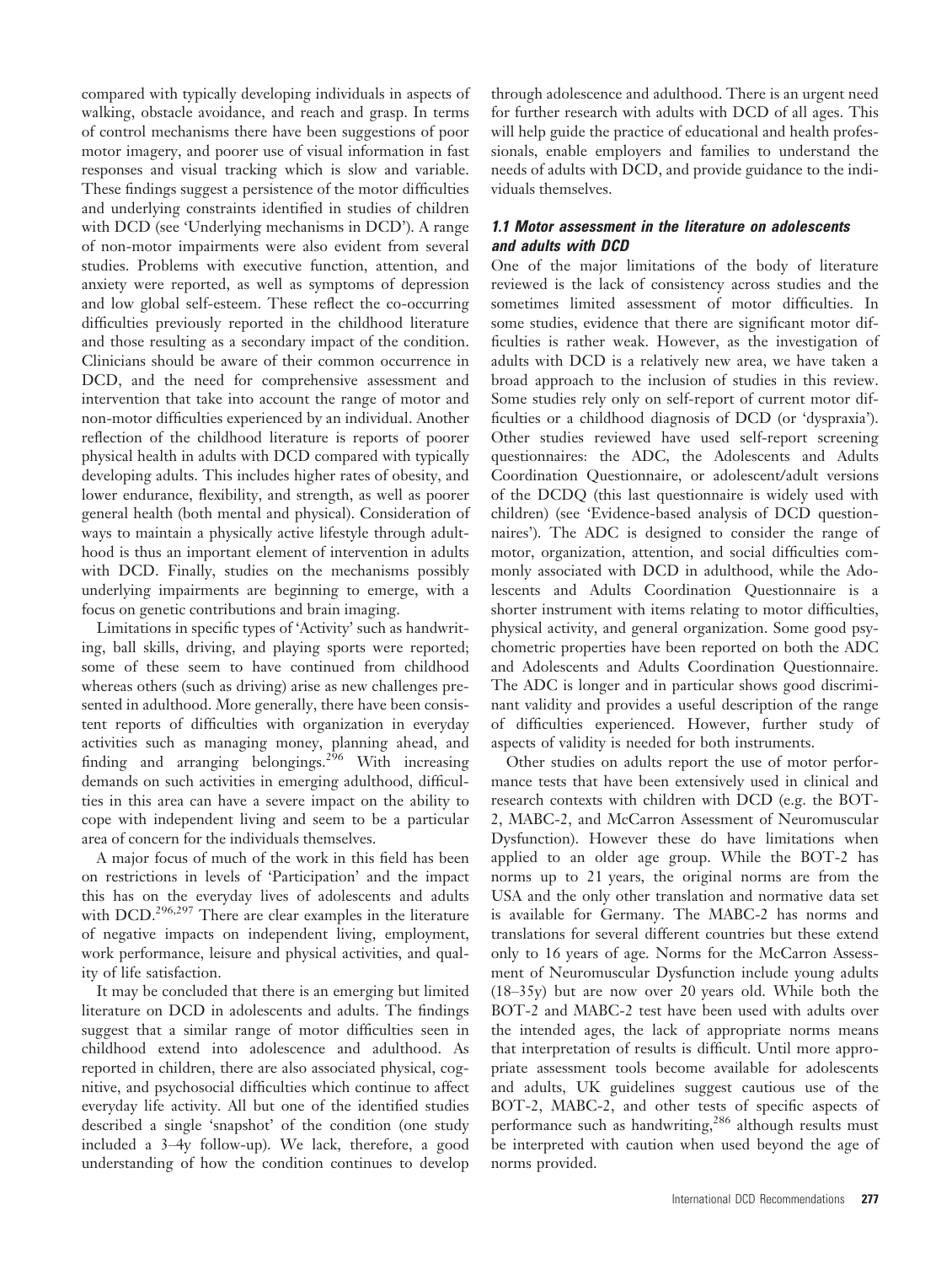# 2 Intervention

If adults with a diagnosis of DCD experience problems in daily life, they should receive intervention.

#### Research note 5

There is a lack of research on interventions in adolescents and adults with DCD.

It is therefore not possible to make formal recommendations about the most effective approaches. However, there is evidence from children that task-oriented (activityoriented or participation-oriented) approaches are most effective in improving specific daily life skills.

#### Research note 6

Longitudinal studies are needed to obtain more information about the developmental course of DCD in adolescence and adulthood.

Age-appropriate standardized assessments are needed for diagnosis and evaluation of intervention of DCD in adolescence and adulthood.

#### Statement 6 (GCP)

It is acknowledged that access to services for adolescents and adults varies both within and between countries and is often very limited. However, it is recognized that most young people and adults with DCD benefit from individualized support to: (1) learn specific motor skills for ADL, education, or vocational activities (e.g. using tools, keyboarding, driving); (2) deal with associated problems (e.g. psychological/psychiatric disorders); (3) address the impact of DCD on psychosocial skills and participation in various activities; (4) minimize the risk of longerterm problems (e.g. weight gain, physical inactivity).

No specific work on intervention was identified in the scoping review, although some individual coping strategies were identified from some studies. These included keyboarding instead of handwriting, using assistive applications (e.g. mobile phones and alarms), and focusing on individual strengths. This reflects the environmental and personal 'contextual factors' highlighted in the ICF framework, which can have a huge influence on the impact of the condition. Manipulation of environmental factors (both physical and social) could be a focus for intervention strategies, as well as building on personal factors, particularly those related to strengths and resilience. It is clear that further work is needed in this area to gain an understanding of the effectiveness of intervention approaches. In the meantime, it is recommended that, as for children, intervention is based on the needs and goals of the individual, and that there should be consideration of both motor and non-motor issues and support for long-term physical and psychological well-being. Several of the papers reviewed demonstrate that in adolescence and adulthood (just as in childhood) DCD continues to often co-occur with other disorders (including ASD, ADHD, dyslexia, anxiety, and depression). This emphasizes the importance of a broad assessment of the individual's needs and consideration of how to provide support beyond just the motor domain.

#### ACKNOWLEDGEMENTS

We thank Paulene Kamps for proofreading and linguistic revisions. A full disclosure of interests document is provided online (Appendix S7, online supporting information). The authors have stated that they had no interests that might be perceived as posing a conflict or a bias.

# SUPPORTING INFORMATION

The following additional material may be found online:

Appendix S1: Pocket version of the developmental coordination disorder recommendations.

Appendix S2: Assessments: strategy used to search for, select, and appraise the evidence.

Appendix S3: Interventions: strategy used to search for, select, and appraise the evidence.

Appendix S4: Mechanisms: strategy used to search for, select, and appraise the evidence.

Appendix S5: Psychosocial issues: strategy used to search for, select, and appraise the evidence.

Appendix S6: Adolescents/adults: strategy used to search for, select, and appraise the evidence.

Appendix S7: Disclosures of interest form.

Table SI: Assessments: evidence table on standardized tests/ assessments

Table SII: Assessments: evidence table on questionnaires

Table SIII: Interventions: evidence table

Table SIV: Mechanisms: evidence table—study results for the internal modelling task category

Table SV: Mechanisms: evidence table—study results for the ecological–dynamic category

Table SVI: Mechanisms: evidence table—study results for the postural control task category

Table SVII: Mechanisms: evidence table—study results for the handwriting task category

Table SVIII: Mechanisms: evidence table—study results for the gait task category

Table SIX: Mechanisms: evidence table—study results for the motor learning task category

Table SX: Mechanisms: evidence table—study results for the catching dynamics task category

Table SXI: Mechanisms: evidence table—study results for the oculomotor task category

Table SXII: Mechanisms: evidence table—study results for the praxis task category

Table SXIII: Mechanisms: evidence table—study results for the executive function task category

Table SXIV: Mechanisms: evidence table—study results for the sensory–perceptual factors task category

Table SXV: Mechanisms: evidence table—study results for the multimodal integration task category

Table SXVI: Mechanisms: evidence table—study results for the neuroimaging category

Table SXVII: Psychosocial issues: evidence table

Table SXVIII: Adolescents/adults: evidence table

Table SXIX: Clinical practice recommendations 2019 and 2012 in comparison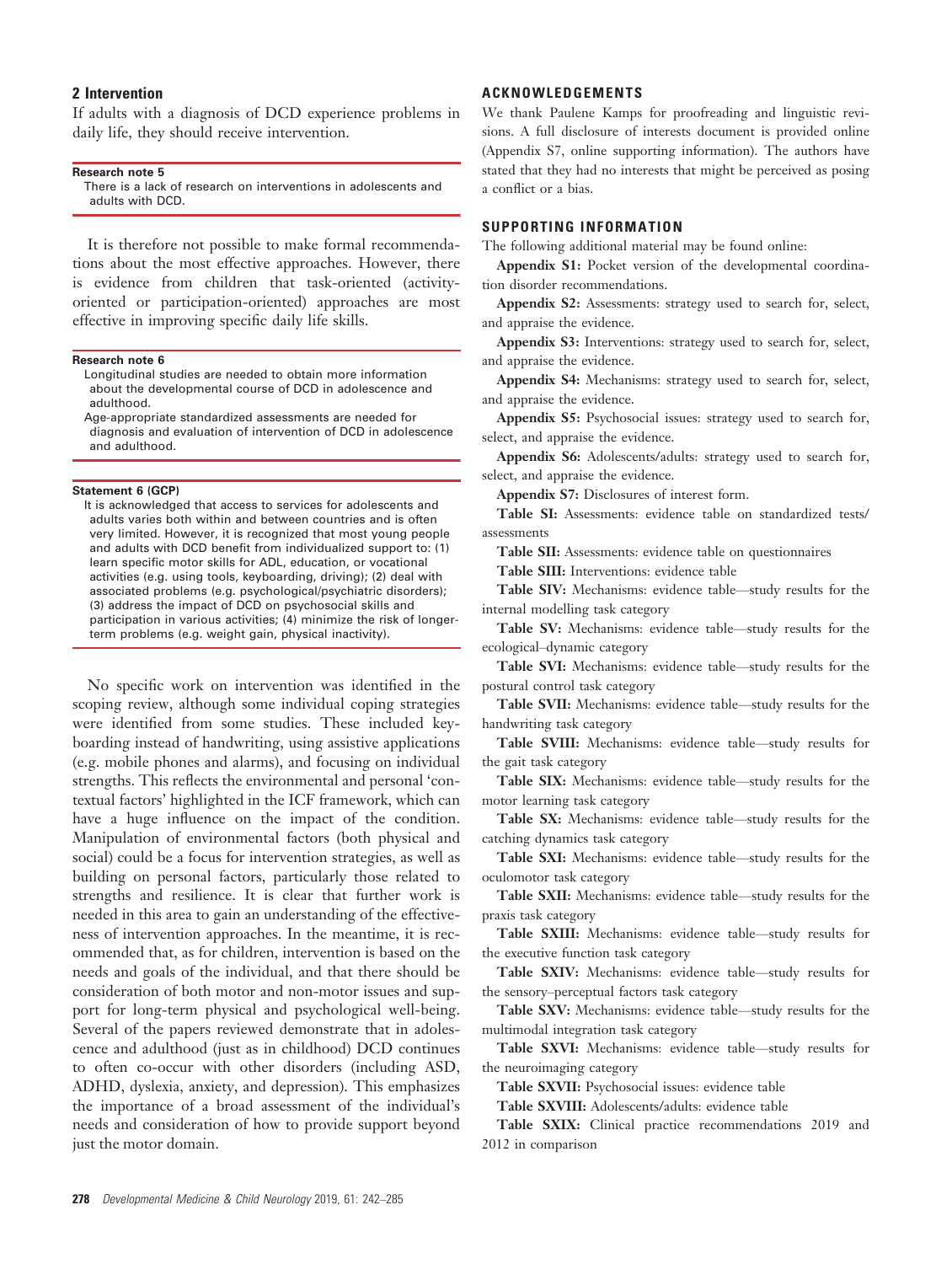#### REFERENCES

- 1. World Health Organization. International Classification of Functioning, Disability and Health. Geneva: World Health Organization, 2001.
- 2. American Psychiatric Association. Diagnostic and Statistical Manual of Mental Disorders, 5th edn. Arlington, VA: American Psychiatric Association, 2013.
- 3. World Health Organization. International Statistical Classification of Diseases and Related Health Problems, 10th Revision. Geneva: World Health Organization, 2016. Available from: [http://apps.who.int/classif](http://apps.who.int/classifications/icd10/browse/2016/en#/F82) [ications/icd10/browse/2016/en#/F82](http://apps.who.int/classifications/icd10/browse/2016/en#/F82) (accessed 5 October 2017).
- 4. The ADAPTE Collaboration. The ADAPTE Process: Resource Toolkit for Guideline Adaptation. Version 2.0 2009. Available from: [http://www.g-i-n.net/docume](http://www.g-i-n.net/document-store/working-groups-documents/adaptation/adapte-resource-toolkit-guideline-adaptation-2-0.pdf) [nt-store/working-groups-documents/adaptation/ada](http://www.g-i-n.net/document-store/working-groups-documents/adaptation/adapte-resource-toolkit-guideline-adaptation-2-0.pdf) [pte-resource-toolkit-guideline-adaptation-2-0.pdf](http://www.g-i-n.net/document-store/working-groups-documents/adaptation/adapte-resource-toolkit-guideline-adaptation-2-0.pdf) (accessed 20 December 2017).
- 5. AWMF, AQuMed. German Instrument for Methodological Guideline Appraisal 2008 25.10.2017. Available from: [http://www.leitlinien.de/mdb/edocs/pdf/lite](http://www.leitlinien.de/mdb/edocs/pdf/literatur/german-guideline-appraisal-instrument-delbi.pdf) [ratur/german-guideline-appraisal-instrument-delbi.pdf](http://www.leitlinien.de/mdb/edocs/pdf/literatur/german-guideline-appraisal-instrument-delbi.pdf) (accessed 25 October 2017).
- 6. Blank R, Smits-Engelsman BC, Polatajko H, Wilson PH. European Academy for Childhood Disability. European Academy for Childhood Disability (EACD): recommendations on the definition, diagnosis and intervention of developmental coordination disorder (long version). Dev Med Child Neurol 2012; 54: 54–93.
- 7. Lingam R, Hunt L, Golding J, Jongmans M, Emond A. Prevalence of developmental coordination disorder using the DSM-IV at 7 years of age: a UK populationbased study. Pediatrics 2009; 123: 693–700.
- 8. Missiuna C, Moll S, Law M, King S, King G. Mysteries and mazes: parents' experiences of children with developmental coordination disorder. Can 7 Occup Ther 2006; 73: 7–17.
- 9. Missiuna C, Moll S, King S, King G, Law M. A trajectory of troubles: parents' impressions of the impact of developmental coordination disorder. Phys Occup Ther Pediat 2007; 27: 81–101.
- 10. Wilson BN, Neil K, Kamps PH, Babcock S. Awareness and knowledge of developmental co-ordination disorder among physicians, teachers and parents. Child Care Health Dev 2013; 39: 296–300.
- 11. Waltersbacher A. Heilmittelbericht 2016, Wissenschaftliches Institut der AOK (WIdO) 2015. Available from: [https://www.wido.de/fileadmin/wido/d](https://www.wido.de/fileadmin/wido/downloads/pdf_heil_hilfsmittel/wido_hei_hmb16_1216.pdf) [ownloads/pdf\\_heil\\_hilfsmittel/wido\\_hei\\_hmb16\\_1216.](https://www.wido.de/fileadmin/wido/downloads/pdf_heil_hilfsmittel/wido_hei_hmb16_1216.pdf) [pdf](https://www.wido.de/fileadmin/wido/downloads/pdf_heil_hilfsmittel/wido_hei_hmb16_1216.pdf) (accessed 20 October 2017).
- 12. AWMF. AWMF-Regelwerk 'Leitlinien'. 1. Auflage 2012 26.10.2017. Available from: [http://www.awmf.](http://www.awmf.org/leitlinien/awmf-regelwerk.html) [org/leitlinien/awmf-regelwerk.html](http://www.awmf.org/leitlinien/awmf-regelwerk.html) (accessed 26 October 2017).
- 13. Centre for Evidence-based Medicine. Oxford Centre for Evidence-based Medicine – Levels of Evidence (March 2009): University of Oxford, 2017. Available from: [http://www.cebm.net/oxford-centre-evidence-ba](http://www.cebm.net/oxford-centre-evidence-based-medicine-levels-evidence-march-2009/)

[sed-medicine-levels-evidence-march-2009/](http://www.cebm.net/oxford-centre-evidence-based-medicine-levels-evidence-march-2009/) (accessed 30 October 2017).

- 14. Harbour R, Miller J. A new system for grading recommendations in evidence based guidelines. BMJ 2001; 323: 334–6.
- 15. AWMF-Regelwerk Leitlinien: Graduierung der Empfehlungen. Available from: [https://www.awmf.org/](https://www.awmf.org/leitlinien/awmf-regelwerk/ll-entwicklung/awmf-regelwerk-03-%09leitlinienentwicklung/ll-entwicklung-graduierung-der-empfehlungen.html) [leitlinien/awmf-regelwerk/ll-entwicklung/awmf-regelwe](https://www.awmf.org/leitlinien/awmf-regelwerk/ll-entwicklung/awmf-regelwerk-03-%09leitlinienentwicklung/ll-entwicklung-graduierung-der-empfehlungen.html) [rk-03-%09leitlinienentwicklung/ll-entwicklung-graduie](https://www.awmf.org/leitlinien/awmf-regelwerk/ll-entwicklung/awmf-regelwerk-03-%09leitlinienentwicklung/ll-entwicklung-graduierung-der-empfehlungen.html) [rung-der-empfehlungen.html](https://www.awmf.org/leitlinien/awmf-regelwerk/ll-entwicklung/awmf-regelwerk-03-%09leitlinienentwicklung/ll-entwicklung-graduierung-der-empfehlungen.html) (accessed 6 August 2018).
- 16. Kadesjö B, Gillberg C. Attention deficits and clumsiness in Swedish 7-year-old children. Dev Med Child Neurol 1998; 40: 796–804.
- 17. Kadesjö B, Gillberg C. Developmental coordination disorder in Swedish 7-year-old children. *J Am Acad* Child Adolesc Psychiatry 1999; 38: 820–8.
- 18. Girish S, Raja K, Kamath A. Prevalence of developmental coordination disorder among mainstream school children in India. 7 Pediatr Rehabil Med 2016; 9: 107–16.
- 19. Cantell M, Smyth MM, Ahonen T. Clumsiness in adolescence: educational, motor and social outcomes of motor delay detected at 5 years. Adapt Phys Activ Q 1994; 11: 115–29.
- 20. Geuze RH. Static balance and developmental coordination disorder. Hum Mov Sci 2003; 22: 527–48.
- 21. Hellgren L, Gillberg C, Gillberg IC, Enerskog I. Children with deficits in attention, motor control and perception (DAMP) almost grown up: general health at 16 years. Dev Med Child Neurol 1993; 35: 881–92.
- 22. Visser J, Geuze RH, Kalverboer AF. The relationship between physical growth, the level of activity and the development of motor skills in adolescence: differences between children with DCD and controls. Hum Mov Sci 1998; 17: 573–608.
- 23. Losse A, Henderson SE, Elliman D, Hall D, Knight E, Jongmans M. Clumsiness in children-do they grow out of it? A 10-year follow-up study. Dev Med Child Neurol 1991; 33: 55–68.
- 24. Gaines R, Missiuna C. Early identification: are speech/ language-impaired toddlers at increased risk for Developmental Coordination Disorder? Child Care Health Dev 2007; 33: 325–32.
- 25. Scabar A, Devescovi R, Blason L, Bravar L, Carrozzi M. Comorbidity of DCD and SLI: significance of epileptiform activity during sleep. Child Care Health Dev 2006; 32: 733–9.
- 26. Cantell M, Smyth MM, Ahonen TP. Two distinct pathways for developmental coordination disorder: persistence and resolution. Hum Mov Sci 2003; 22: 413-31.
- 27. Tseng MH, Howe TH, Chuang IC, Hsieh CL. Cooccurrence of problems in activity level, attention, psychosocial adjustment, reading and writing in children with developmental coordination disorder. Int J Rehabil Res 2007; 30: 327–32.
- 28. Gomez A, Piazza M, Jobert A, Dehaene-Lambertz G, Dehaene S, Huron C. Mathematical difficulties in developmental coordination disorder: symbolic and nonsymbolic number processing. Res Dev Disabil 2015; 43–44: 167–78.
- 29. Gomez A, Piazza M, Jobert A, Dehaene-Lambertz G, Huron C. Numerical abilities of school-age children with developmental coordination disorder (DCD): a behavioral and eye-tracking study. Hum Mov Sci 2017; 55: 315–26.
- 30. Wang TN, Tseng MH, Wilson BN, Hu FC. Functional performance of children with developmental coordination disorder at home and at school. Dev Med Child Neurol 2009; 51: 817–25.
- 31. Summers J, Larkin D, Dewey D. Activities of daily living in children with developmental coordination disorder: dressing, personal hygiene, and eating skills. Hum Mov Sci 2008; 27: 215–29.
- 32. Summers J, Larkin D, Dewey D. What impact does developmental coordination disorder have on daily routines? Intl 7 Disabil Dev Educ 2008; 55: 131-41.
- 33. Poulsen AA, Ziviani JM. Can I play too? Physical activity engagement of children with developmental coordination disorders. Can 7 Occup Ther 2004; 71: 100–7.
- 34. Smyth MM, Anderson HI. Coping with clumsiness in the school playground: social and physical play in children with coordination impairments. Br 7 Dev Psychol 2000; 18: 389–413.
- 35. Cairney J, Hay J, Faught BE, Mandigo J, Flouris AD. Developmental coordination disorder, self-efficacy toward physical activity, and play: does gender matter? Adapt Phys Activ Q 2005; 22: 67–82.
- 36. Hay J, Missiuna C. Motor proficiency in children reporting low levels of participation in physical activity. Can 7 Occup Ther 1998; 65: 64-71.
- 37. Cairney J, Hay J, Faught BE, Wade TJ, Corna L, Flouris A. Developmental coordination disorder, generalized self-efficacy toward physical activity, and participation in organized and free play activities.  $\mathcal{J}$  Pediatr 2005; 147: 515–20.
- 38. Poulsen AA, Ziviani JM, Johnson H, Cuskelly M. Loneliness and life satisfaction of boys with developmental coordination disorder: the impact of leisure participation and perceived freedom in leisure. Hum Mov Sci 2008; 27: 325–43.
- 39. Stephenson EA, Chesson RA. 'Always the guiding hand': parents' accounts of the long-term implications of developmental co-ordination disorder for their children and families. Child Care Health Dev 2008; 34: 335–43.
- 40. Segal R, Mandich A, Polatajko H, Valiant Cook J. Stigma and its management: a pilot study of parental perceptions of the experiences of children with developmental coordination disorder. Am 7 Occup Ther  $2002 \cdot 56 \cdot 422 - 8$
- 41. Schott N, Alof V, Hultsch D, Meermann D. Physical fitness in children with developmental coordination disorder. Res Q Exerc Sport 2007; 78: 438–50.
- 42. Cairney J, Hay J, Faught BE, Flouris A, Klentrou P. Developmental coordination disorder and cardiorespiratory fitness in children. Pediatr Exerc Sci 2007; 19: 20–8.
- 43. Cairney J, Hay J, Faught BE, Hawes R. Developmental coordination disorder and overweight and obesity in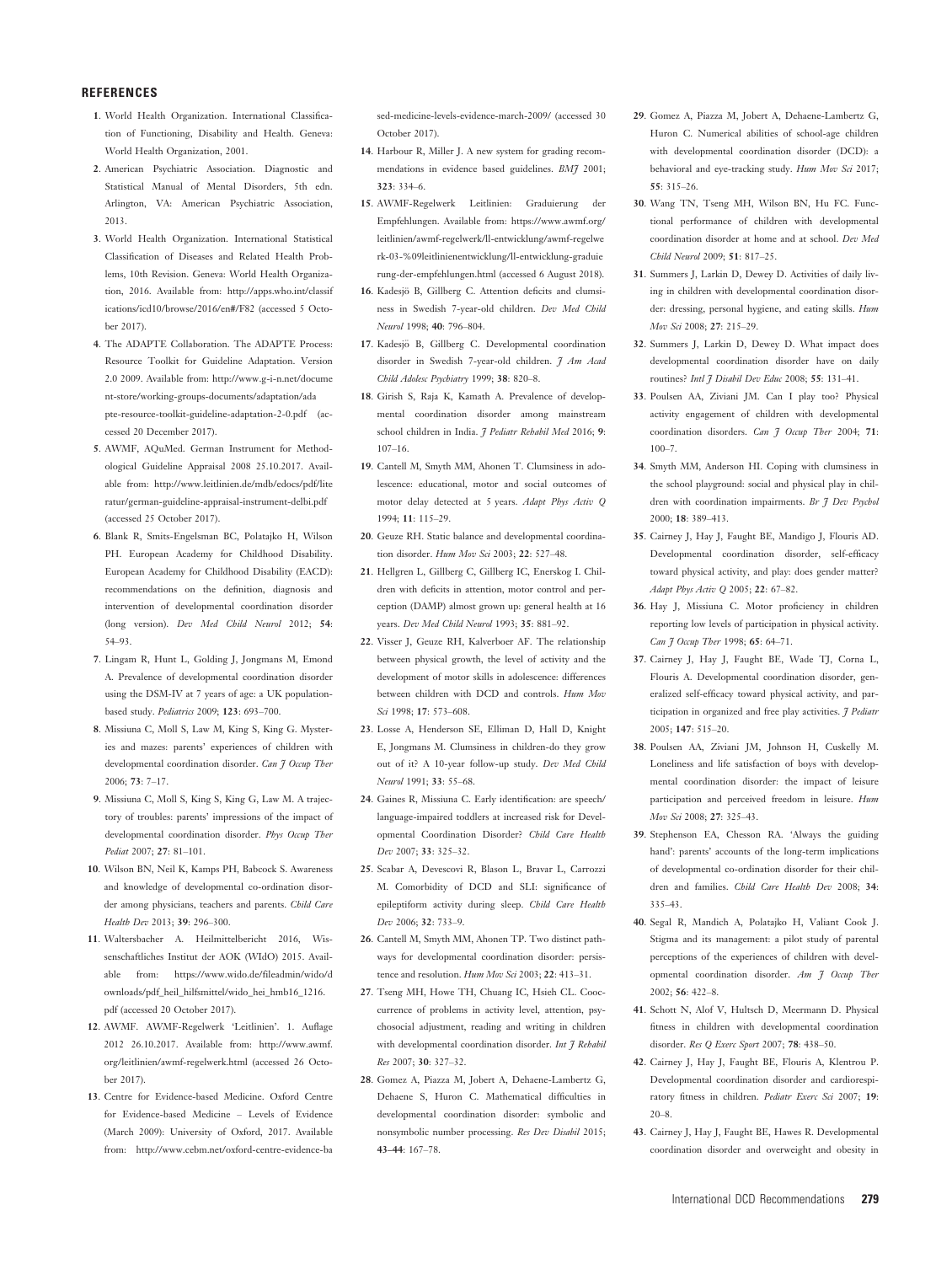children aged 9-14. Int J Obes Relat Metab Disord 2005; 29: 369–72.

- 44. Imms C, Case-Smith J, Poulsen A. Parents of children with developmental coordination disorder (i) experienced uncertainty as they came to understand their children and (ii) described a trajectory of changing difficulties as their children got older. Aust Occup Ther J 2007; 54: 242–4.
- 45. Cairney J, Hay J, Veldhuizen S, Missiuna C, Faught BE. Developmental coordination disorder, sex, and activity deficit over time: a longitudinal analysis of participation trajectories in children with and without coordination difficulties. Dev Med Child Neurol 2010; 52: e67–72.
- 46. Chen H, Cohn ES. Social participation for children with developmental coordination disorder: conceptual evaluation and intervention considerations. Phys Occup Ther Pediat 2003; 23: 61–78.
- 47. Osika W, Montgomery SM. Longitudinal Birth Cohort Study. Physical control and coordination in childhood and adult obesity: longitudinal birth cohort study. BMJ 2008; 337: a699.
- 48. Metcalf BS, Hosking J, Jeffery AN, Voss LD, Henley W, Wilkin TJ. Fatness leads to inactivity, but inactivity does not lead to fatness: a longitudinal study in children (EarlyBird 45). Arch Dis Child 2011; 96: 942–7.
- 49. Timmons BW, Leblanc AG, Carson V, et al. Systematic review of physical activity and health in the early years (aged 0-4 years). Appl Physiol Nutr Metab 2012; 37: 773–92.
- 50. American Psychiatric Association. Diagnostic and Statistical Manual of Mental Disorder, 4th ed text revision. Washington, DC: American Psychiatric Association, 2000.
- 51. Kamps PH, Hart SR. DSM-5 and school psychology: Developmental coordination disorder. NASP Communique 2015; 44: 30–1.
- 52. Gillberg C. ADHD and DAMP: a general health perspective. Child Adolesc Ment Health 2003; 8: 106-13.
- 53. Gillberg C. Deficits in attention, motor control, and perception: a brief review. Arch Dis Child 2003; 88: 904–10.
- 54. Dyspraxia Foundation. What is dyspraxia? Dyspraxia Foundation, 2017. Available from: [https://dyspraxiaf](https://dyspraxiafoundation.org.uk/about-dyspraxia/) [oundation.org.uk/about-dyspraxia/](https://dyspraxiafoundation.org.uk/about-dyspraxia/) (accessed 30 October 2017).
- 55. Miyahara M, Mobs I. Developmental dyspraxia and developmental coordination disorder. Neuropsychol Rev 1995; 5: 245–68.
- 56. Wilson PH, Smits-Engelsman BC, Caeyenberghs K, et al. Cognitive and neuroimaging findings in developmental coordination disorder: new insights from a systematic review of recent research. Dev Med Child Neurol 2017; 59: 1117–29.
- 57. Langevin LM, MacMaster FP, Dewey D. Distinct patterns of cortical thinning in concurrent motor and attention disorders. Dev Med Child Neurol 2015; 57: 257–64.
- 58. Debrabant J, Gheysen F, Caeyenberghs K, Van Waelvelde H, Vingerhoets G. Neural underpinnings of impaired predictive motor timing in children with developmental coordination disorder. Res Dev Disabil 2013; 34: 1478–87.
- 59. Licari MK, Billington J, Reid SL, et al. Cortical functioning in children with developmental coordination disorder: a motor overflow study. Exp Brain Res 2015; 233: 1703–10.
- 60. Pangelinan MM, Hatfield BD, Clark JE. Differences in movement-related cortical activation patterns underlying motor performance in children with and without developmental coordination disorder. 7 Neurophysiol 2013; 109: 3041–50.
- 61. Zwicker JG, Missiuna C, Harris SR, Boyd LA. Brain activation associated with motor skill practice in children with developmental coordination disorder: an fMRI study. Int J Dev Neurosci 2011; 29: 145-52.
- 62. Debrabant J, Vingerhoets G, Van Waelvelde H, Leemans A, Taymans T, Caeyenberghs K. Brain connectomics of visual-motor deficits in children with developmental coordination disorder. 7 Pediatr 2016;  $169.21 - 7e2$
- 63. Langevin LM, Macmaster FP, Crawford S, Lebel C, Dewey D. Common white matter microstructure alterations in pediatric motor and attention disorders. 7 Pediatr 2014; 164: 1157–64.e1.
- 64. Zwicker JG, Missiuna C, Harris SR, Boyd LA. Developmental coordination disorder: a pilot diffusion tensor imaging study. Pediatr Neurol 2012; 46: 162–7.
- 65. Caeyenberghs K, Taymans T, Wilson PH, Vanderstraeten G, Hosseini H, van Waelvelde H. Neural signature of developmental coordination disorder in the structural connectome independent of comorbid autism. Dev Sci 2016; 19: 599–612.
- 66. Newell K. Motor skill acquisition. Ann Rev Psychol 1991; 42: 213–37.
- 67. Davids KW. The constraints-based approach to motor learning. In Renshaw I, Davids KW, Savelsbergh GJP, editors. Motor Learning in Practice: A Constraints-Led Approach. London, UK: Routledge (Taylor & Francis), 2010: 3–16.
- 68. Wilson PH, Smits-Engelsman BC, Caeyenberghs K, Steenbergen B. Toward a hybrid model of developmental coordination disorder. Curr Dev Disord Rep 2017; 4: 64–71.
- 69. Reynolds JE, Billington J, Kerrigan S, et al. Mirror neuron system activation in children with developmental coordination disorder: a replication functional MRI study. Res Dev Disabil 2017. [https://doi.org/10.1016/j.](https://doi.org/10.1016/j.ridd.2017.11.012) [ridd.2017.11.012](https://doi.org/10.1016/j.ridd.2017.11.012)
- 70. Braver TS, Bongiolatti SR. The role of frontopolar cortex in subgoal processing during working memory. NeuroImage 2002; 15: 523–36.
- 71. Wilson PH, Ruddock S, Smits-Engelsman BC, Polatajko H, Blank R. Understanding performance deficits in developmental coordination disorder: a meta-analysis of recent research. Dev Med Child Neurol 2013; 55: 217–28.
- 72. Darrah J, Redfern L, Maguire TO, Beaulne AP, Watt J. Intra-individual stability of rate of gross motor development in full-term infants. Early Hum Dev 1998; 52: 169–79.
- 73. Darrah J, Hodge M, Magill-Evans J, Kembhavi G. Stability of serial assessments of motor and communication abilities in typically developing infantsimplications for screening. Early Hum Dev 2003; 72: 97–110.
- 74. Ellinoudis T, Evaggelinou C, Kourtessis T, Konstantinidou Z, Venetsanou F, Kambas A. Reliability and validity of age band 1 of the Movement Assessment Battery for Children–second edition. Res Dev Disabil 2011; 32: 1046–51.
- 75. Smits-Engelsman BC, Niemeijer AS, Van Waelvelde H. Is the movement assessment battery for children-2nd edition a reliable instrument to measure motor performance in 3 year old children? Res Dev Disabil 2011; 32: 1370–7.
- 76. Van Waelvelde H, Oostra A, Dewitte G, Van Den Broeck C, Jongmans MJ. Stability of motor problems in young children with or at risk of autism spectrum disorders, ADHD, and or developmental coordination disorder. Dev Med Child Neurol 2010; 52: e174–8.
- 77. Chow SM, Henderson SE. Interrater and test-retest reliability of the movement assessment battery for Chinese preschool children. Am  $\frac{7}{7}$  Occup Ther 2003; 57: 574–7.
- 78. Van Waelvelde H, Peersman W, Lenoir M, Smits Engelsman BC. The reliability of the movement assessment battery for children for preschool children with mild to moderate motor impairment. ClinRehabil 2007; 21: 465–70.
- 79. Pless M, Carlsson M, Sundelin C, Persson K. Preschool children with developmental coordination disorder: a short-term follow-up of motor status at seven to eight years of age. Acta Paediatr 2002; 91: 521–8.
- 80. Wilson PH. Practitioner review: approaches to assessment and treatment of children with DCD: an evaluative review. 7 Child Psychol Psychiatry 2005; 46: 806–23.
- 81. Largo RH, Caflisch JA, Hug F, Muggli K, Molnar AA, Molinari L. Neuromotor development from 5 to 18 years. Part 2: associated movements. Dev Med Child Neurol 2001; 43: 444–53.
- 82. Largo RH, Caflisch JA, Hug F, et al. Neuromotor development from 5 to 18 years. Part 1: timed performance. Dev Med Child Neurol 2001; 43: 436–43.
- 83. Gasser T, Rousson V, Caflisch J, Jenni OG. Development of motor speed and associated movements from 5 to 18 years. Dev Med Child Neurol 2010; 52: 256–63.
- 84. Hadders-Algra M, Heineman KR, Bos AF, Middelburg KJ. The assessment of minor neurological dysfunction in infancy using the Touwen Infant Neurological Examination: strengths and limitations. Dev Med Child Neurol 2010; 52: 87–92.
- 85. Van Hoorn J, Maathuis CG, Peters LH, Hadders-Algra M. Handwriting, visuomotor integration, and neurological condition at school age. Dev Med Child Neurol 2010; 52: 941–7.
- 86. Peters LH, Maathuis CG, Hadders-Algra M. Limited motor performance and minor neurological dysfunction at school age. Acta Paediatr 2010; 100: 271–8.
- 87. Uslu R, Kapci EG, Oztop D. Neurological soft signs in comorbid learning and attention deficit hyperactivity disorders. Turk 7 Pediatr 2007; 49: 263-9.
- 88. Thelen E, Smith LB. A Dynamic Systems Approach to the Development of Cognition and Action. London, UK: MIT Press, 1994.
- 89. Cairney J, Veldhuizen S, Kurdyak P, Missiuna C, Faught BE, Hay J. Evaluating the CSAPPA subscales as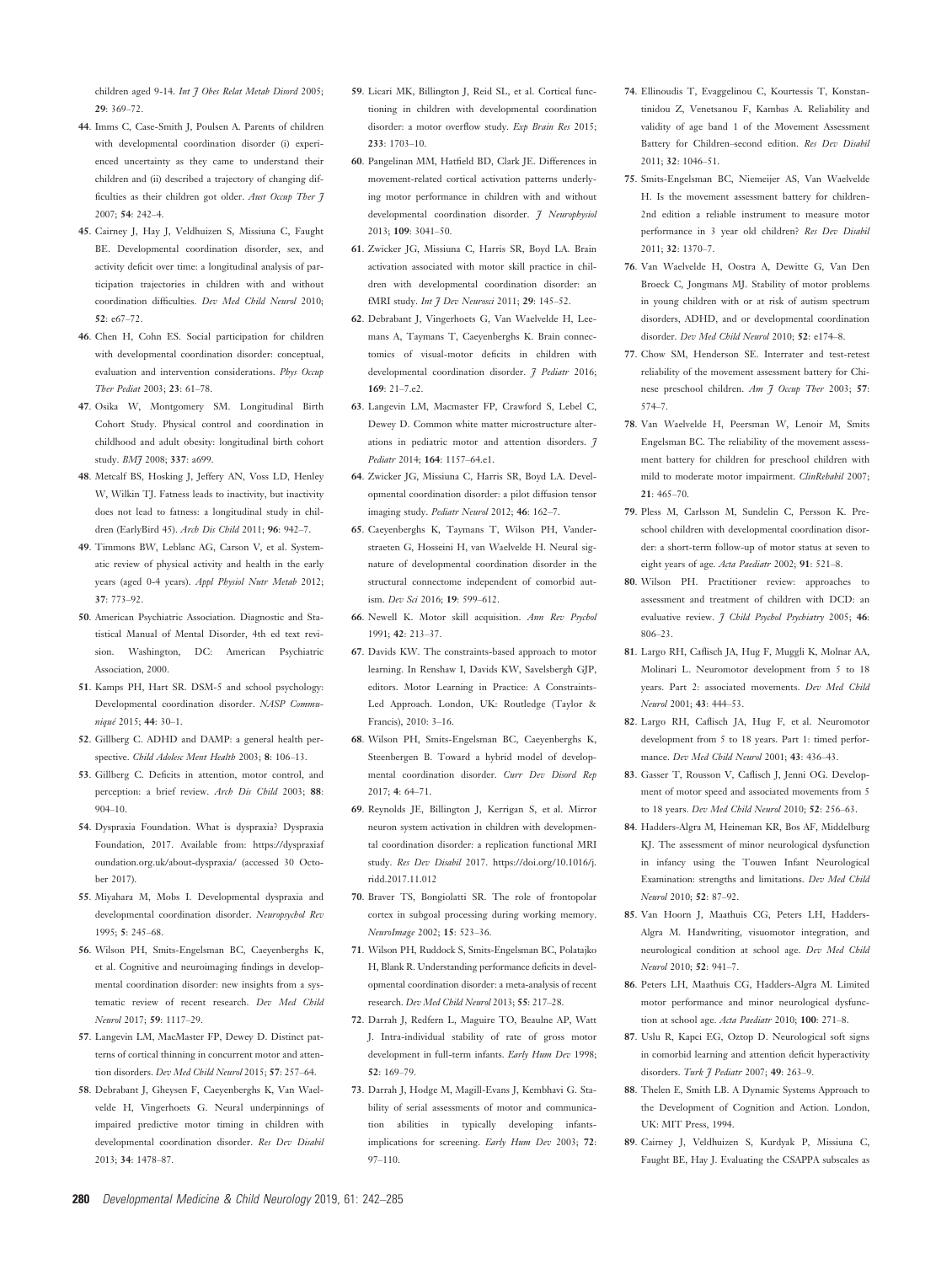potential screening instruments for developmental coordination disorder. Arch Dis Child 2007; 92: 987-91.

- 90. Schoemaker MM, Flapper B, Verheij NP, Wilson BN, Reinders-Messelink HA, de Kloet A. Evaluation of the developmental coordination disorder questionnaire as a screening instrument. Dev Med Child Neurol 2006: 48: 668–73.
- 91. Hay J, Hawes R, Faught BE. Evaluation of a screening instrument for developmental coordination disorder. 9 Adolesc Health 2004; 34: 308–13.
- 92. Junaid K, Harris SR, Fulmer KA, Carswell A. Teachers' use of the MABC checklist to identify children with motor coordination difficulties. Pediatr Phys Ther 2000; 12: 158–63.
- 93. Wright HC, Sugden DA. The nature of developmental coordination disorder: inter- and intragroup differences. Adapt Phys Activ Q 1996; 13: 357-71.
- 94. Wright HC, Sugden DA. A two-step procedure for the identification of children with developmental co-ordination disorder in Singapore. Dev Med Child Neurol 1996; 38: 1099–105.
- 95. Wilson BN, Kaplan BJ, Crawford SG, Campbell A, Dewey D. Reliability and validity of a parent questionnaire on childhood motor skills. Am 7 Occup Ther 2000; 54: 484–93.
- 96. Wilson BN, Crawford SG, Green D, Roberts G, Aylott A, Kaplan BJ. Psychometric properties of the revised developmental coordination disorder questionnaire. Phys Occup Ther Pediat 2009; 29: 182–202.
- 97. Henderson SE, Sugden DA. Movement Assessment Battery for Children: Manual. London, UK: Psychological Corporation, 1992.
- 98. Henderson SE, Sugden DA, Barnett AL. Movement Assessment Battery for Children. 2nd edn. London, UK: Harcourt Assessment, 2007.
- 99. Rihtman T, Wilson BN, Parush S. Development of the little developmental coordination disorder questionnaire for preschoolers and preliminary evidence of its psychometric properties in Israel. Res Dev Disabil 2011; 32: 1378–87.
- 100. Wilson BN, Creighton D, Crawford SG, et al. Psychometric properties of the Canadian little developmental coordination disorder questionnaire for preschool children. Phys Occup Ther Pediat 2015; 35: 116–31.
- 101. Venter A, Pienaar AE, Coetzee D. Suitability of the 'Little DCDQ'for the identification of DCD in a selected group of 3-5-year-old South African children. Early Child Dev Care 2015; 185: 1359–71.
- 102. Schoemaker MM, Niemeijer AS, Flapper BC, Smits-Engelsman BC. Validity and reliability of the movement assessment battery for children-2 checklist for children with and without motor impairments. Dev Med Child Neurol 2012; 54: 368–75.
- 103. Chambers M, Sugden DA. The identification and assessment of young children with movement difficulties. *Int 7 Early Years Educ* 2002: **10**: 157-76.
- 104. Rosenblum S. The development and standardization of the children activity scales (ChAS-P/T) for the early identification of children with developmental coordination disorders. Child Care Health Dev 2006; 32: 619–32.
- 105. Rosenblum S. Development, reliability, and validity of the handwriting proficiency screening questionnaire (HPSO). Am 7 Occup Ther 2008: 62: 298-307.
- 106. Rosenblum S, Gafni-Lachter L. Handwriting proficiency screening questionnaire for children (HPSQ–C): development, reliability, and validity. Am 7 Occup Ther 2015; 69: 6903220030.
- 107. Schneider E, Rosenblum S. Development, reliability, and validity of the My Child's Play (MCP) questionnaire. Am J Occup Ther 2014; 68: 277-85.
- 108. Rosenblum S, Waissman P, Diamond GW. Identifying play characteristics of pre-school children with developmental coordination disorder via parental questionnaires. Hum Mov Sci 2017; 53: 5–15.
- 109. Missiuna C. Development of 'All About Me', a scale that measures children's perceived motor competence. Occup Ther 7 Res 1998; 18: 85-108.
- 110. Pless M, Carlsson M, Sundelin C, Persson K. Preschool children with developmental co-ordination disorder: self-perceived competence and group motor skill intervention. Acta Paediatr 2001; 90: 532–8.
- 111. Missiuna C, Rivard L, Pollock N. They're bright but can't write: developmental coordination disorder in school aged children. Teach Except Child 2004; 1: 3.
- 112. van der Linde BW, van Netten JJ, Otten BE, Postema K, Geuze RH, Schoemaker MM. Development and psychometric properties of the DCDDaily: a new test for clinical assessment of capacity in activities of daily living in children with developmental coordination disorder. Clin Rehabil 2013; 27: 834–44.
- 113. Van der Linde BW, Van Netten II, Otten BE, Postema K, Geuze RH, Schoemaker MM. Psychometric properties of the DCDDaily-Q: a new parental questionnaire on children's performance in activities of daily living. Res Dev Disabil 2014; 35: 1711–19.
- 114. GiofreD Cornoldi C, Schoemaker MM. Identifying developmental coordination disorder: MOQ-T validity as a fast screening instrument based on teachers' ratings and its relationship with praxic and visuospatial working memory deficits. Res Dev Disabil 2014; 35: 3518–25.
- 115. Asunta P, Viholainen H, Ahonen T, et al. Reliability and validity of the Finnish version of the motor observation questionnaire for teachers. Hum Mov Sci 2017: 53: 63–71.
- 116. Schoemaker MM, Flapper BC, Reinders-Messelink HA, Kloet A. Validity of the motor observation questionnaire for teachers as a screening instrument for children at risk for developmental coordination disorder. Hum Mov Sci 2008; 27: 190–9.
- 117. Martini R, Rios J, Polatajko H, Wolf T, McEwen S. The performance quality rating scale (PQRS): reliability, convergent validity, and internal responsiveness for two scoring systems. Disabil Rehabil 2014; 37: 231–8.
- 118. Josman N, Goffer A, Rosenblum S. Development and standardization of a 'Do–Eat' activity of daily living performance test for children.  $Am \nvert T$  Occup Ther 2010: 64: 47–58.
- 119. Kirby A, Edwards L, Sugden DA, Rosenblum S. The development and standardization of the adult developmental co-ordination disorders/dyspraxia checklist (ADC). Res Dev Disabil 2010; 31: 131–9.
- 120. Bruininks RH. Bruininks-Oseretsky Test of Motor Proficiency. Circle Pines, MN: American Guidance Service, 1978.
- 121. Kiphard EJ, Schilling F. KTK, Körperkoordinationstest für Kinder Hogrefe, 2007.
- 122. Largo RH, Rousson V, Caflisch J, Jenni O. Zurich Neuromotor Assessment. Zürich: AWE Verlag, 2007.
- 123. McCarron LT. MAND McCarron Assessment of Neuro Muscular Development: Fine and Gross Motor Abilities (rev. ed.) Dallas, TX: Common Market Press, 1997.
- 124. Brantner S, Piek JP, Smith LM. Evaluation of the validity of the MAND in assessing motor impairment in young children. Rehabil Psychol 2009; 54: 413–21.
- 125. Frijters M, Westenberg Y, Smits-Engelsman BC. Vergelijking van de movement-ABC 2 test en de bayley scales of infant development motorische schaal (BSID-II-NL-M) bij kinderen van 36 tot 43 maanden. Ned Tijdschr Kinderfysiother 2010; 3: 14.
- 126. Jelsma LD, Van Bergen-Verhoef LLJ, Niemeijer AS, Smits-Engelsman BC. Overeenstemming tussen de movement assessment battery for children second edition en de bruininks-oseretsky test of motor proficiency second edition bij kinderen van 7-11 jaar. Ned Tijdschr Kinderfysiother 2010; 3: 16.
- 127. van Beek I, Booij JC, Niemeijer AS, Smits-Engelsman BC. De movement ABC-2 test en de Körperkoordinations Test für Kinder vergeleken bij 11-16 jarigen. Ned Tijdschr Kinderfysiother 2010; 3: 18.
- 128. Van Waelvelde H, Peersman W, Smits-Engelsman BC. Factoranalytische validatie van de movement ABC- 2 test. Ned Tijdschr Kinderfysiother 2010; 3: 19.
- 129. Schulz J, Henderson SE, Sugden DA, Barnett AL. Structural validity of the movement ABC-2 test: factor structure comparisons across three age groups. Res Dev Disabil 2011; 32: 1361–9.
- 130. Wagner MO, Kastner J, Petermann F, Bös K, Factorial validity of the movement assessment battery for children-2 (age band 2). Res Dev Disabil 2011; 32: 674–80.
- 131. Wuang YP, Su JH, Su CY. Reliability and responsiveness of the movement assessment battery for children-second edition test in children with developmental coordination disorder. Dev Med Child Neurol 2012; 54: 160-5.
- 132. Bruininks RH, Bruininks BD. Bruininks-Oseretsky Test of Motor Proficiency. 2nd edn. Manual. Minneapolis, MN: Pearson, 2005.
- 133. Blank R, Jenetzky E, Vincon S. Bruininks-Oseretzky Test der motorischen Fähigkeiten, Zweite Ausgabe, Handbuch. Frankfurt am Main: Pearson, 2014.
- 134. Smits-Engelsman BC. Movement Assessment Battery for Children-2 (2nd edition) (Movement ABC-2). Examiner's Manual. Dutch Translation and Standardisation. Boston: Pearson, 2010.
- 135. Vincon S, Jenetzky E, Link J, Blank R. Vergleich des M-ABC-2 und BOT-2 bei Diagnose UEMF. Ergotherapie Kongress; Erfurt 2014.
- 136. Deitz JC, Kartin D, Kopp K. Review of the Bruininks-Oseretsky test of motor proficiency, second edition (BOT-2). Phys Occup Ther Pediat 2007; 27: 87–102.
- 137. Rousson V, Gasser T, Caflisch J, Largo R. Reliability of the Zurich neuromotor assessment. Clin Neuropsychol 2008; 22: 60–72.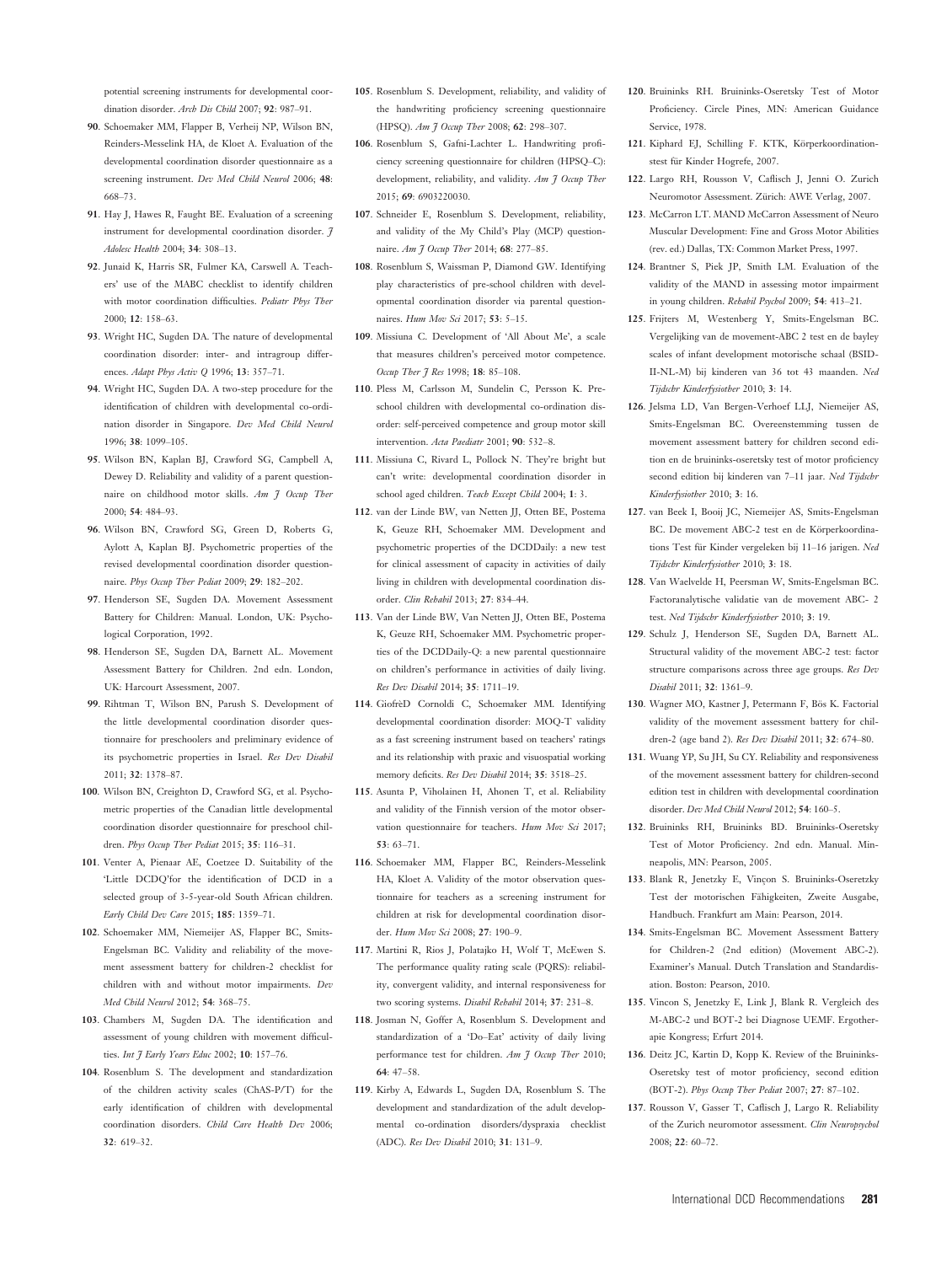- 138. Rousson V, Gasser T. Simple component analysis. Appl Stat 2004; 53: 539–55.
- 139. Schmidhauser J, Caflisch J, Rousson V, Bucher HU, Largo RH, Latal B. Impaired motor performance and movement quality in very-low-birthweight children at 6 years of age. Dev Med Child Neurol 2006; 48: 718–22.
- 140. Seitz J, Jenni OG, Molinari L, Caflisch J, Largo RH, Latal Hajnal B. Correlations between motor performance and cognitive functions in children born  $\leq 1250$ g at school age. Neuropediatrics 2006; 37: 6–12.
- 141. Rousson V, Gasser T, Caflisch J, Jenni OG. Neuromotor performance of normally developing left-handed children and adolescents. Hum Mov Sci 2009; 28: 809– 17.
- 142. Kakebeeke TH, Egloff K, Caflisch J, et al. Similarities and dissimilarities between the Movement ABC-2 and the Zurich Neuromotor Assessment in children with suspected developmental coordination disorder. Res Dev Disabil 2014; 35: 3148–55.
- 143. Kiphard EJ, Schilling F. KTK, Körperkoordinationstest für Kinder, 3. Überarbeitete und ergänzte Auflage: Hogrefe, 2017.
- 144. Petermann F, Macha T. Entwicklungsdiagnstorik. Kindheit und Entwicklung 2005; 14: 131–9.
- 145. Schilling F. Körperkontrolle und kindliche Entwicklung. KTK-Normentabellen erweitert. Motorik 2014; 4: 167–77.
- 146. Folio MR, Fewell RR. Peabody Developmental Motor Scales. 2nd edn (PDMS-2). Austin, TX: Pro-Ed, 2000.
- 147. Hua J, Gu G, Meng W, Wu Z. Age band 1 of the movement assessment battery for children-second edition: exploring its usefulness in mainland China. Res Dev Disabil 2013; 34: 801–8.
- 148. Bayley N. Bayley Scales of Infant and Toddler Development, Third Edition. Administration Manual. San Antonio, TX: Psychological Corporation, 2006.
- 149. Zuk L, Tlumek H, Katz-Leurer M, Peretz C, Carmeli E. A new tool for identifying children with motor problems reliability and validity study.  $\tilde{f}$  Child Neurol 2014; 29: 592–8.
- 150. Ulrich DA. Test of Gross Motor Development-2 (TGMD-2). Austin, TX: ProEd, 2000.
- 151. Logan SW, Robinson LE, Rudisill ME, Wadsworth DD, Morera M. The comparison of school-age children's performance on two motor assessments: the test of gross motor development and the movement assessment battery for children. Phys Educ Sport Pedagogy 2014; 19: 48–59.
- 152. Dhall JK. Handwriting-based model for identification of developmental disorders among North Indian children. School Psychol Int 2015; 37: 51–63.
- 153. Rosenblum S. Handwriting measures as reflectors of executive functions among adults with developmental coordination disorders (DCD). Front Psychol 2013; 4: 357.
- 154. Rosenblum S, Livneh-Zirinski M. Handwriting process and product characteristics of children diagnosed with developmental coordination disorder. Hum Mov Sci 2008; 27: 200–14.
- 155. Rosenblum S, Margieh JA, Engel-Yeger B. Handwriting features of children with developmental

coordination disorder–results of triangular evaluation. Res Dev Disabil 2013; 34: 4134–41.

- 156. Hamstra-Bletz L, De Bie J, Den Brinker B. Beknopte beoordelingsmethode voor kinderhandschriften: Experimentele versie [Concise Evaluation Scale for Children's Handwriting: Experimental Version]. Lisse, Netherlands: Swets & Zeitlinger, 1987.
- 157. Blöte AW, Hamstra-Bletz L. A longitudinal study on the structure of handwriting. Percept Mot Skills 1991; 72: 983–94.
- 158. Hamstra-Bletz L, Blöte A. Development of handwriting in primary school: a longitudinal study. Percept Mot Skills 1990; 70: 759–70.
- 159. Hamstra-Bletz L, Blöte A. A longitudinal study on dysgraphic handwriting in primary school. J Learn Disabil 1993; 26: 689–99.
- 160. Smits-Engelsman BC, Stevens M, Vrenken I, van Hagen A. Systematische Opsporing Schrijfproblemen (SOS): een hulpmiddel voor leerkrachten bij het signaleren van motorische schrijfproblemen van leerlingen in het Basis en Speciaal Onderwijs. [Systematic screening of handwriting problems (SOS): an instrument for teachers for screening of handwriting problem of children in primary school and special education]. Kinderfysiotherapie 2005; December: 16–20.
- 161. Van Waelvelde H, De Mey A, Smits-Engelsman BC. Handleiding SOS. Available from: [http://wwwrevakiuge](http://wwwrevakiugentbe/files/research/SOS-handleidingpdf) [ntbe/files/research/SOS-handleidingpdf](http://wwwrevakiugentbe/files/research/SOS-handleidingpdf) 2008 (accessed 17 August 2017).
- 162. Bommel-Rutgers I, Smits-Engelsman BC. Is de SOS (Systematische Opsporing Schrijfproblemen) een valide meetinstrument om motorische schrijfproblemen op te sporen bij kinderen uit groep 4 en 5? [Is the SOS a valid and reliable instrument to find children with motor based writing problems.] Stimulus 2005; 24:  $222-32$
- 163. Smits-Engelsman BC, van Bommel-Rutgers I, Van Waelvelde H. Systematische Opsporing Schrijfproblemen, SOS-2–NL; 2014.
- 164. Schrijven NL. Information: SOS-2-EN (English version). 2017. Available from: [http://www.schrijvennl.nl/sos-2-nl/](http://www.schrijvennl.nl/sos-2-nl/sos-2-en-english-version/) [sos-2-en-english-version/](http://www.schrijvennl.nl/sos-2-nl/sos-2-en-english-version/) (accessed 31 October 2017).
- 165. Vincon S, Blank R, Jenetzky E. Systematische Erfassung motorischer Schreibstörungen [Systematic assessment of graphomotor dysfunctions]. In preparation.
- 166. Vincon S, Smits-Engelsman BC, Blank R, Jenetzky E. Norm values for writing speed in German pupils. DCD Conference Toulouse, France 2015.
- 167. Barnett AL, Henderson SE, Scheib B, Schulz J. Detailed Assessment of Speed of Handwriting (DASH). Boston, MA: Pearson, 2007.
- 168. Barnett AL. Motor assessment in developmental coordination disorder: from identification to intervention. Intl 7 Disabil Dev Educ 2008: 55: 113-29.
- 169. Barnett AL, Henderson SE, Scheib B, Schultz J. The Detailed Assessment of Speed of Handwriting 17+ (DASH 17+). London, UK: Pearson Assessment, 2010.
- 170. Prunty MM, Barnett AL, Wilmut K, Plumb MS. An examination of writing pauses in the handwriting of children with developmental coordination disorder. Res Dev Disabil 2014; 35: 2894–905.
- 171. Prunty MM, Barnett AL, Wilmut K, Plumb MS. The impact of handwriting difficulties on compositional quality in children with developmental coordination disorder. Br 7 Occup Ther 2016; 79: 591-7.
- 172. Reisman J. Minnesota Handwriting Assessment Manual. San Antonio, TX: Harcourt Assessment, 1999.
- 173. Stott D, Moyes FA, Henderson SE. Diagnosis and Remediation of Handwriting Problems. Cardiff, UK: DRAKE Educational Associates, 1985.
- 174. Phelps J, Stempel L. Children's Handwriting Evaluation Scale for Manuscript Writing. Dallas, TX: Texas Scottish Rite Hospital for Cripples Children, 1987.
- 175. Amundson SJ. Evaluation Tool of Children's Handwriting: A. Homer, OT Kids, 1995.
- 176. Larsen S, Hammill D. Test of Legible Handwriting. Austin, TX: PRO-ED, 1989.
- 177. Geuze RH, Jongmans MJ, Schoemaker MM, Smits-Engelsman BC. Clinical and research diagnostic criteria for developmental coordination disorder: a review and discussion. Hum Mov Sci 2001; 20: 7–47.
- 178. Smits-Engelsman BC, Henderson SE, Michels CGJ. The assessment of children with developmental coordination disorders in the Netherlands: the relationship between the movement assessment battery for children and the Körperkoordinations test für Kinder. Hum Mov Sci 1998; 17: 699–709.
- 179. Tan SK, Parker HE, Larkin D. Concurrent validity of motor tests used to identify children with motor impairment. Adapt Phys Activ Q 2001; 18: 168–82.
- 180. Van Waelvelde H, De Weerdt W, De Cock P, Smits-Engelsman BC. Aspects of the validity of the movement assessment battery for children. Hum Mov Sci 2004; 23: 49–60.
- 181. Chen YW, Tseng MH, Hu FC, Cermak SA. Psychosocial adjustment and attention in children with developmental coordination disorder using different motor tests. Res Dev Disabil 2009; 30: 1367–77.
- 182. Cairney J, Hay J, Veldhuizen S, Missiuna C, Faught BE. Comparing probable case identification of developmental coordination disorder using the short form of the Bruininks-Oseretsky test of motor proficiency and the movement ABC. Child Care Health Dev 2009; 35: 402–8.
- 183. Lingam R, Golding J, Jongmans MJ, Hunt LP, Ellis M, Emond A. The association between developmental coordination disorder and other developmental traits. Pediatrics 2010; 126: e1109–18.
- 184. Kaplan BJ, Dewey DM, Crawford SG, Wilson BN. The term comorbidity is of questionable value in reference to developmental disorders: data and theory.  $7$ Learn Disabil 2001; 34: 555–65.
- 185. Green D, Baird G, Sugden DA. A pilot study of psychopathology in developmental coordination disorder. Child Care Health Dev 2006; 32: 741–50.
- 186. Kadesjö B, Gillberg C. The comorbidity of ADHD in the general population of Swedish school-age children. J Child Psychol Psychiatry 2001; 42: 487–92.
- 187. Miyahara M, Mobs I, Doll-Tepper G. Severity of hyperactivity and the comorbidity of hyperactivity with clumsiness in three sample sources: school, support group and hospital. Child Care Health Dev 2001; 27: 413–24.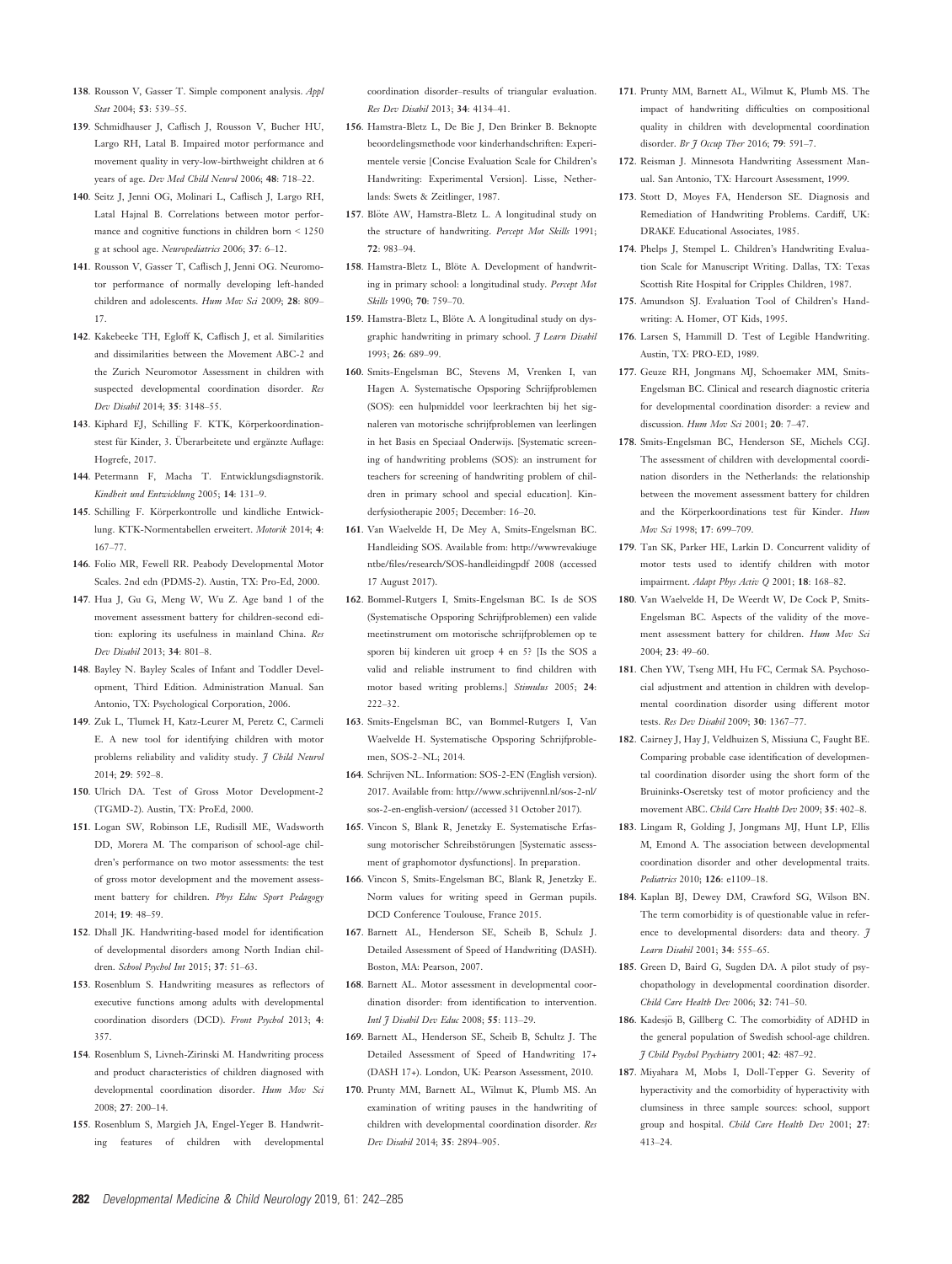- 188. Rasmussen P, Gillberg C. Natural outcome of ADHD with developmental coordination disorder at age 22 years: a controlled, longitudinal, community-based study. J Am Acad Child Adolesc Psychiatry 2000; 39: 1424–31.
- 189. Hill EL, Bishop DVM, Nimmo-Smith I. Representational gestures in developmental coordination disorder and specific language impairment: error-types and the reliability of ratings. Hum Mov Sci 1998; 17: 655–78.
- 190. Rintala P, Pienimäki K, Ahonen T, Cantell M, Kooistra L. The effects of a psychomotor training programme on motor skill development in children with develomental language disorders. Hum Mov Sci 1998; 17: 721–37.
- 191. Wisdom SN, Dyck MJ, Piek J, Hay D, Hallmayer J. Can autism, language and coordination disorders be differentiated based on ability profiles? Eur Child Adolesc Psychiatry 2007; 16: 178–86.
- 192. Visscher C, Houwen S, Scherder EJ, Moolenaar B, Hartman E. Motor profile of children with developmental speech and language disorders. Pediatrics 2007; 120: e158–63.
- 193. Flapper BC, Schoemaker MM. Developmental coordination disorder in children with specific language impairment: co-morbidity and impact on quality of life. Res Dev Disabil 2013; 34: 756–63.
- 194. Hodgson JC, Hudson JM. Atypical speech lateralization in adults with developmental coordination disorder demonstrated using functional transcranial Doppler ultrasound. *I Neuropsychol* 2017; 11: 1-13.
- 195. Creavin AL, Lingam R, Northstone K, Williams C. Ophthalmic abnormalities in children with developmental coordination disorder. Dev Med Child Neurol 2014; 56: 164–70.
- 196. Rafique SA, Northway N. Relationship of ocular accommodation and motor skills performance in developmental coordination disorder. Hum Mov Sci 2015;  $42 \cdot 1 - 14$
- 197. Montgomery D. Cohort analysis of writing in year 7 following two, four and seven years of the National Literacy Strategy. Support Learn 2008; 23: 3–11.
- 198. Iversen S, Berg K, Ellertsen B, Tønnessen FE. Motor coordination difficulties in a municipality group and in a clinical sample of poor readers. Dyslexia 2005; 11: 217–31.
- 199. Cheng HC, Chen JY, Tsai CL, Shen ML, Cherng RJ. Reading and writing performances of children 7-8 years of age with developmental coordination disorder in Taiwan. Res Dev Disabil 2011; 32: 2589–94.
- 200. Pieters S, Desoete A, Van Waelvelde H, Vanderswalmen R, Roeyers H. Mathematical problems in children with developmental coordination disorder. Res Dev Disabil 2012; 33: 1128–35.
- 201. Jongmans MJ, Smits-Engelsman BC, Schoemaker MM. Consequences of comorbidity of developmental coordination disorders and learning disabilities for severity and pattern of perceptual-motor dysfunction.  $\tilde{\tau}$  Learn Disabil 2003; 36: 528–37.
- 202. Schoemaker MM, Lingam R, Jongmans MJ, van Heuvelen MJ, Emond A. Is severity of motor coordination difficulties related to co-morbidity in children at risk

for developmental coordination disorder? Res Dev Disabil 2013; 34: 3084–91.

- 203. Kastner J, Petermann F. Development coordination disorder: relations between deficits in movement and cognition. Klin Pädiatr 2010: 222: 26-34.
- 204. van Dellen T, Geuze RH. Motor response processing in clumsy children. J Child Psychol Psychiatry 1988; 29: 489–500.
- 205. Alloway TP, Rajendran G, Archibald LM. Working memory in children with developmental disorders.  $\tilde{\tau}$ Learn Disabil 2009; 42: 372–82.
- 206. Green D, Baird G, Barnett AL, Henderson L, Huber J, Henderson SE. The severity and nature of motor impairment in asperger's syndrome: a comparison with specific developmental disorder of motor function. 7 Child Psychol Psychiatry 2002; 43: 655-68.
- 207. Kopp S, Beckung E, Gillberg C. Developmental coordination disorder and other motor control problems in girls with autism spectrum disorder and/or attentiondeficit/hyperactivity disorder. Res Dev Disabil 2009; 31: 350–61.
- 208. Green D, Charman T, Pickles A, et al. Impairment in movement skills of children with autistic spectrum disorders. Dev Med Child Neurol 2009; 51: 311–16.
- 209. Holsti L, Grunau RVE, Whitfield MF. Developmental coordination disorder in extremely low birth weight children at nine years. J Dev Behav Pediatr 2002; 23: 9-15.
- 210. Edwards J, Berube M, Erlandson K, et al. Developmental coordination disorder in school-aged children born very preterm and/or at very low birth weight: a systematic review. 7 Dev Behav Pediatr 2011: 32: 678– 87.
- 211. Zwicker JG, Yoon SW, Mackay M, Petrie-Thomas J, Rogers M, Synnes AR. Perinatal and neonatal predictors of developmental coordination disorder in very low birthweight children. Arch Dis Child 2013; 98: 118–22.
- 212. Martin NC, Piek J, Baynam G, Levy F, Hay D. An examination of the relationship between movement problems and four common developmental disorders. Hum Mov Sci 2010; 29: 799–808.
- 213. Mosca SJ, Langevin LM, Dewey D, et al. Copy-number variations are enriched for neurodevelopmental genes in children with developmental coordination disorder. *I Med Genet* 2016: **53**: 812-19.
- 214. Lingam R, Jongmans MJ, Ellis M, Hunt LP, Golding J, Emond A. Mental health difficulties in children with developmental coordination disorder. Pediatrics 2012; 129: e882–91.
- 215. Hill EL, Brown D. Mood impairments in adults previously diagnosed with developmental coordination disorder. *J Ment Health* 2013; 22: 334-40.
- 216. Sigurdsson E, Van Os J, Fombonne E. Are impaired childhood motor skills a risk factor for adolescent anxiety? Results from the 1958 U.K. birth cohort and the National Child Development Study. Am 7 Psychiatry  $2002 \cdot 159 \cdot 1044 - 6$
- 217. Zwicker JG, Harris SR, Klassen AF. Quality of life domains affected in children with developmental coordination disorder: a systematic review. Child Care Health Dev 2013; 39: 562–80.
- 218. Henderson SE, Hall D. Concomitants of clumsiness in young school children. Dev Med Child Neurol 1982; 24: 448–60.
- 219. Nichols PL, Chen TC. Minimal Brain Dysfunction: A Prospective Study. Mahwah, NJ: Lawrence Erlbaum Associates, 1981.
- 220. Green D, Baird G. DCD and overlapping conditions. In Sugden D, Chambers M, editors. Children with Developmental Coordination Disorder. London, UK: Whurr Publications, 2005: 93–118.
- 221. Cairney J, Veldhuizen S, Szatmari P. Motor coordination and emotional-behavioral problems in children. Curr Opin Psychiatry 2010; 23: 324–9.
- 222. Piek J, Rigoli D. Psychosocial and Behavioral Problems in Children with DCD. In Cairney J, editor. Developmental Coordination Disorder and Its Consequences. Toronto, ON: University of Toronto Press, 2015: 108–27.
- 223. Pratt ML, Hill EL. Anxiety profiles in children with and without developmental coordination disorder. Res Dev Disabil 2011; 32: 1253–9.
- 224. Harrowell I, Hollén L, Lingam R, Emond A. The impact of developmental coordination disorder on mental health in late adolescence. Dev Med Child Neu $rel$  2017; 59: 973-9.
- 225. Yu J, Sit CH, Capio CM, Burnett A, Ha AS, Huang WY. Fundamental movement skills proficiency in children with developmental coordination disorder: does physical self-concept matter? Disabil Rehabil 2016; 38:  $45 - 51$
- 226. Green D, Arscott C, Barnett AL, et al. Impairment of movement and socialdifficulties in children with Autism Spectrum Disorder (Asperger Syndrome) and Developmental Coordination Disorder-how are they perceived by the children and their teachers? In: Barnett ALS, Sugden DA, editors. Moving, Developing and Learning. A Festschrift in Celebration of the Career of Sheila E. Henderson. Oxford: Oxford Brookes University, 2015: ISBN: 978-1-873640-87-6.
- 227. Noordstar JJ, Stuive I, Herweijer H, et al. Perceived athletic competence and physical activity in children with developmental coordination disorder who are clinically referred, and control children. Res Dev Disabil 2014; 35: 3591–7.
- 228. Viholainen H, Aro T, Purtsi J, Tolvanen A, Cantell M. Adolescents' school-related self-concept mediates motor skills and psychosocial well-being. Br J Educ Psychol 2014; 84: 268–80.
- 229. Engel-Yeger B, Hanna Kasis A. The relationship between developmental co-ordination disorders, child's perceived self-efficacy and preference to participate in daily activities. Child Care Health Dev 2010; 36: 670-7.
- 230. Cocks N, Barton B, Donelly M. Self-concept of boys with developmental coordination disorder. Phys Occup Ther Pediat 2009; 29: 6–22.
- 231. Piek J, Baynam GB, Barrett NC. The relationship between fine and gross motor ability, self-perceptions and self-worth in children and adolescents. Hum Moz Sci 2006; 25: 65-75.
- 232. Poulsen AA, Ziviani JM, Cuskelly M. General self-concept and life satisfaction for boys with differing levels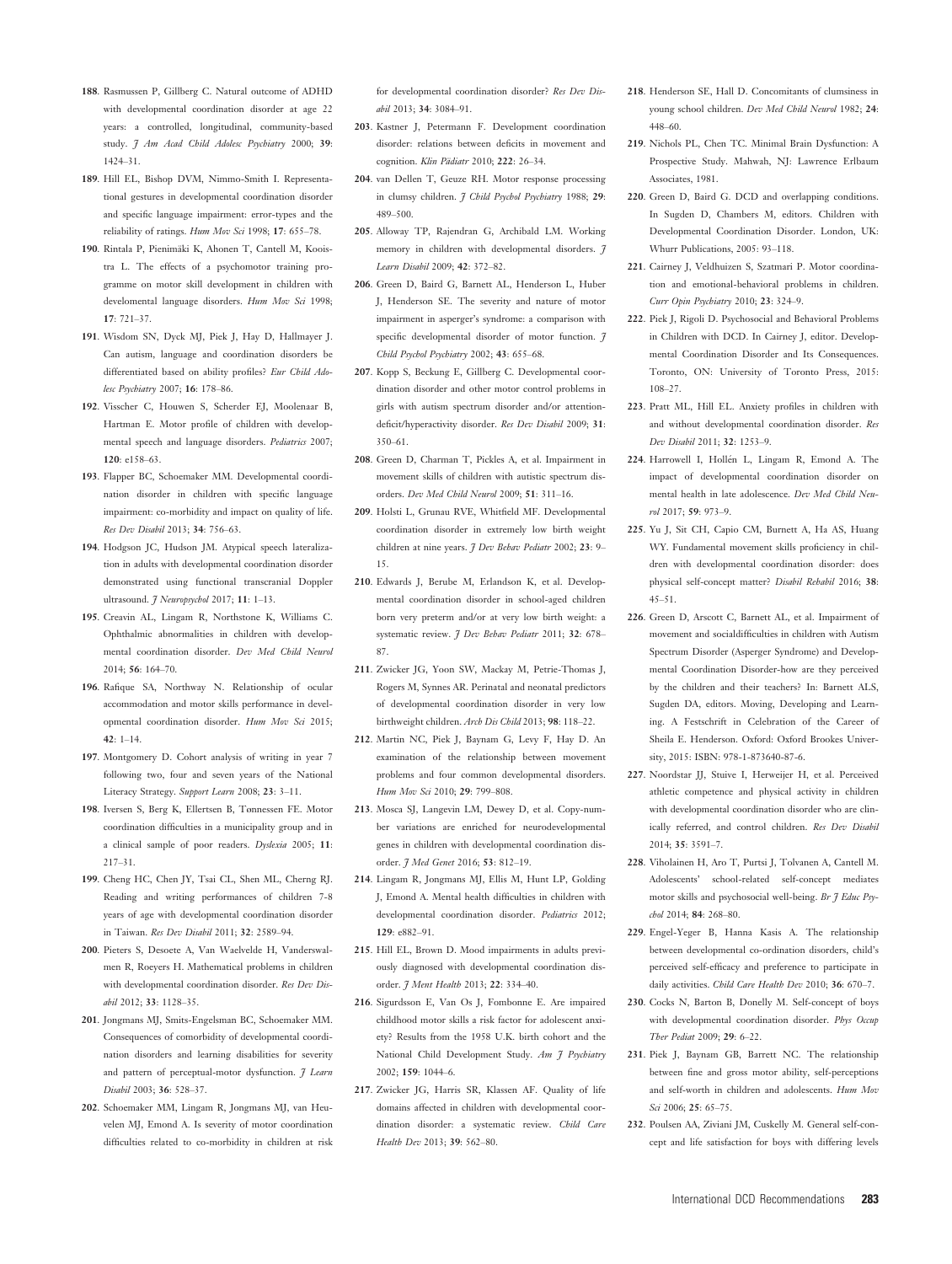of physical coordination: the role of goal orientations and leisure participation. Hum Mov Sci 2006; 25: 839– 60.

- 233. Heath NL, Toste JR, Missiuna C. An exploration of the relationship between motor impairment and emotional/behavioural difficulties amongst children suspected of having DCD. Israel J Occup Ther 2005; 14: 153–70.
- 234. Skinner RA, Piek J. Psychosocial implications of poor motor coordination in children and adolescents. Hum Mov Sci 2001; 20: 73–94.
- 235. Schoemaker MM, Kalverboer AF. Social and affective problems of children who are clumsy: how early do they begin? Adapt Phys Activ Q 1994; 11: 130-40.
- 236. Shaw L, Levine MD, Belfer M. Developmental double jeopardy: a study of clumsiness and self esteem in children with learning problems. *I Dev Behav Pediatr* 1982;  $3.191-6$
- 237. Barnett AL, Dawes H, Wilmut K. Constraints and facilitators to participation in physical activity in teenagers with developmental co-ordination disorder: an exploratory interview study. Child Care Health Dev 2013; 39: 393–403.
- 238. Soref B, Ratzon NZ, Rosenberg L, Leitner Y, Jarus T, Bart O. Personal and environmental pathways to participation in young children with and without mild motor disabilities. Child Care Health Dev 2012; 38: 561–71.
- 239. Poulsen AA, Ziviani JM, Cuskelly M. Perceived freedom in leisure and physical co-ordination ability: impact on out-of-school activity participation and life satisfaction. Child Care Health Dev 2007; 33: 432–40.
- 240. Poulsen AA, Johnson H, Ziviani JM. Participation, self-concept and motor performance of boys with developmental coordination disorder: a classification and regression tree analysis approach. Aust Occup Ther J 2011; 58: 95–102.
- 241. Bejerot S, Humble MB. Childhood clumsiness and peer victimization: a case-control study of psychiatric patients. BMC Psychiatry 2013; 13: 68.
- 242. Campbell WN, Missiuna C, Vaillancourt T. Peer victimization and depression in children with and without motor coordination difficulties. Psychol Sch 2012; 49: 328–41.
- 243. Piek J, Barrett NC, Allen LS, Jones A, Louise M. The relationship between bullying and self-worth in children with movement coordination problems. Br J Educ Psychol 2005; 75: 453–63.
- 244. Petty KH, Davis CL, Tkacz J, Young-Hyman D, Waller JL. Exercise effects on depressive symptoms and self-worth in overweight children: a randomized controlled trial. J Pediatr Psychol 2009; 34: 929-39.
- 245. Biddle SJ, Asare M. Physical activity and mental health in children and adolescents: a review of reviews. Br.  $\tilde{J}$ Sports Med 2011; 45: 886–95.
- 246. Goodman R, Graham P. Psychiatric problems in children with hemiplegia: cross sectional epidemiological survey. BM7 1996; 312: 1065-9.
- 247. Parkes J, White-Koning M, Dickinson H, et al. Psychological problems in children with cerebral palsy: a cross-sectional European study. J Child Psychol Psychiatry 2008; 49: 405–13.
- 248. Mancini VO, Rigoli D, Cairney J, Roberts LD, Piek JP. The elaborated environmental stress hypothesis as a framework for understanding the association between motor skills and internalizing problems: a mini-review. Front Psychol 2016; 7: 239.
- 249. Cairney J, Rigoli D, Piek J. Developmental coordination disorder and internalizing problems in children: the environmental stress hypothesis elaborated. Dev Rev 2013; 33: 224–38.
- 250. Pearlin LI. The sociological study of stress.  $\tilde{f}$  Health Soc Behav 1989; 30: 241–56.
- 251. Cairney J, Veldhuizen S. Is developmental coordination disorder a fundamental cause of inactivity and poor health-related fitness in children? Dev Med Child Neurol 2013; 55(Suppl. 4): 55–8.
- 252. Ussher MH, Owen CG, Cook DG, Whincup PH. The relationship between physical activity, sedentary behaviour and psychological wellbeing among adolescents. Soc Psychiatry Psychiatr Epidemiol 2007; 42: 851–6.
- 253. Wagner MO, Jekauc D, Worth A, Woll A. Elboration of the Environmental Stress Hypothesis – Results from a population-based 6-year follow-up. 11th International Conference on DCD; Toulouse, France 2015.
- 254. Smits-Engelsman BC, Vincon S, Blank R, Quadrado VH, Polatajko H, Wilson PH. Evaluating the evidence for motor-based interventions in developmental coordination disorder: a systematic review and meta-analysis. Res Dev Disabil 2018; 3: 72–102.
- 255. Smits-Engelsman BC, Blank R, van der Kaay AC, et al. Efficacy of interventions to improve motor performance in children with developmental coordination disorder: a combined systematic review and meta-analysis. Dev Med Child Neurol 2013; 55: 229–37.
- 256. Law M, Baptiste S, Carswell A, McColl MA, Polatajko H, Pollock N. Canadian Occupational Performance Measure. 5th edn (COPM). Ottawa, ON: CAOT Publications ACE, 2014.
- 257. Goodman R. The strengths and difficulties questionnaire: a research note. J Child Psychol Psychiatry 1997; 38: 581–6.
- 258. Consort. Consolidated Standards of Reporting Trials 2010. Available from: [http://www.consort-statement.](http://www.consort-statement.org/consort-2010) [org/consort-2010](http://www.consort-statement.org/consort-2010) (accessed 18 May 2017).
- 259. Hoffmann TC, Glasziou PP, Boutron I, et al. Better reporting of interventions: template for intervention description and replication (TIDieR) checklist and guide. BMJ 2014; 348: g1687.
- 260. Polatajko H, Cantin N. Developmental coordination disorder (dyspraxia): an overview of the state of the art. Semin Pediatr Neurol 2005; 12: 250–8.
- 261. Lucas BR, Elliott EJ, Coggan S, et al. Interventions to improve gross motor performance in children with neurodevelopmental disorders: a meta-analysis. BMC Pediatr 2016; 16: 193.
- 262. Offor N, Williamson PO, Cacola P. Effectiveness of interventions for children with developmental coordination disorder in physical therapy contexts: a systematic literature review and meta-analysis. *I Mot Learn* Dev 2016; 4: 169–96.
- 263. Preston N, Magallon S, Hill LJ, Andrews E, Ahern SM, Mon-Williams M. A systematic review of high quality randomized controlled trials investigating motor skill

programmes for children with developmental coordination disorder. Clin Rehabil 2016; 31: 857–70.

- 264. Baldi S, Nunzi M, Brina CD. Efficacy of a task-based training approach in the rehabilitation of three children with poor handwriting quality: a pilot study. Percept Mot Skills 2015; 120: 323–35.
- 265. Bonnechere B, Jansen B, Omelina L, Van Sint Jan S. The use of commercial video games in rehabilitation: a systematic review. Int  $\bar{f}$  Rehabil Res 2016; 39: 277–90.
- 266. Ashkenazi T, Weiss PL, Orian D, Laufer Y. Low-cost virtual reality intervention program for children with developmental coordination disorder: a pilot feasibility study. Pediatr Phys Ther 2013; 25: 467–73.
- 267. Bonney E, Jelsma LD, Ferguson GD, Smits-Engelsman BC. Learning better by repetition or variation? Is transfer at odds with task specific training? PLoS ONE 2017; 12: e0174214.
- 268. Ferguson GD, Jelsma LD, Jelsma J, Smits-Engelsman BC. The efficacy of two task-orientated interventions for children with developmental coordination disorder: neuromotor task training and Nintendo Wii Fit training. Res Dev Disabil 2013; 34: 2449–61.
- 269. Smits-Engelsman BC, Jelsma LD, Ferguson GD. The effect of exergames on functional strength, anaerobic fitness, balance and agility in children with and without motor coordination difficulties living in low-income communities. Hum Mov Sci 2016; 55: 327–37.
- 270. Smits-Engelsman BC, Jelsma LD, Ferguson GD, Geuze RH. Motor learning: an analysis of 100 trials of a ski slalom game in children with and without developmental coordination disorder. PLoS ONE 2015; 10: e0140470.
- 271. Jelsma LD, Geuze RH, Mombarg R, Smits-Engelsman BC. The impact of Wii Fit intervention on dynamic balance control in children with probable developmental coordination disorder and balance problems. Hum Mov. Sci 2014: 33: 404-18.
- 272. Au MK, Chan WM, Lee L, Chen TM, Chau RM, Pang MY. Core stability exercise is as effective as taskoriented motor training in improving motor proficiency in children with developmental coordination disorder: a randomized controlled pilot study. Clin Rehabil 2014; 28: 992–1003.
- 273. Farhat F, Masmoudi K, Hsairi I, et al. The effects of 8 weeks of motor skill training on cardiorespiratory fitness and endurance performance in children with developmental coordination disorder. Appl Physiol Nutr Metab 2015; 40: 1269–78.
- 274. Farhat F, Hsairi I, Baati H, et al. The effect of a motor skills training program in the improvement of practiced and non-practiced tasks performance in children with developmental coordination disorder (DCD). Hum Mov Sci 2016; 46: 10–22.
- 275. Ferguson GD, Naidoo N, Smits-Engelsman BC. Health promotion in a low-income primary school: children with and without DCD benefit, but differently. Phys Occup Ther Pediatr 2015; 35: 147–62.
- 276. Fong SS, Chung JW, Chow LP, Ma AW, Tsang WW. Differential effect of taekwondo training on knee muscle strength and reactive and static balance control in children with developmental coordination disorder: a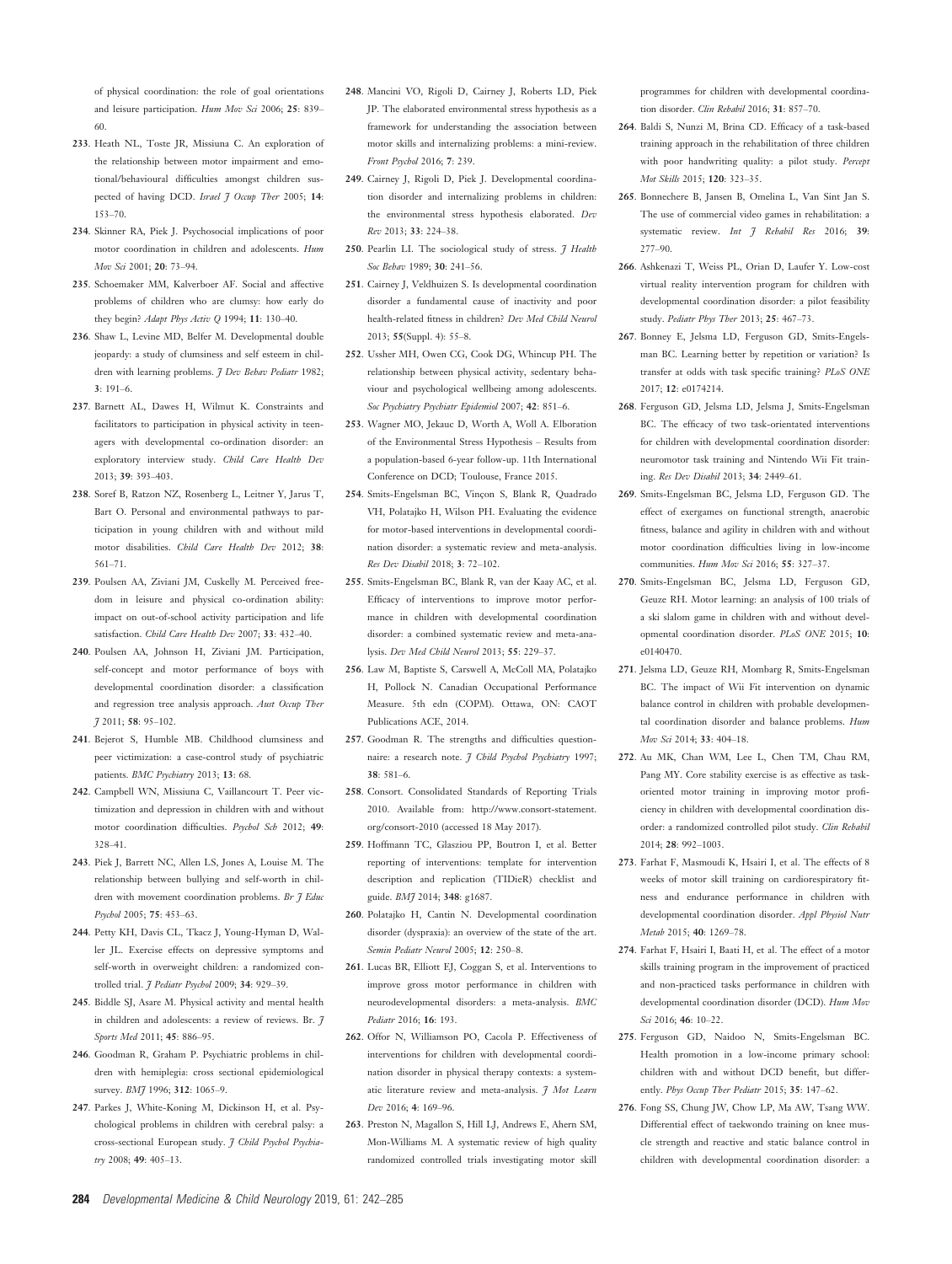randomized controlled trial. Res Dev Disabil 2013; 34: 1446–55.

- 277. Wilson PH, Thomas PR, Maruff P. Motor imagery training ameliorates motor clumsiness in children. 7 Child Neurol 2002; 17: 491–8.
- 278. Wilson PH, Adams IL, Caeyenberghs K, Thomas P, Smits-Engelsman B, Steenbergen B. Motor imagery training enhances motor skill in children with DCD: a replication study. Res Dev Disabil 2016; 57: 54–62.
- 279. Adams ILJ, Smits-Engelsman B, Lust JM, Wilson PH, Steenbergen B. Feasibility of motor imagery training for children with developmental coordination disorder - a pilot study. Front Psychol 2017; 8: 1271.
- 280. Cacola P, Romero M, Ibana M, Chuang J. Effects of two distinct group motor skill interventions in psychological and motor skills of children with developmental coordination disorder: a pilot study. Disabil Health 7 2016; 9: 172–8.
- 281. Zwicker JG, Rehal H, Sodhi S, et al. Effectiveness of a summer camp intervention for children with developmental coordination disorder. Phys Occup Ther Pediat 2015; 35: 163–77.
- 282. Becker H. Entwurf einer Theorie des körper- und leibbezogenen Lernens am Beispiel von Therapieansätzen aus der Ergotherapie und Physiotherapie. Berlin: Humboldt Universität, 2010.
- 283. Sangster CA, Beninger C, Polatajko H, Mandich A. Cognitive strategy generation in children with develop-

mental coordination disorder. Can J Occup Ther 2005; 72: 67–77.

- 284. Camden C, Foley V, Anaby D, et al. Using an evidence-based online module to improve parents' ability to support their child with developmental coordination disorder. Disabil Health 7 2016: 9: 406-15.
- 285. 2018 Physical Activity Guidelines Advisory Committee 2018 Physical Activity Guidelines Advisory Committee Scientific Report. Washington, DC: 2018.
- 286. Barnett AL, Hill EL, Kirby A, Sugden DA. Adaptation and extension of the European Recommendations (EACD) on developmental coordination disorder (DCD) for the UK context. Phys Occup Ther Pediat 2015; 35: 103–15.
- 287. Flapper BC, Houwen S, Schoemaker MM. Fine motor skills and effects of methylphenidate in children with attention-deficit–hyperactivity disorder and developmental coordination disorder. Dev Med Child Neurol 2006; 48: 165–9.
- 288. Bart O, Daniel L, Dan O, Bar-Haim Y. Influence of methylphenidate on motor performance and attention in children with developmental coordination disorder and attention deficit hyperactive disorder. Res Dev Disabil 2013; 34: 1922–7.
- 289. Tal-Saban M, Ornoy A, Parush S. Young adults with developmental coordination disorder: a longitudinal study. Am J Occup Ther 2014; 68: 307-16.
- 290. Tal-Saban M, Zarka S, Grotto I, Ornoy A, Parush S. The functional profile of young adults with suspected

developmental coordination disorder (DCD). Res Dev Disabil 2012; 33: 2193–202.

- 291. Cantell M, Kooistra L. Long-term outcomes of developmental coordination disorder. In: Cermak SA, Larkin D, editors. Developmental Coordination Disorder. Albany, NY: Delmar, 2002: 23–38.
- 292. Hill EL, Brown D, Sorgardt KS. A preliminary investigation of quality of life satisfaction reports in emerging adults with and without developmental coordination disorder. *J Adult Dev* 2011; 18: 130-4.
- 293. Kirby A, Williams N, Thomas M, Hill EL. Selfreported mood, general health, wellbeing and employment status in adults with suspected DCD. Res Dev Disabil 2013; 34: 1357–64.
- 294. Barnett AL, Kirby A, van Waelvelde H, Weintraub N. Features of DCD in adolescents and adults: a scoping review. 12th International Conference on DCD; Fremantle, Australia 2017.
- 295. Levac D, Colquhoun H, O'Brien KK. Scoping studies: advancing the methodology. Implement Sci 2010; 5: 69.
- 296. Kirby A, Edwards L, Sugden DA. Emerging adulthood in developmental co-ordination disorder: parent and young adult perspectives. Res Dev Disabil 2011; 32: 1351–60.
- 297. Gagnon-Roy M, Jasmin E, Camden C. Social participation of teenagers and young adults with developmental co-ordination disorder and strategies that could help them: results from a scoping review. Child Care Health Dev 2016; 42: 840–51.

# **Mac Keith Press Clinics in Developmental Medicine**

# **Cognition and Behaviour in Childhood Epilepsy**

#### Edited by Lieven Lagae

- Provides a comprehensive overview of cognitive and behavioural problems in childhood epilepsy
- Offers guidance on treatment strategies for specific epilepsy syndromes
- Examines the effects of antiepileptic drugs on cognition

Contact us at **admin@mackeith.co.uk** to receive further details. June 2017 / 240 x 172mm / 192 pp / Hardback / ISBN 978-1-909962-87-3 / £50.00

www.mackeith.co.uk/shop